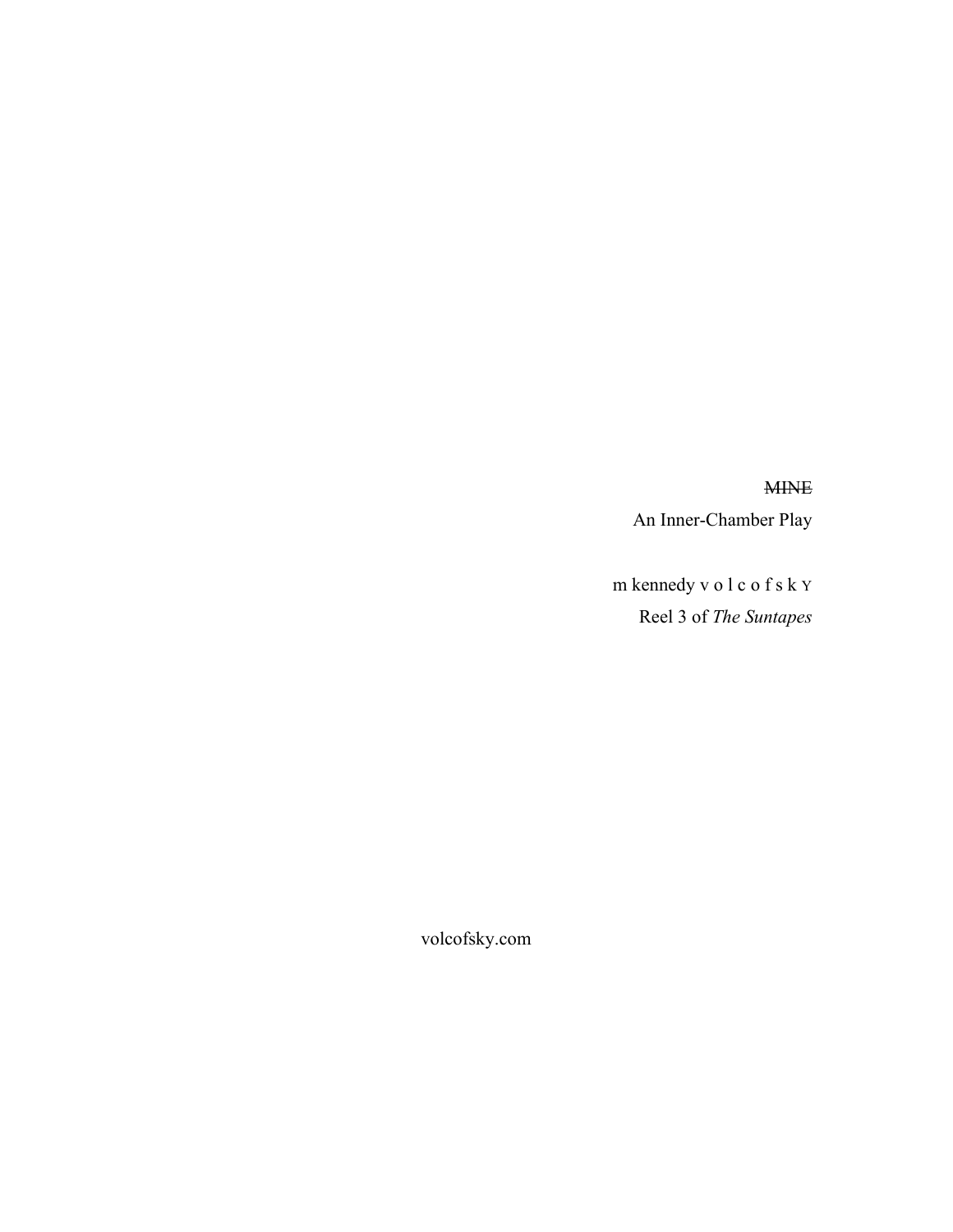.— Characters —.

. Dog's Head .

. Raincommander Burnbraid \$ .

. Slave .

. Dancers .

. Double-Cunted Aporia .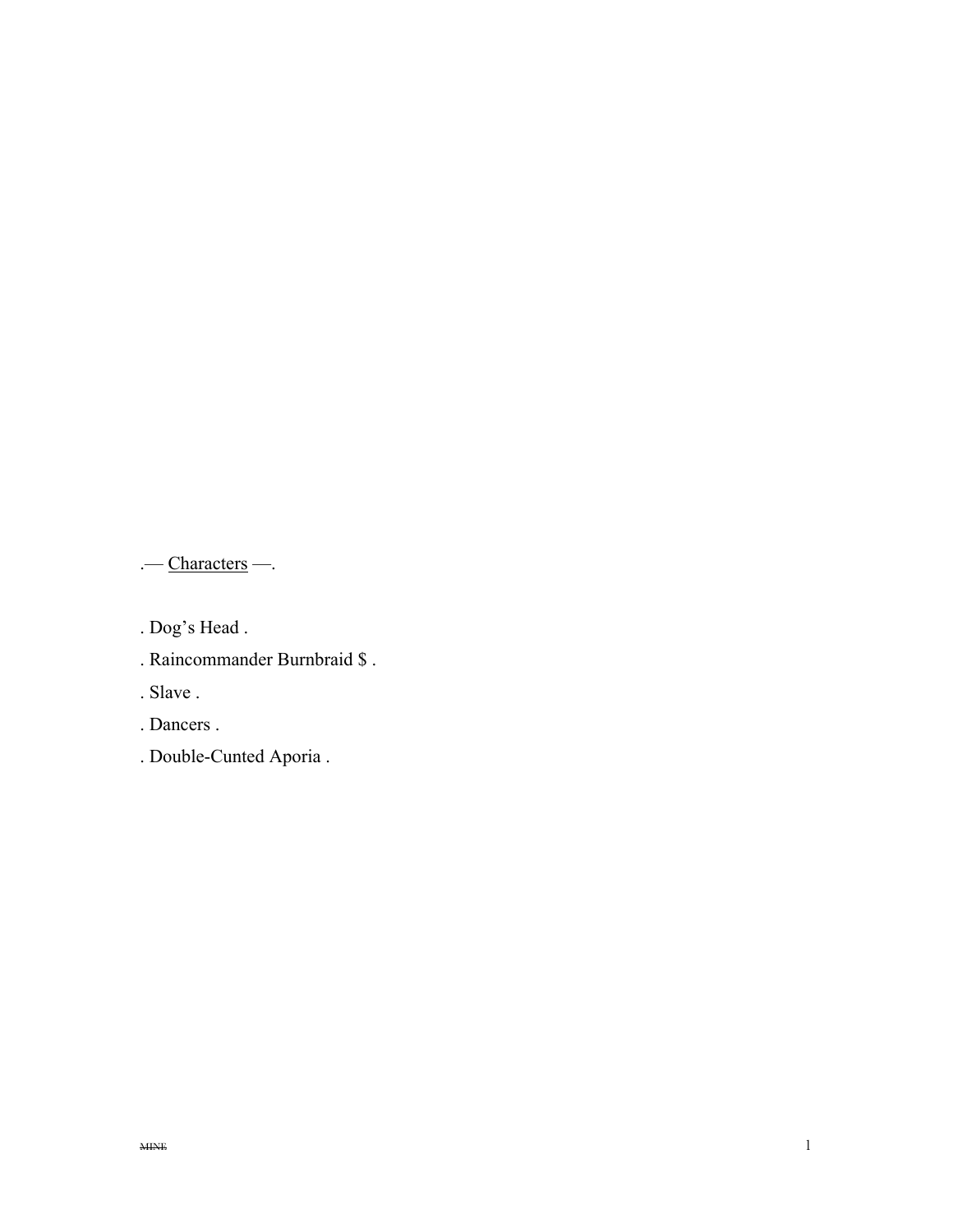$-\underline{\text{Set}}$   $\underline{\text{Set}}$   $\underline{\text{Set}}$ 

• A MINE. Black earth floor. Three-sided, no corners, with walls softly curved, slightly glossed, dully reflective. Rubble at sides.

• 5 SPIKELIGHTS — 'Oil' Lamps on spikes pounded into the backwall, at heights above the head of the tallest DANCER.

• DownStage Left & Right wings are TUNNEL-entrances.

• A half-buried TRAINTRACK at the front of the Minespace runs from Tunnel to Tunnel of the Mine.

• CANDLE-FOOTLIGHTS set along the audience side of the Tracks.

• TOOLS&MINEWORDS BOX — A human-size slat-wood tool Box, old and worn, TOOLS & MINEWORDS handwritten on its front in Fuckred lipstick. This is 'assembled' by opening its front-side out of the ground, and unfolding the other three sides from this front-side, the three sides all being hinged together. Like a magician's box.

• Four large HOOK-EYE TENT SPIKES staked to the four 'corners' of the Mine.

• A thick HEMPROPE tied to each. The Ropes go up and disappear from view converging in a pyramids apex high in the 'rafters' just above Right of Center. As if suspending something heavy.

• Various buried objects and trapdoors in this Mine.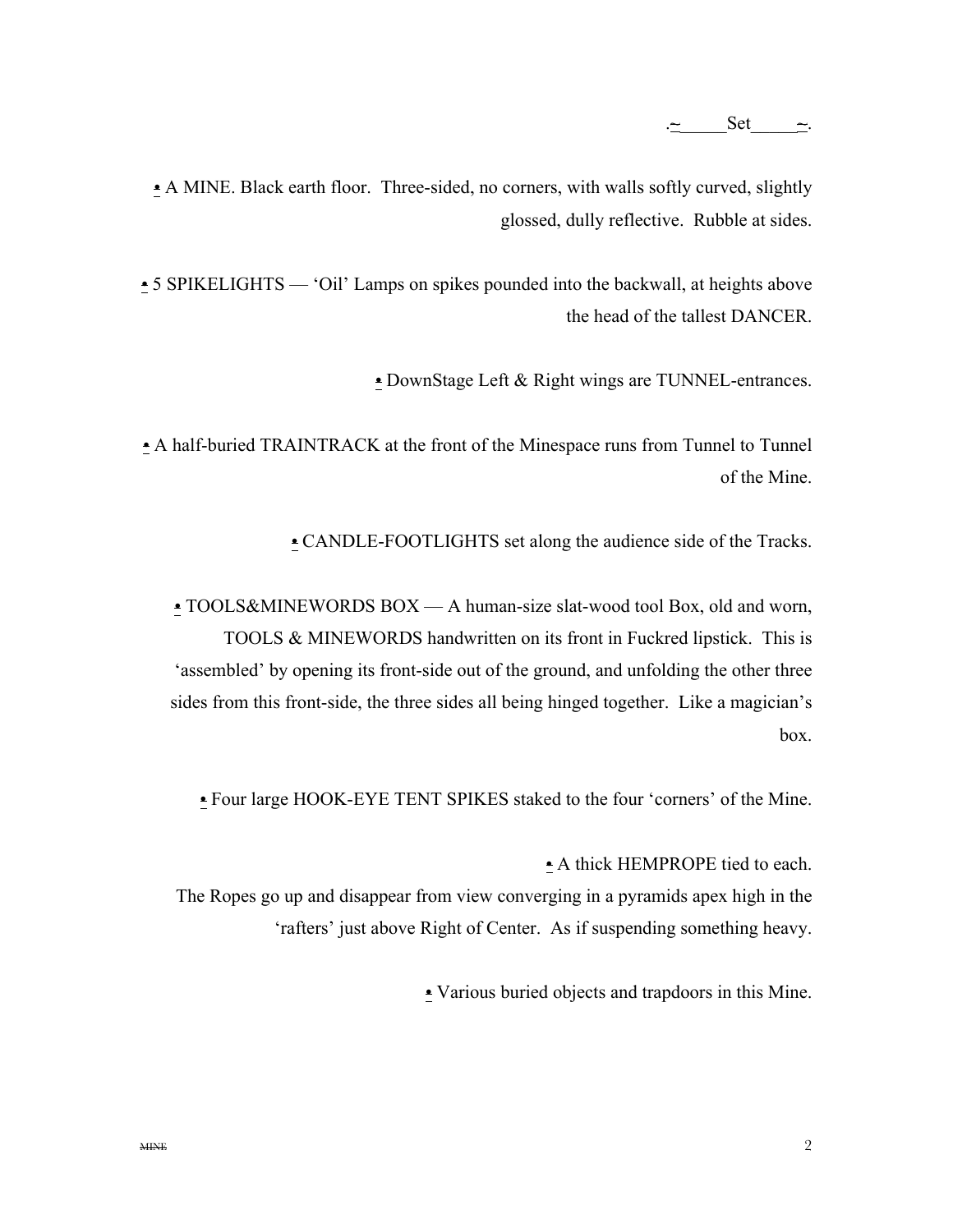$\sim \pm$ . Glossary .  $\pm \sim$ 

Tfillin: *Plural of Hebrew tfila, 'prayer': two small leather (or sometimes metal) cases each attached to a leather strap; one is fastened onto the forehead, one to the left bicep, its strap spiraling down the forearm and around the index finger. They are worn by Orthodox or Conservative Jewish men during morning prayer. The tfillin boxes contain passages from Deuteronomy and Numbers, including the Sh'ma, the prayer asserting the Oneness of* YHVH — "G•d" *— as well as the mandate to use tfillin. The forehead-box has four chambers, the arm-box has two.*

Mezuzah: *Hebrew mezuza, 'doorpost': the small amulet attached to the right side (entering) of all thresholds in a Jewish home, all those leading into rooms — all except the bathroom. Inside this amulet is a scroll of the same excerpts from Deuteronomy and Numbers — the Sh'ma, and the mandate to use mezuzim. Its prototype can be sensed in the blood smeared on the doors of Hebrews the night of the Exodus from Egypt. Exile begins at home. The* mezuzah *is to be touched with kissed fingers when passing through the threshold. The word* Shaddai*, 'Almighty', written on the underside of the scroll, is often made visible. The root of* Shaddai *is the same for the Hebrew word meaning 'breasts'.* 

Yod: *Tenth letter of the Hebrew alphabet, the word means 'hand'. A* Yod *is a rod with a small pointing hand on the end, used to keep one's place while chanting from the Torah in synagogue; to keep a distance between the hand and the text; to create a bond between reader and the text; and both to simultaneously prevent one from and enable one to point directly at 'G•d' — the Torah. They are made either elaborately or simply, out of wood or silver.*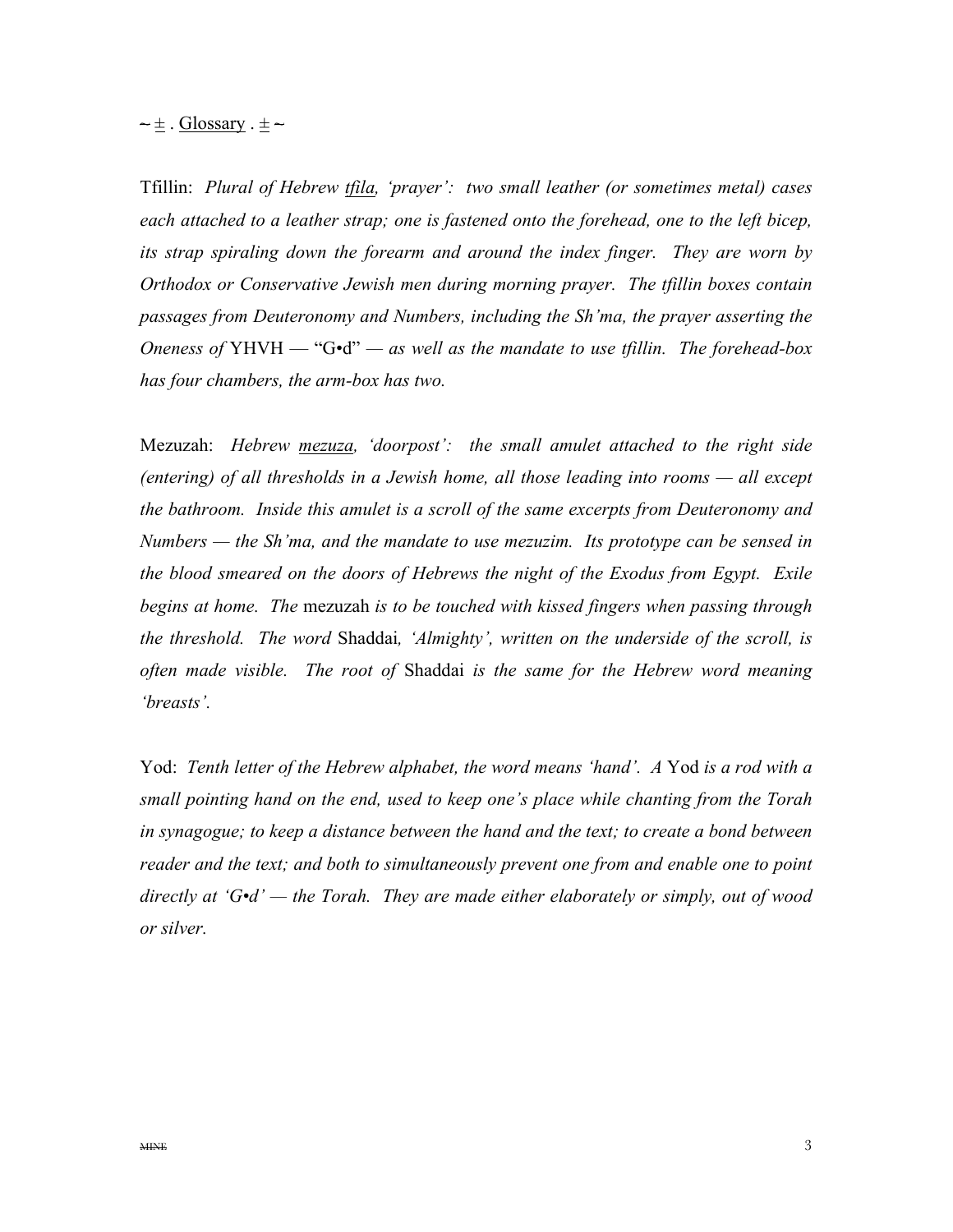

 $\vec{i}$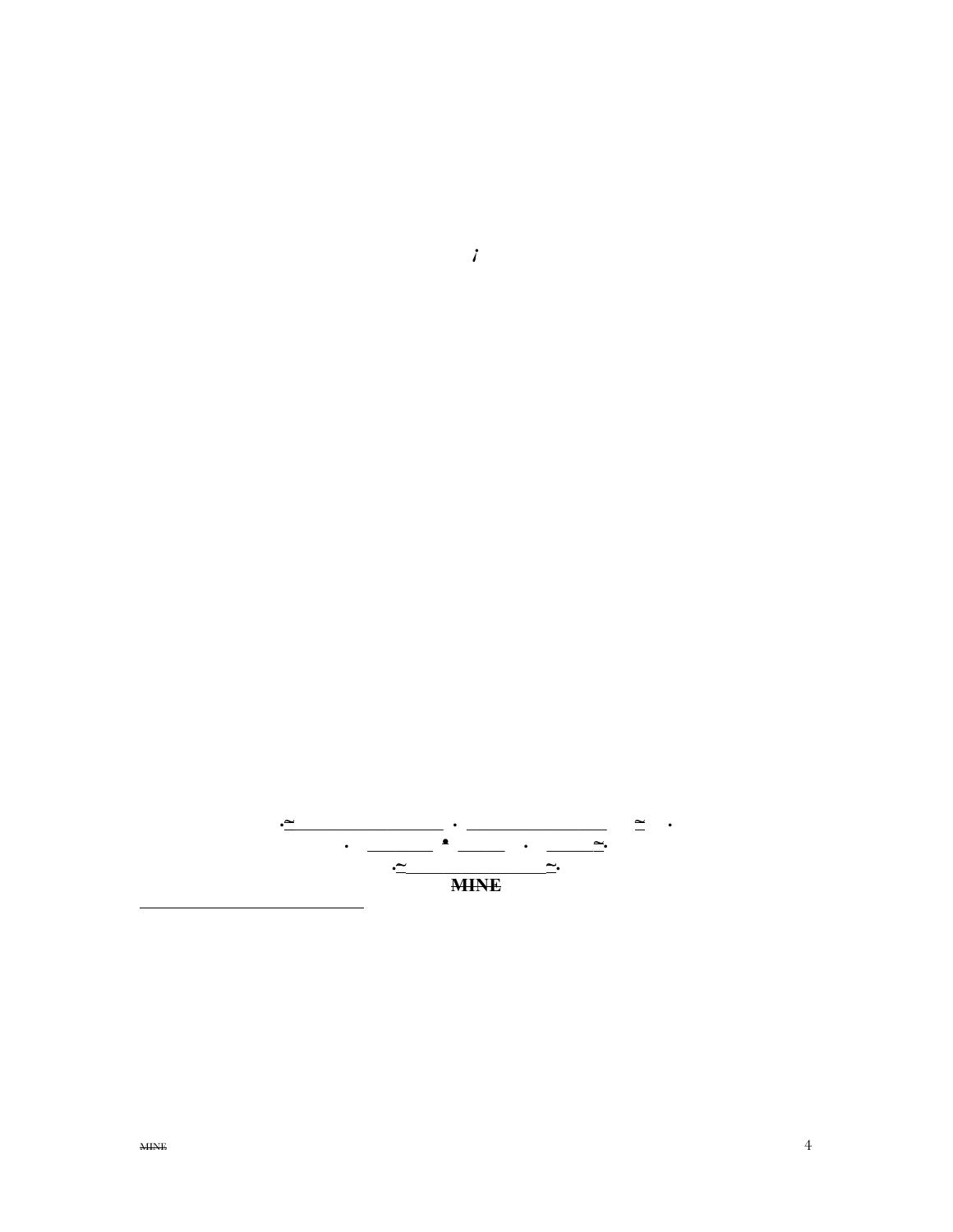*The audience is held outside the performance area proper. From inside the sound — the feeling — of a huge collapse, a crashing is heard. Then they enter the* 

*Mine. Dark. Dust is settling. Rubble. A filthy nude man wearing arm Tfillin stands DownStageCenter — small box tied around the left bicep, strap spiraling down the forearm, around the hand, around the forefinger. He is sooted unevenly from head to foot, watching the procession file in. When it has settled —the audience that is— two flames fall from the rafters, one right after the other. One flame falls on and lights the Tfillin box — inside the box is a Candle — and then falls to the Mineearth; the nude man crushes it out with a foot. The other falls into the rubble, UpStageLeft. It too ignites a Candle. It burns. He gazes at his feet, looks straight ahead again. He moves backwards to the burning Candle without looking. He picks it up, without looking. It is in a Tfillin box tied around the head of a dog. The flame that ignited this Candle flies back up, disappearing. The man returns DownStageCenter, holding the DOG'S HEAD by one of its ears, its forehead Tfillin-Candle burning. He says in a quiet voice to House*

I love you.

*OffStage, in each Tunnel, the lights of a changing traffic signal begin to pulse, at the pace of a slow heartbeat. Beginning at green. Pulse green. Mechanical click. Pulse yellow.* 

*The man places the* DOG'S HEAD *—its forehead Tfillin-Candle burning over his own.*

*The* DOG'S HEAD *makes its hands into the shape of an open book, tilts its head forward and begins to* Daven —*pray— rocking slightly forward and back at the hips, counting rapidly in a barely audible whisper, starting at 1. The counting is interrupted by occasional smacking of the lips. A brief prayer, perhaps 15 seconds. Stops. Closes book.*

*Two flames — one from each of the Tfillin-Candles— detach and break away, sail in opposite directions and disappear into the OffStage Tunnels. In each Tunnel the sound of a shortcircuit, theflicker of blue shortcircuit light, and darkness, the pulsing red stopped. Pause. In each Tunnel the flicker of flames begins. In each Tunnel a low, steady, quiet male sobbing begins.*

*The* DOG'S HEAD *whispers to House*

*Mechanical click. Pulse red. Stay, pulsing, at red.* 

I love you.

*Beat Beat*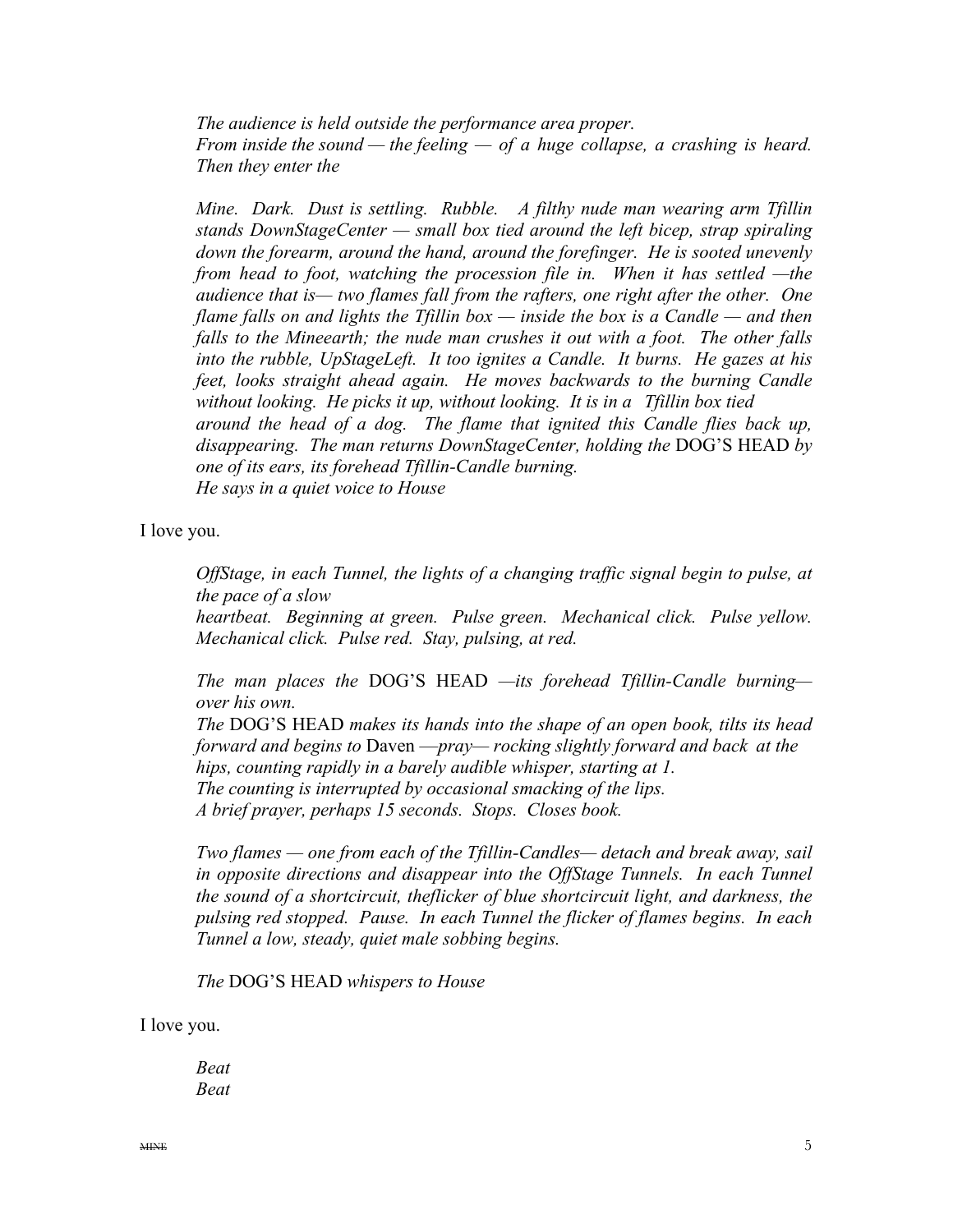*The* DOG'S HEAD *takes a long, deep inhale, and holds it at its apex. Beat Beat The* DOG'S HEAD *lets loose a howl to stand your hair on end. Beat The* DOG'S HEAD *stands, looks both ways down Tracks. The male sobbing OffStage continues. Beat Beat The* DOG'S HEAD *plucks a hair from its head and touches an end of it to the forehead Tfillin-Candle, igniting it. The* DOG'S HEAD *lights the Candle-Footlights with this lit-hair. Moves to the backwall, and lights the Spikelights with it, proceeding from StageRight to StageLeft. The* DOG'S HEAD *moves to the rubble UpStageLeft, crushes out the lit-hair with a foot, and crawls into the rubble, burying itself, the flames of the Tfillin-Candles disappearing under the rocks. The sobbing stops.*

# *Pause.*

*A man appears in each Tunnel. Each carries a pick-ax and a shovel over a shoulder, and a tin bucket by its handle in one hand. They wear sleeveless tshirts, khakis, and workboots. They are bareheaded. On their foreheads they have a Candle set in a reflector, a miner's head-light. They are filthy with Mineearth. They walk slowly, getting their bearings in a new workspace. They come in, set down their buckets, and begin to dig. They dig in silence, without*  looking at one another. They unbury the matted carcass of a dog, stiff with rigor. *They stand it up, continue digging. The one from StageRight unburies another Bucket, a large pair of rusty Shears, and a flowerprint summer Dress. The one from StageLeft unburies a full unlabeled liquor Bottle, a mass of human Hair, and a flowerprint summer Dress. Pause. Each throws the pick-ax, shovel, and bucket they entered with down into the hole they have dug. They pull wallets out of their pants pockets and empty money — bills and coins— down into the hole they have dug. They toss the wallets in. They pull small books out of their pockets, kiss them, and throw them down into the hole they have dug. They pull sets of keys out of their pockets, and throw them down into the hole they have dug. They each remove their headlights and boots and clothes, and, naked now, throw them down into the hole they have dug. They bathe themselves with Mineearth, even rolling in it on their backs gleeful like dogs, with low moaning growls, making themselves as filthy as possible. With ecstatic sound effects they mime-piss & -shit in the hole they have dug. They fill the hole in, with their hands and feet, also dog-like. The dog-carcass they let remain stand. They throw the Dresses over their shoulders, pick up the objects they unburied — the one from StageRight the Bucket and Shears, the one from StageLeft the Bottle and Hair — and, cocking their heads as*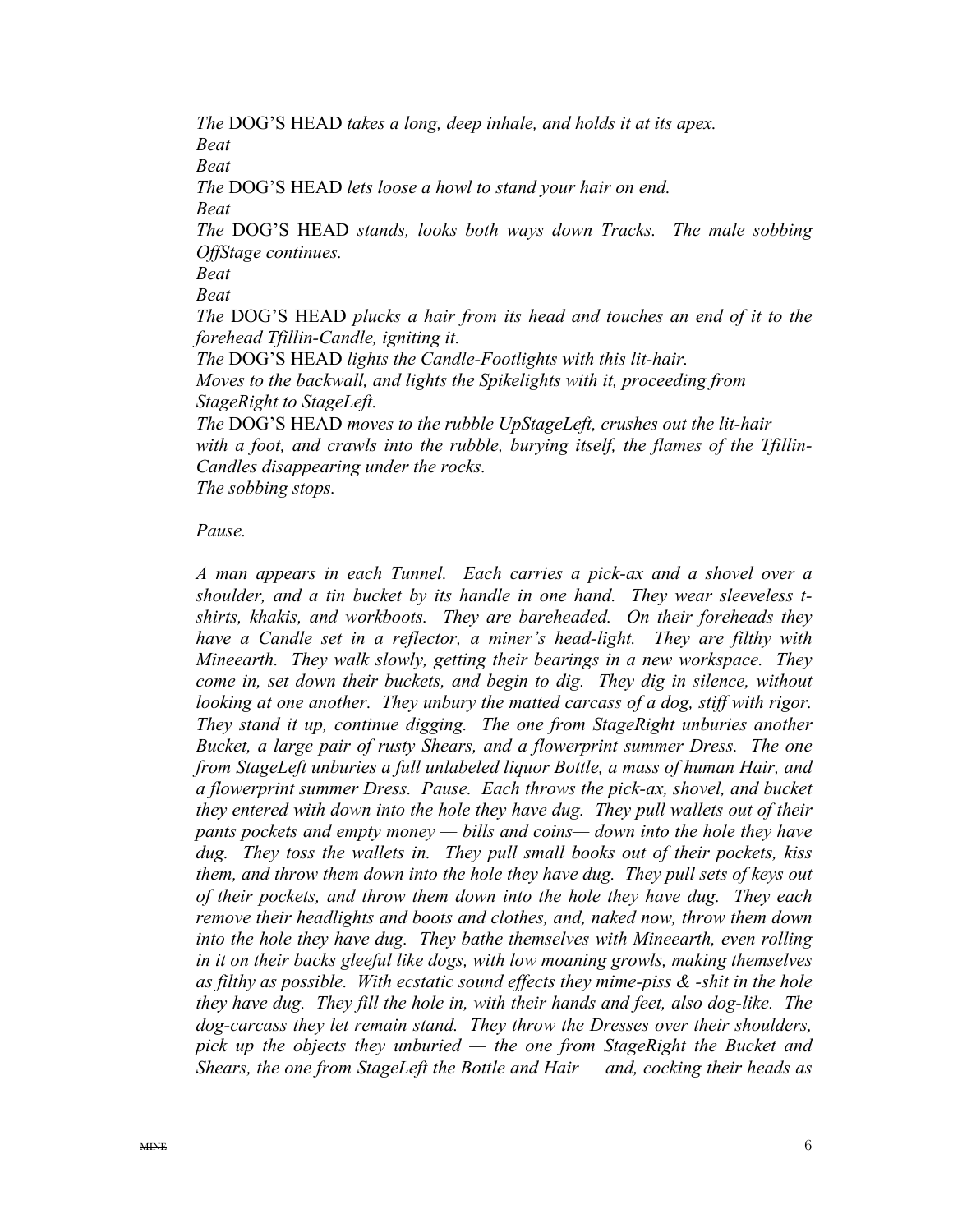*if hearing something from inside their Tunnels, stand and listen. They move, searchingly, hesitantly, each back to his Tunnel, and exit.*

*Pause.*

*The sobbing begins again in the Tunnels. Low, steady, male.*

*The two men emerge from the Tunnels, each wearing the flowerprint summer Dress, holding the objects they unburied from their holes.*

RAINCOMMANDER BURNBRAID \$ *from StageRight, with Bucket and large Shears.* 

SLAVE *from StageLeft, with Bottle and mass of Hair. They are sobbing, steadily, quietly. They gaze out at House. With their eyes on the House they walk slowly down Tracks to CenterStage, where they meet, eyes still out to House. They dip at the knees and place their objects on the ground. Each grabs a handful of Mineearth with his right hand, and stands up again. While looking out at House, the sobbing stops and their eyes shut. They inhale loudly through their noses, face each other, and kiss, long, openmouthed, embracing. They let go, mouths still open, and exhale. Each cradles the back of the other's head with the empty hand, eyes shut. Each takes his right hand, full of Mineearth, and presses the earth into the other's mouth, shoving and screwing it in. They inhale loudly through their noses. Their eyes open. They gaze at one another. The hand covering the mouth is formed into a tube, through which they sing, moving in rhythm.*

SLAVE *&* RAINCOMMANDER BURNBRAID \$ Or salt Or coal Or diamonds Or gold

Or food Or heat Or love Or gold

Or ocean Above Or starlight Below

Or moon In the roof Or sun Under toe

*The hand-tubes are pulled off and they each mime-smoke a cigar, eyes to the sky, still cradling the backs of each other's heads, puffing.*

SLAVE

'Tsa girl.

## RAINCOMMANDER BURNBRAID \$

Few shay sho.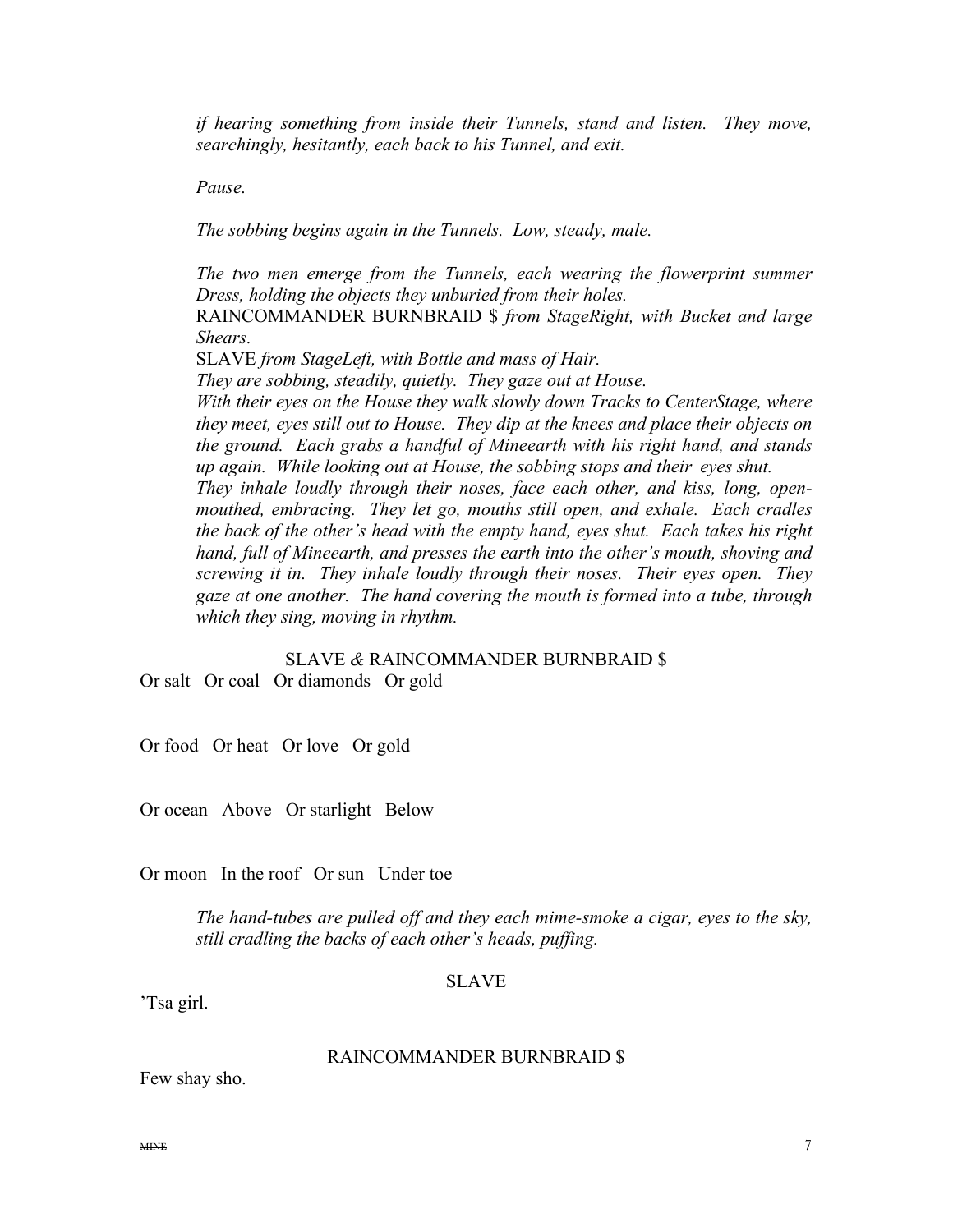*They puff, eyes to the sky. They look each other in the eye. They re-cover each other's mouths with the hand-tube. Sing again, moving with rhythm. Descending tones every two lines.*

## SLAVE *&* RAINCOMMANDER BURNBRAID \$

Eh, O eh ah

Eh, O eh ah

Mo-Eh, O eh ah

Eh, O eh ah

Eh, O eh ah

Mo-Eh, O eh ah

Ah ah ah ah ah ah ah ah ah

*They stop. The hand-tubes are collapsed back down to re-cover their mouths; they make the dirt-shoving-in movement, as before. They stare into each other's eyes. Blink once. Their eyes shut. Dropping arms to side, turn to face House, mouths closed. Break into a huge species of smile, head cocked, eyes shut, showing mouths —teeth and gums and tongues— blackened with Mineearth.*

*Eyes open and roll up to the ceiling. Right heads. Empty hands forming open books at their chests, they pronounce the Unpronounceable Name, a gesture that strongly resembles dry-heaving. They close the books.*

*They sniff the air.*

*They turn and after a brief visual examination of the ground, while sniffing, they hone in and, high-stepping over the UpStage Rail into the Minespace, with their bare hands unbury 2 filthy plates of food, a filthy old wine bottle, 2 filthy glasses.*

*They pull two wooden chairs up out of the ground. The chairs were buried in sitting positions.*

*They sit, arranged around the dog carcass, and begin to have this filthy lunch, eating off their laps with their hands, enjoying, talking while eating, filling each other's glass.*

## RB\$

They took a helmet, which was just like a fishbowl, and they filled it with bees, and they put it on my head.

#### SLAVE

You mean they put it over your head.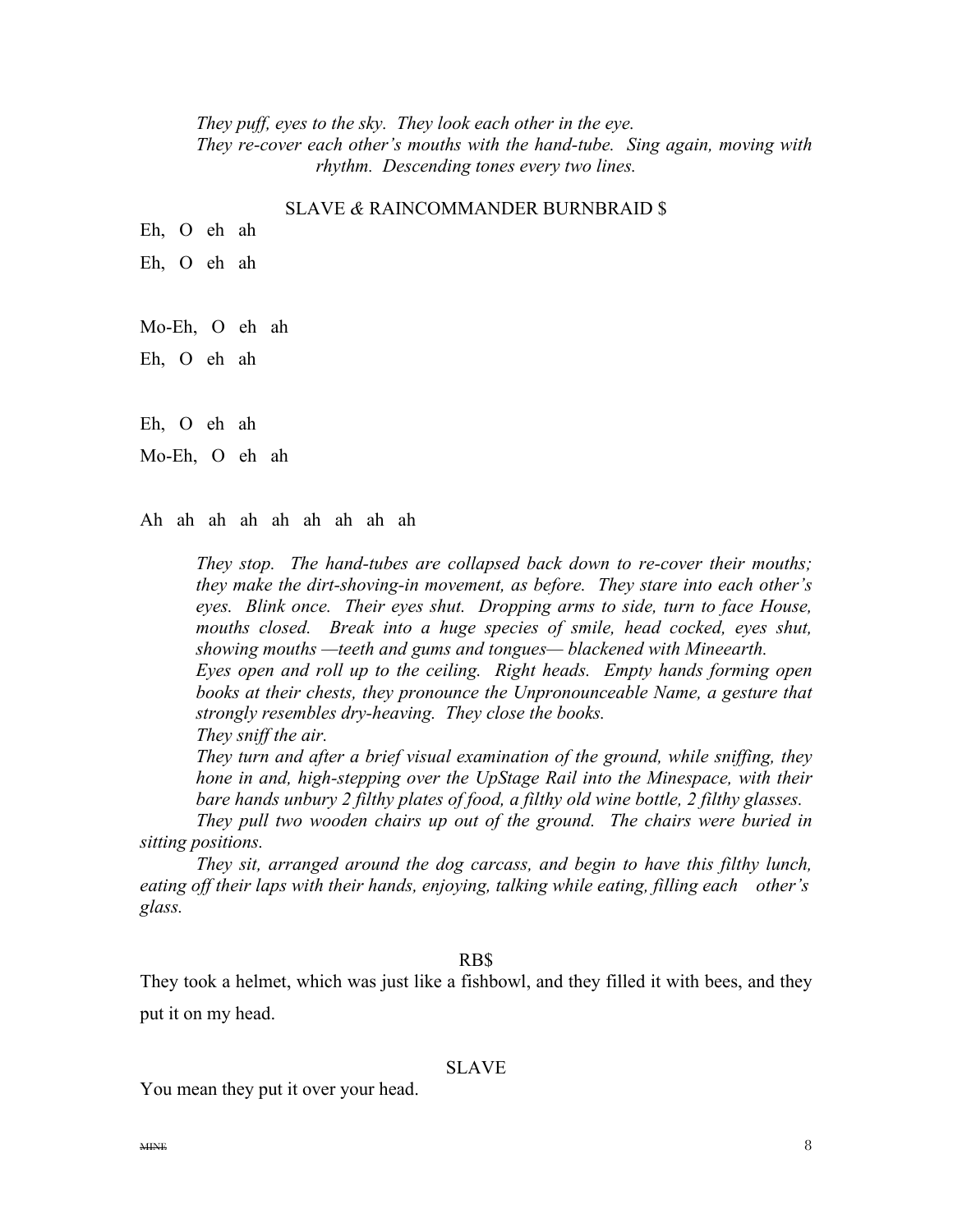RB\$

SLAVE

RB\$

The sound was worse than the stinging.

This was for a long time?

Yes.

SLAVE

Ah.

#### RB\$

Then, much much later, with a beam of sunlight they cut the top open, right around, like just like like … All the bees by now had died of course, from the stinging. They all were piled up, now, right, dead, right up to the bottoms of my eyes. Which now were absolutely shut up, completely closed with the swelling. There were even some under my eyelids. For a long time I couldn't even tell what was moving under there, bees or my eyes. But eventually logic prevailed, and I knew. I was certain. Although they barely had any weight, any weight at all. Dead they even felt edible. There were some in my mouth, but I didn't chew. That was hard, too, having grown ravenous. Even with my tongue so swole. I remember imagining that they were a delicacy, somewhere. Which I later discovered to be true. Certain situations annihilate the boundaries of one's own cultural habitat, revealing the arbitrariness of the structure one is born into, and lives within, like this ground bound to this air. In moments like those one thinks with the living and dead minds of a million men. And *everything* is real, and *true*, not the opposite, as some would have. But, because it was much, much later, and everything else was shut up swollen, I had had to learn to breathe through my ears. So I was.

### SLAVE

What sort of logic are you referring to?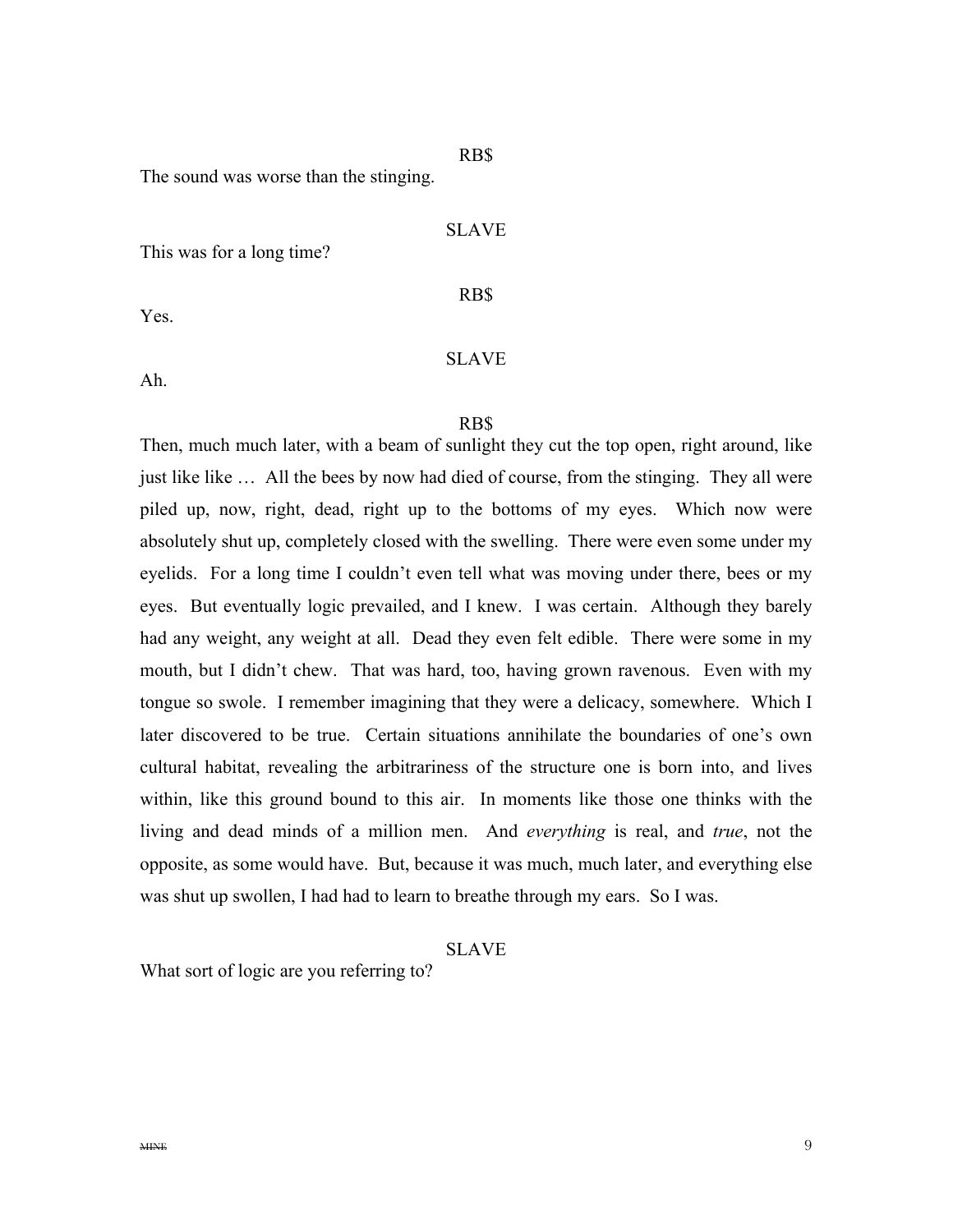#### RB\$

Well. A base sort, no doubt. Considering the context. Constructed — improvised, actually, out of the materials at hand and the necessities of the situation. An algorithmic dirge really. A kind of metonymic cocoon formed and out burst the certainty.

#### SLAVE

Really? So the sound was worse?

#### RB\$

O yes. Much worse. Much much more worse. Especially after they died. And even more worse because I had had to learn to breathe through my ears, you understand. So I had to inhale the sound. There was just no other way. Except to stop inhaling. Which was harder than you would expect. Considering. Considering the sound would stop *only* when the breathing did. You'd think then at least then stopping would be an option, at least. Especially with that sound. Those bees. Because the sound was. They died but it got trapped. It was a voice. A bellowing voice. Bellowing, echoing in your head. Shouting, wailing your name. But only inside. Only *inside.* Thundering your name. Over and over and overandoverandover. Forever.

## SLAVE

Not mine, yours.

# RB\$

Thats what I said. When they — when that beam of sunlight opened that helmet up there was such suction, the sound sucking out of my head, being sucked out my ears. The bees went up right between my eyes in a tiny tornado of yellow dust with the light just shooting in. But because I had had to learn to breathe through my ears, you see … You understand now?

# SLAVE

I'm listening.

RB\$ *smiles and then backhands him. Glasses and plates fly.* SLAVE *is knocked off chair onto hands & knees, looking at the ground, where he remains.*

*Stands*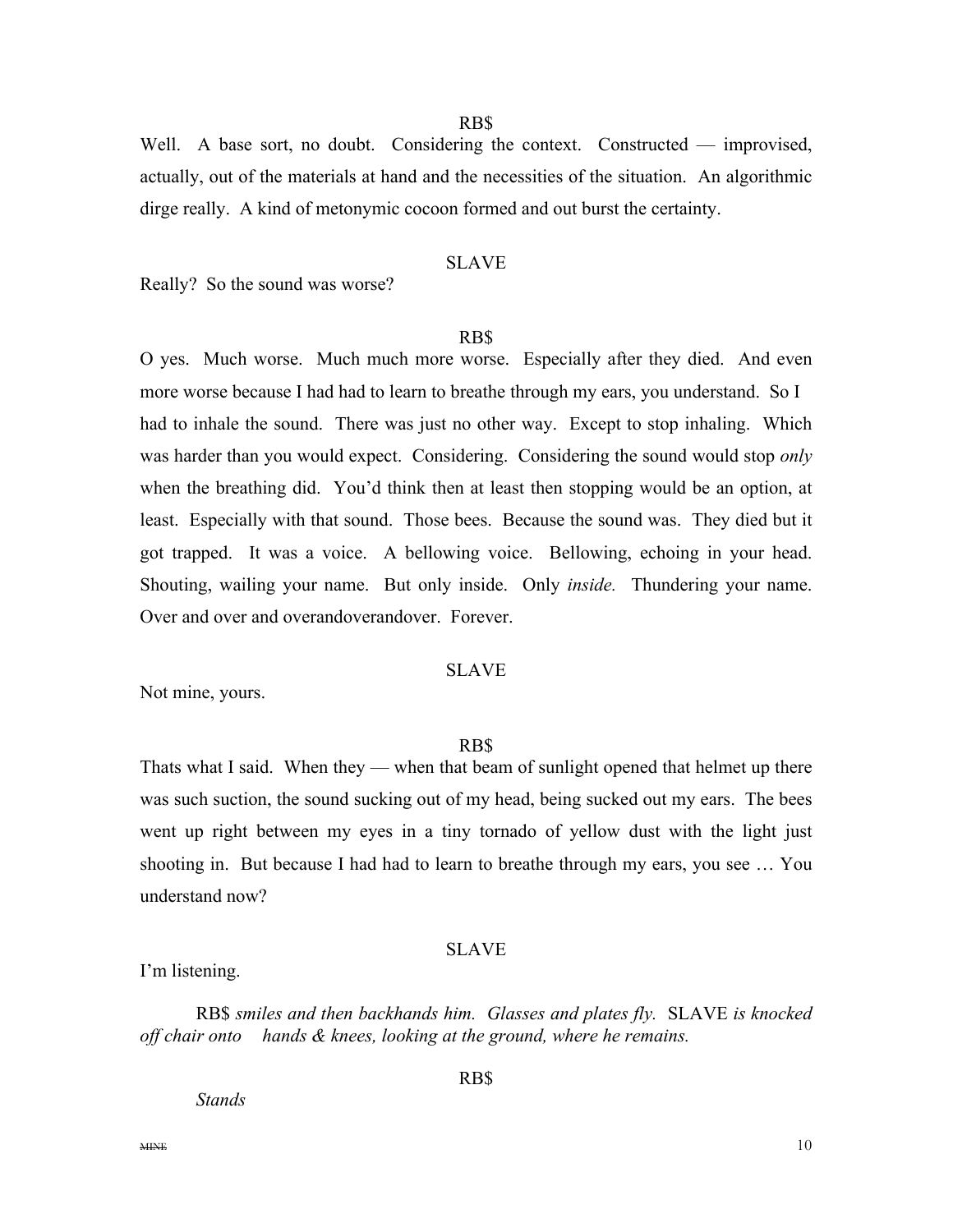Don't you ever say that to me. Ever.

*He empties the winebottle onto the ground.*  Lights.

> *From right beneath himself* SLAVE *opens a trapdoor and removes 3 Oil-lamps, already lit. Like Hurricane lamps. He closes the door. He arranges the lights around* RB\$*'s feet, then returns to looking at the ground, on his hands & knees, where he remains.*

#### RB\$

I said you think I betrayed who?

I said Who?

I said you need a name to make a complaining.

I said you need a name.

I said so I betrayed Who?

There wasn't any answer.

There couldn't be.

How could there be?

There wasn't any.

Before I even set foot there.

Before I even set FOOT there.

I remembered even before.

*Turns and faces House. Quiet*

Slave

| Yes, 'Mander. | <b>SLAVE</b> |
|---------------|--------------|
| We got work.  | RB\$         |
| Nnknow.       | <b>SLAVE</b> |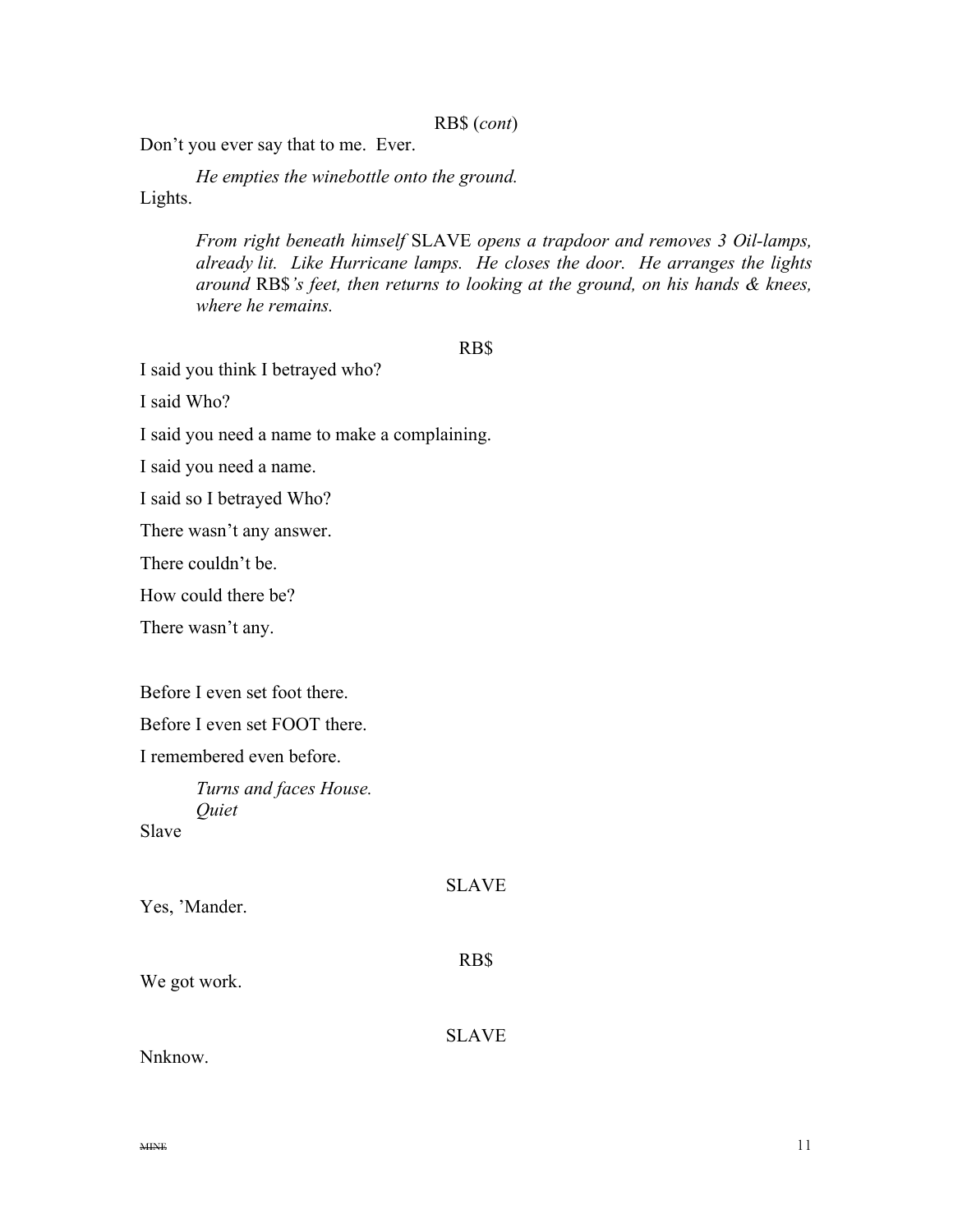| Slave.                                                                                                | RB\$              |
|-------------------------------------------------------------------------------------------------------|-------------------|
| Yes, 'Mander.                                                                                         | <b>SLAVE</b>      |
| And how many day it was getting to up here?                                                           | RB\$              |
| Bleeve it was one eighteen, 'Mander.                                                                  | <b>SLAVE</b>      |
| It was one eighteen, Slave.                                                                           | RB\$              |
| And Slave.<br>Yes, 'Mander.                                                                           | <b>SLAVE</b>      |
| Doesn't give a dogs eye what you bleeves.<br>Bleeves has nothing to do with it.<br>And anyway, Slave. | RB\$              |
|                                                                                                       |                   |
| Yes, 'Mander.                                                                                         | <b>SLAVE</b>      |
| You don't believes.                                                                                   | R <sub>B</sub> \$ |
| No.                                                                                                   | <b>SLAVE</b>      |
| And Slave.                                                                                            | RB\$              |

Yes, 'Mander.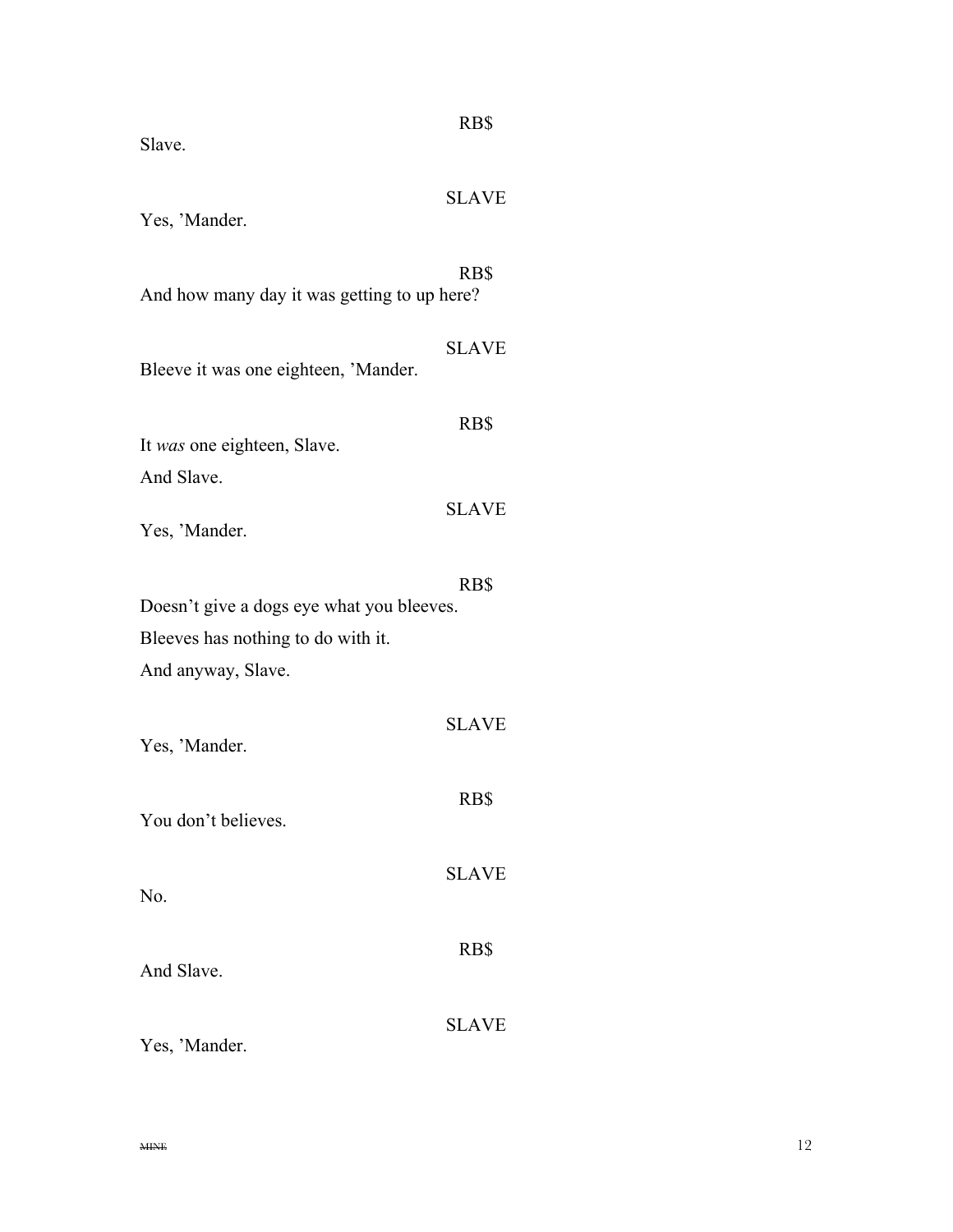RB\$

Look up now. We up here now and the least you could do is start raising your eyes, man.

| He doesn't<br>Yes, 'Mander.        | <b>SLAVE</b> |
|------------------------------------|--------------|
| Slave.                             | RB\$         |
| Yes, 'Mander.                      | <b>SLAVE</b> |
| Have you ever seen me before?      | RB\$         |
| What should I say?                 | <b>SLAVE</b> |
| I love you.                        | RB\$         |
| I love you.                        | <b>SLAVE</b> |
| We say that up here, Slave.        | RB\$         |
| Yes, 'Mander.<br>Pause<br>'Mander. | <b>SLAVE</b> |
| I'm listening.                     | RB\$         |
|                                    | <b>SLAVE</b> |

*Still looking at ground*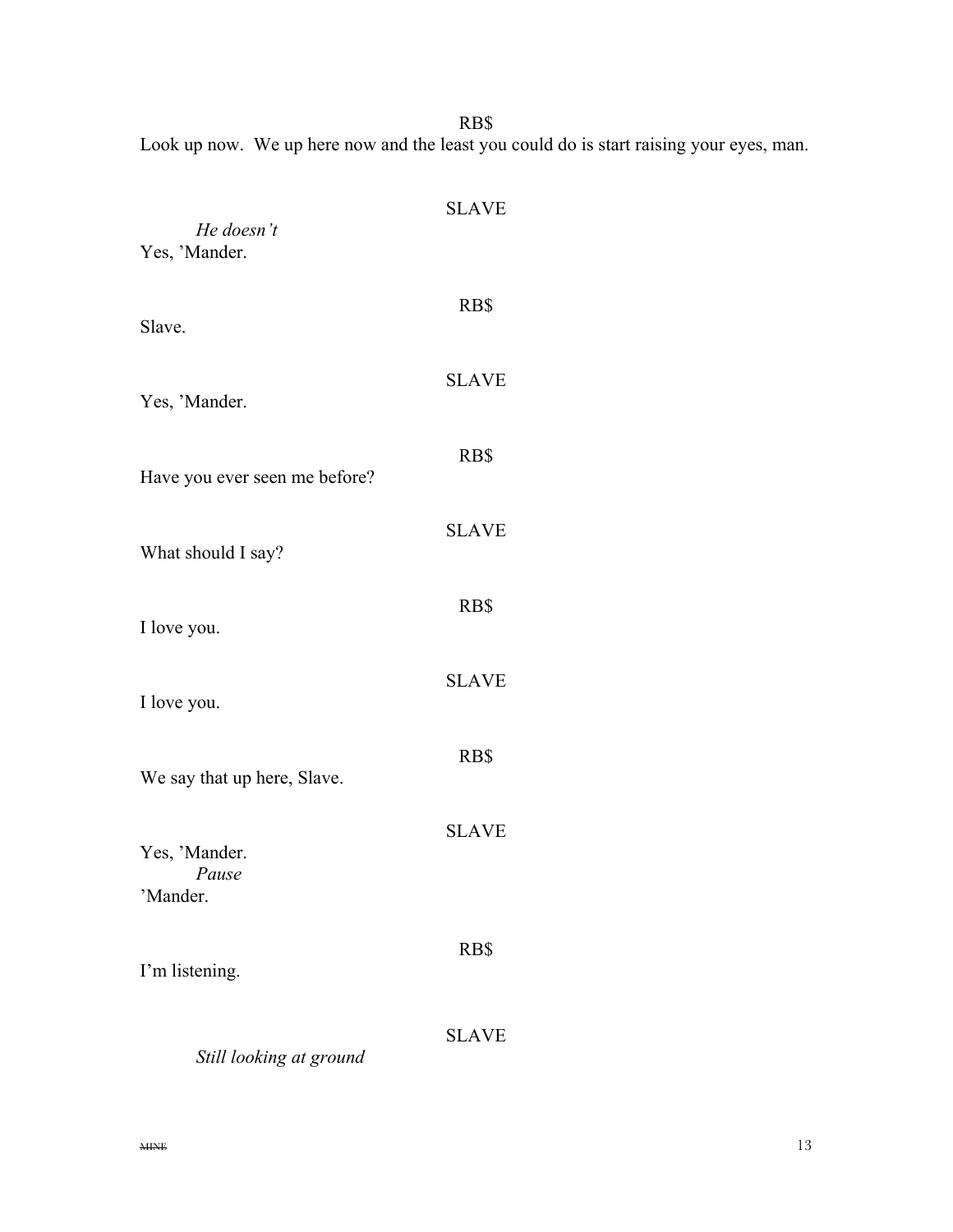# SLAVE (*cont*)

Where is of everything this time? Nothings here. Toolbox. Dancers. The coins I so much love to place upon your eyes. Nothings of it here. 'Mander. Nothings like it is so when we come. Do you know? Alls I can think is this we've come to the wrong one. Nothings of it. Nothing of its here.

#### RB\$

It has been robbed of us Slave. Stole. Sunk beneath a rain of dirt upon dirt. We have nothing. Nothing. You feel that? You FEEL that? *Nothing.* We arrive up here one hundred eighteen day getting up here and theres we have NOTHING. Them never return.

## SLAVE

*Raises head, looks at* RB\$ 'Mander. 'Mander I loves you. 'Mander.

## RB\$

I'm listening.

## SLAVE

'Mander. Now we can begin. Good? You listen. Whiles I rise and begin you just of stand there and listen so to the wind. 'Mander you will?

#### RB\$

*Turns head towards* SLAVE

I'll take everyone.

I'll take everyone and shove them back inside themselves.

I'll shove them back inside themselves til nobody is gone.

I'll make them.

I'LL MAKE THEM. *Faces House again*

#### SLAVE

You remember, Commander, then, when, we used t' make coal-rubbings of headstones up on Sleepers Hill? 'Mander you collect that? Good? Well, sir. Commander. I want you to do that with the air now, of with the wind. Right here in the air before you a story is chiseled into the wind. Commander, I want you to make a coal-rubbing of it. I want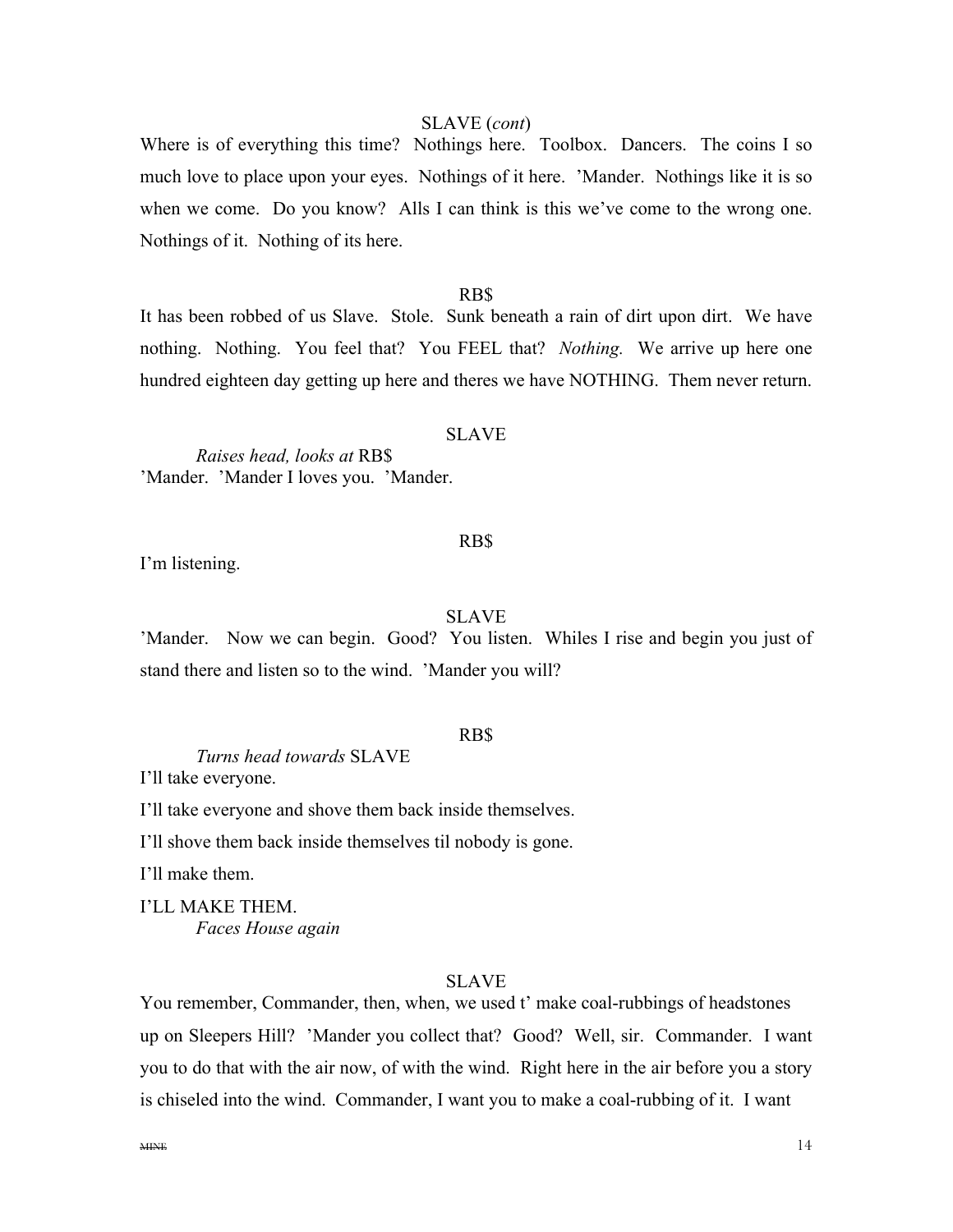SLAVE (*cont*) you to use of your breath, of your voice, of your ears, of your tongue. Just that way, the way we did up on Sleepers Hill. 'Mander. You will?

## RB\$

*Turns head towards* SLAVE Every little stinking tongue and tooth.

Every rotten bag of a lung.

Every leaking sewer earhole.

All the boiled eggs of eyes. *Faces House again*

# SLAVE

'Mander.

## RB\$

*Out to House* Let me tell you something, Slave.

# SLAVE

Good. That is an inimitable start.

# RB\$

SSSSSSSssssssssssssssssssssssssssssssssssssssssssssssssssssssssssssssssst.

# SLAVE

And of now I'm going to begin so, 'Mander.

*During Speech:*

SLAVE *digs up Hammer & Spikes, and Spikes down all four feet of the standing dog-carcass. He spikes an Oil-Lamp into the seat of each Chair. Hangs each Chair-Lamp on a spike above each Tunnel. He drives a Spike into the dog-carcass' head. UpStageLeft he opens a trapdoor in the Minefloor which becomes the front of the*  TOOLS&MINEWORDS BOX*, which he assembles. He signals with the remaining Oil- lamp down into the Box, and* 5 DANCERS *emerge from the StageLeft Tunnel.* SLAVE *pulls the Box's lid out of itself, and covers it. He hangs the remaining Oil-Lamp from the spike in the dog-carcass head.*  SLAVE *gets in the Box, descends into it, closing the lid behind him.*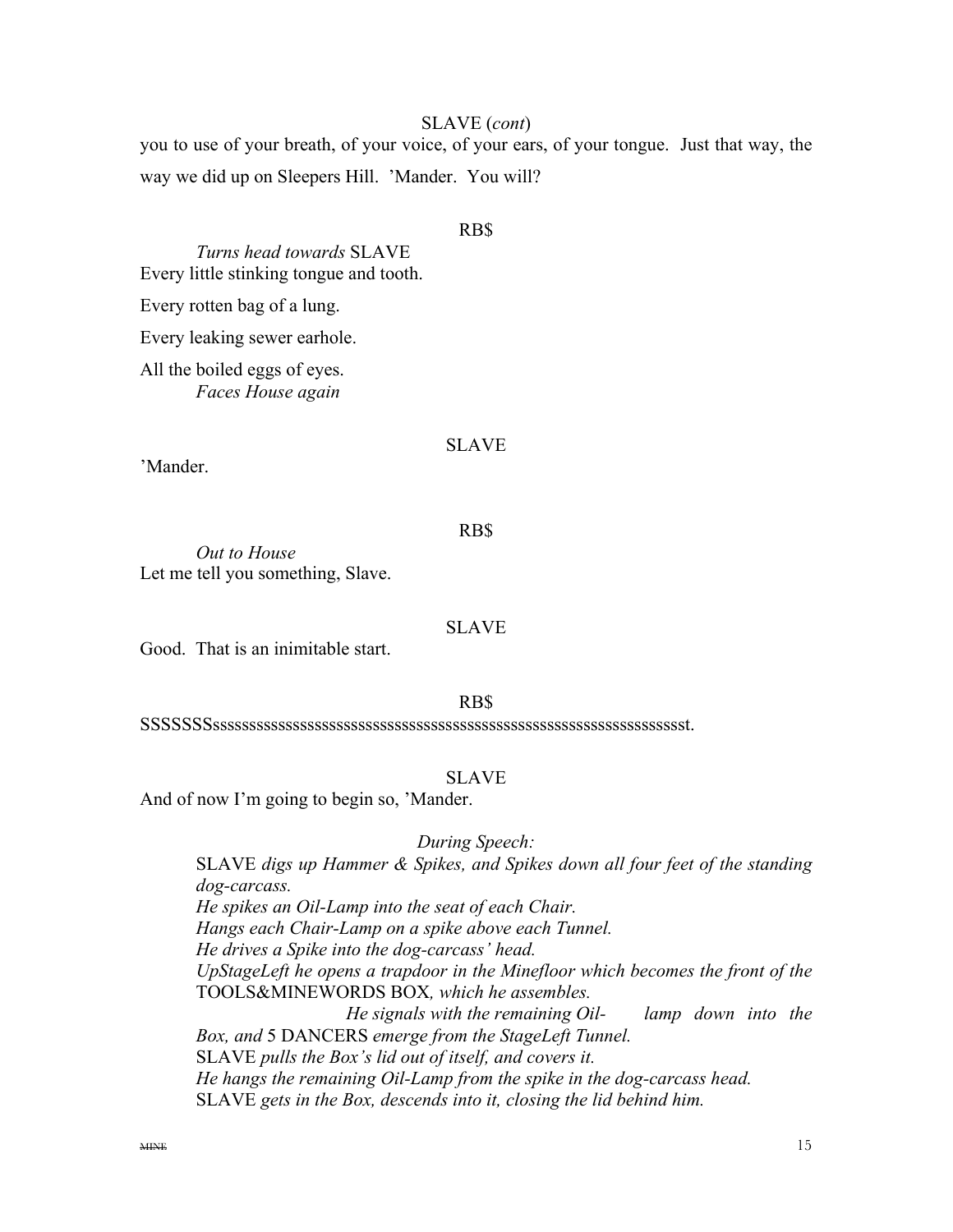DANCERS *wear filthy & torn coalgrey-striped loose fitting baseball-like uniforms, crumpled newspaper tutus around their waists. The stripes are almost two-inches wide.*

*They wear filthy & torn once-white socks, no shoes.* 

*On the front left breast a team-size number* 1 *in red; on the back a larger teamsize red* 0.

*They wear short blonde wigs over identically grey-striped caps. A red Greek 'Phi' on caps.* 

*They have red lips.*

*They themselves are clean.*

*They each have a closed jar of coins tied to the outside of their left shins.* 

*They each hold, horizontally, a man's wingtip, which they spin on the palm of one hand.* 

*They hum musically.* 

*They cross the stage facing the House, moving sidewise along the Tracks, rotating the shoes, curtsying, and then stamping the jars of change to make them ring. Punctuating the speech with deliberate familiar percusses.* 

*They cross in front of* RB\$*.* 

*They exit out the StageRight Tunnel before the speech ends.* 

*Neither* DANCERS *nor* SLAVE *make any effort to not interfere with* RB\$*'s speech. At the end he is left speaking alone.* 

#### RB\$

*Balancing on UpStage Rail* SSSSSSSsssssssssssssst. SSSSSSSsssssssssssssst. SSSSSSSsssssssssssssst.

Even the stamps are still wet, see.

 $I -$ 

He.

Can smell the coffee in the mouth that licked this envelope clean.

 $I -$ 

It. Is. Morning, you understand. Morning up on Sleepers Hill. A very green and sunwarm morning, thick ripe summer. The air like some bastards breath in your face. Clouds of gnats humming like brains. Coiling and uncoiling. The whole world trying to think this thing through with me see.

*I am a purse. Theres money in me shaw.*

I dreamed one of the girl Sleepers said that to me and Im up there supposing I can figure out which girl Sleeper it is.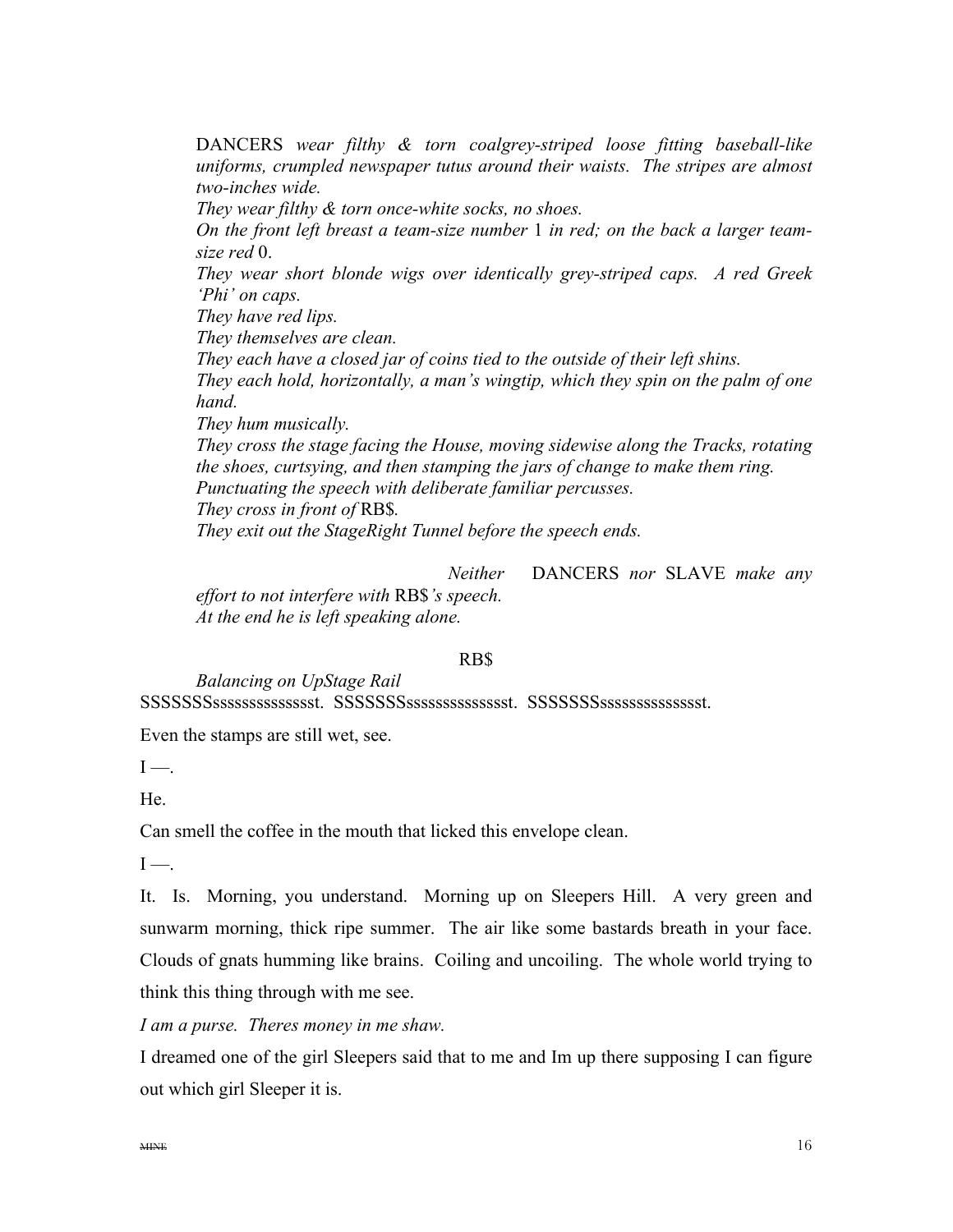*We finally made it up here Look Look The air is clear and bright and wide Look And there is light Light light light light light light light light light Sleepers Hill is never so bright and wide as this Never*

*I am a purse. Theres money in me shaw.* 

*Come, Cash. Come you Buck. I let you find it just you try some.* 

So Im up on Sleepers Hill with the world trying to think through this thing. Nancy Chubb had came with me. Nancy Chubb is a close friend, and she tells me You cant think through a dream. Nancy Chubb tells me not one of them girls up on Sleepers Hill is ever a purse no more. But, what you might say is she came along for the ride. And I had already decided to start digging. The Scoop and the Halfsweep are already in my hands and its getting too hot too quick to not start if Im ever going to. So I do. I get down on my hands and knees and start. I dont make no decision about which. I let my legs stop walking and my arms start digging right where they want. Those gnats in the air like brains makes me think the less I use mine the better. Wasnt mine that whispered in the first place sos I dont think mine 'll be much help hereafter.

So Nancy Chubb sits down watching me start to dig up one of the girls up on Sleepers Hill. She sits down with her long red hair back against this girls headstone her skirt up showing me herself whiles I dig. Nancy Chubb is a close friend. Theres nothing. *Nothing*. Nothing like digging for a Sleeper watching female flesh being made wet with its own female hands. Being pressed and opened and ripened with its own wet unringed fingers. Being rubbed and slit and moved in and out of its own red painted nails.

Theres nothing like watching.

Im digging and Im watching and the sun is like an empty pool on my back. Im pouring sweat. Im hurrying. Im digging. And Nancy Chubb is taking her time. My heads eyelevel with the ground when Nancy Chubb starts to make her sound — the sound she does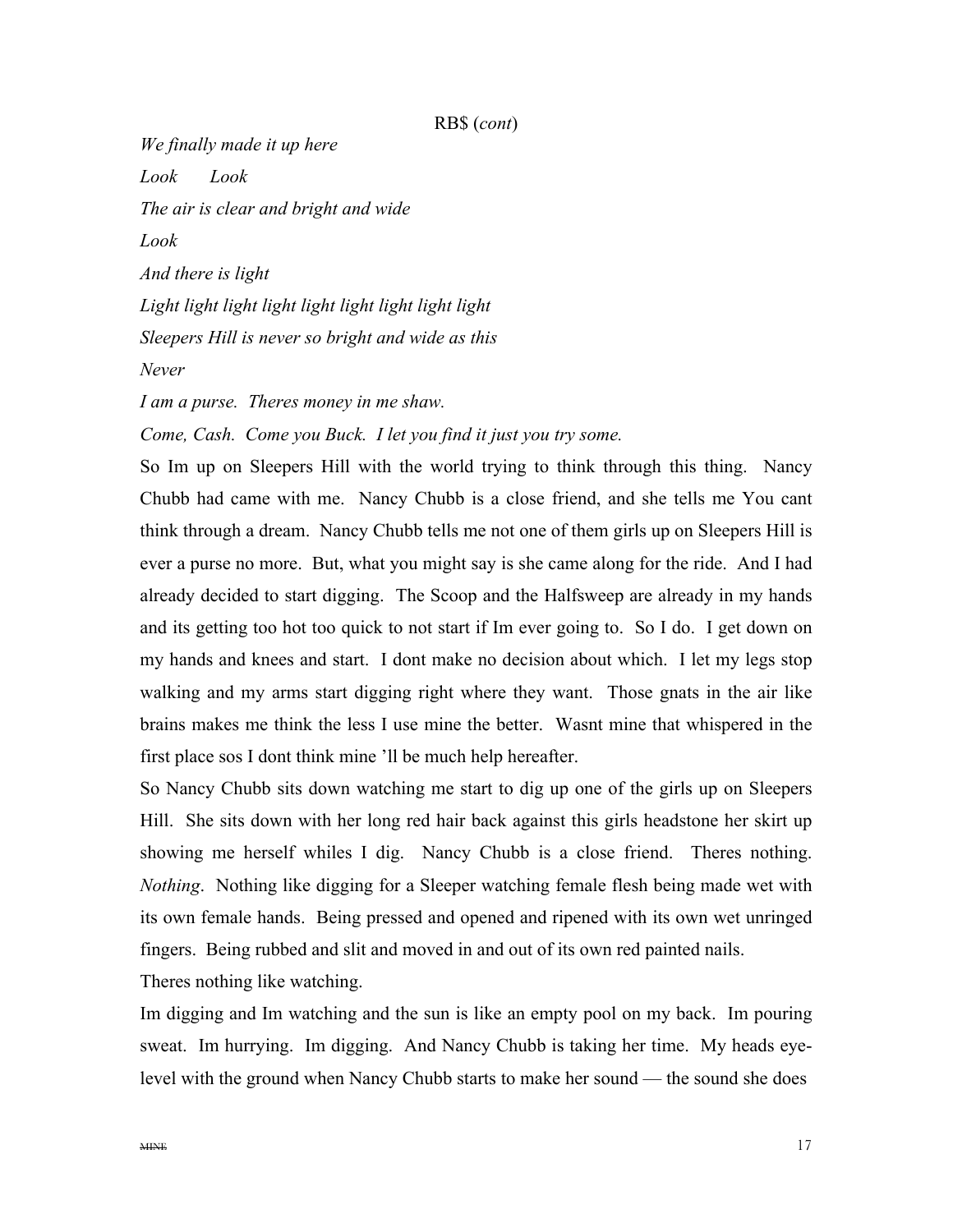when she gets there. She goes SSSSSSSSsssssssssss. SSSSSsssssssssssss. SSSSSSSSsssssssssssss. And she shows her teeth and her eyes roll right up. I hear this sound just when I hit plain pine, just when I knock on my dream-girls front door with the blunt tip of the Scoop. I look to see Nancy Chubbs eyes roll as she wets the grass beneath her.

The front door! I say.

Nancy Chubb smiles, her eyes closed her legs wide a breast out and her chin up in the sun.

*Light light light light light light light light light* Handrill! I yell.

Footdrill! Houselight! I shout.

Nothing.

She came along for her ride, not mine. So she was no good goddamn help at all, really. Well. In a sense. Shes in the sun and now Im down all the way in the cool. Smelling all it. Drinking all it. So I take my Halfsweep and my Scoop and tear up open my dreamgirls door like a man home hungry from looking for work. I want to see her. I want to greet her. I want to hold her. I want her money. And that Sleeper. My dream-girl. That little dream-girl what spoke to me in my dream. Is nothing but a melting rotten stinking puddle of filthy rancid meat. If it were a girl once it aint no longer. And if theres money down there well Im not gonna be the one reach my hand downin that clogged toilet fish for it and pull it up thats for god-damn certain. And then all at once the stench. That rotten stinking meat of the Sleeper, that Putridity, sprays through my nose down into my lungs and pulls up the drainstop inside me. A great hole opens in me and I begin to pour out it. Fatal. This is fatal no doubt. I see the top of the hole start growing higher and smaller, more and more distant. Nancy Chubb reaches her fingers all wet with her own self to hoist me up out this rotten hole Im leaking out. I grab her wrists. I smell her, her wet self on her own hands, and the same time Im choking in the stench of the Sleeper and the same time Im smelling the undug earth. Im seeing the sun far wayaway above and feeling the cool all around me below. That is when it happens. The string. The fuse — The fuse that holds my two halfs together is lit. And then. I am undone and redone all in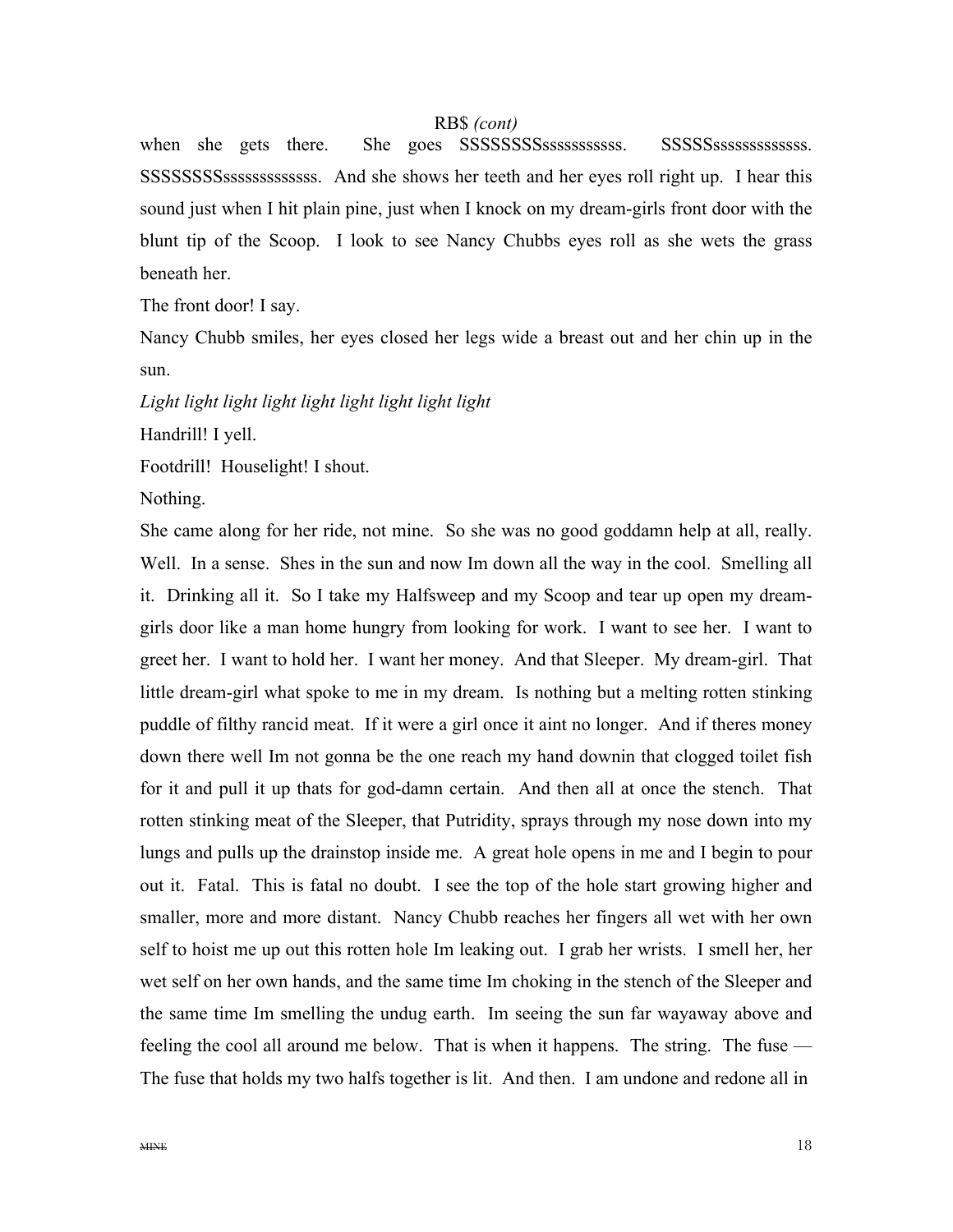an instant. The unstopped hole is restopped. Im hoisted the hundred miles up and over the top. I become an assassin to him I know as me.

*I am a purse.*

Nancy Chubb ties the Scoop and the Halfsweep together and I swing them cross my shoulder and we make our way down from Sleepers Hill. She goes back to twisting bottles. And I dont even fill in that rotten stinking sewer-hole of meat. Leave it for the sky to eye like one of its own plucked sockets.

*Pause* Or another version of the same.

*Falls flat on back into Minespace*

#### SLAVE

RB\$

*From inside Box, soft taunting singing* Rain … Com … Man … Der

*Flips onto abdomen* You stop that

SLAVE

Rain … Com … Man … Der

*Flips onto back* Stop that that

#### SLAVE

RB\$

Rain … Com … Man … Der

#### RB\$

Stop stop.

SLAVE*'s singing has stopped.* RB\$ *gets up on knees, cupping hand to left ear.* That.

Slave. Slave wait wait slave. Slave. I. Kay. Nigh. Bred. I. I. I cannin. Breathing. Slay. Os. Slay.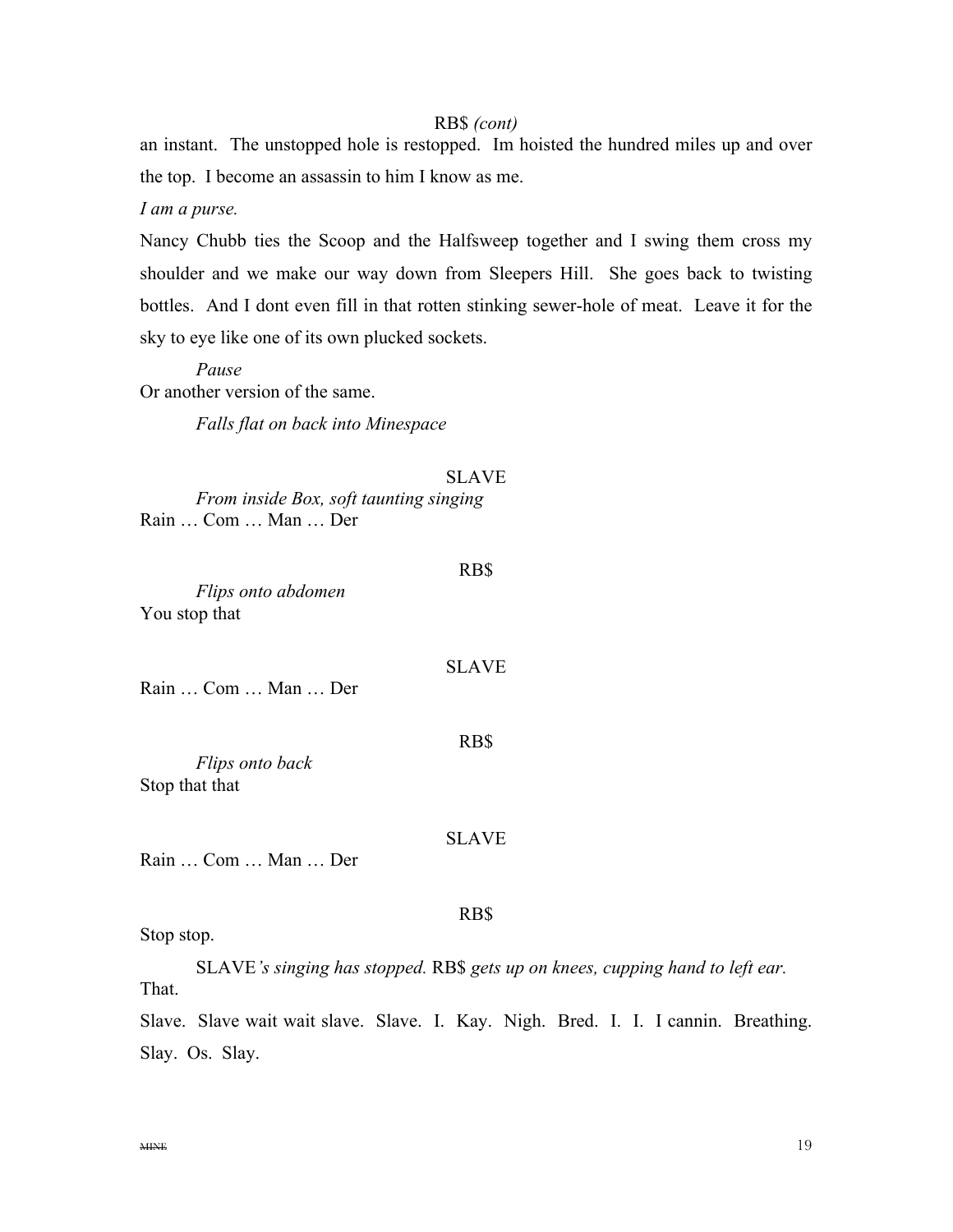# SLAVE

*Getting out of Box* O shhhhh, 'Mander. Shhhhh, sir. You know of I don't bleeve. You know of.

*Leaning over him from behind*

Ling

*Blows in* RB\$*'s left ear*

Ling

*Blows in right ear*

Ling

*Blows in left ear*

There, 'Mander. Shhhhh, sir. Wasn't such a tehble story you jus rubbed on, sir. Yes, dear, I was. Learning to count, 'Mander, never easy for no one.

*Pulls him up by his hair*

*Violently* You. Forgot. The fire.

# SLAVE

Don't. Forget. Your feet.

*Less violent*

This is always the point of where you falter, 'Mander. This is always the point of where

you fail. Why are you so failing, 'Mander? Why are you so throwing away your feet?

*Lets him go* 'Mander.

| You started this. | RB\$         |
|-------------------|--------------|
| We got work.      | <b>SLAVE</b> |
| What happened?    | RB\$         |
| $'$ Mander —      | <b>SLAVE</b> |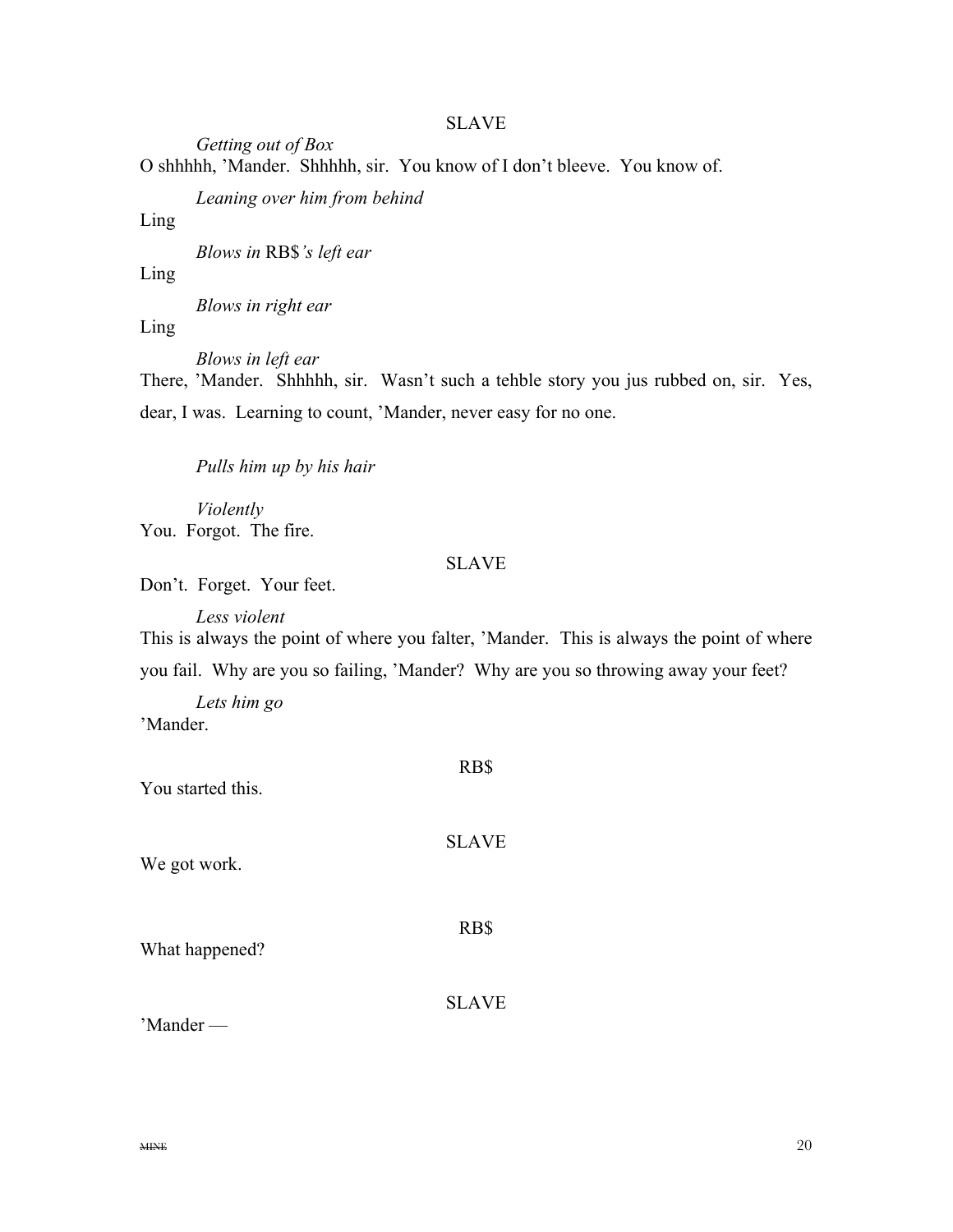RB\$ NO. What happened? What happened what happened what happened what happened what happened?!?

*Pause*

# SLAVE

RB\$

Lowly lowly lowly tale of the Hyena. Do you remember this so on the way up?

| Passing the -                                                                                                                         | RB\$         |  |
|---------------------------------------------------------------------------------------------------------------------------------------|--------------|--|
| Just by the, under it $-$                                                                                                             | <b>SLAVE</b> |  |
| I hear it $-$ still $-$ the                                                                                                           | RB\$         |  |
| Thats a given                                                                                                                         | <b>SLAVE</b> |  |
| I hear I hear the sound of the sea -                                                                                                  | RB\$         |  |
| Thats a given its a given $-$                                                                                                         | <b>SLAVE</b> |  |
| RB\$<br>I hear the sea. Yes. I have much often remarked on the sonorous similitude of very large<br>fires and the explosion of waves. |              |  |
| Yes.                                                                                                                                  | <b>SLAVE</b> |  |

I'm listening.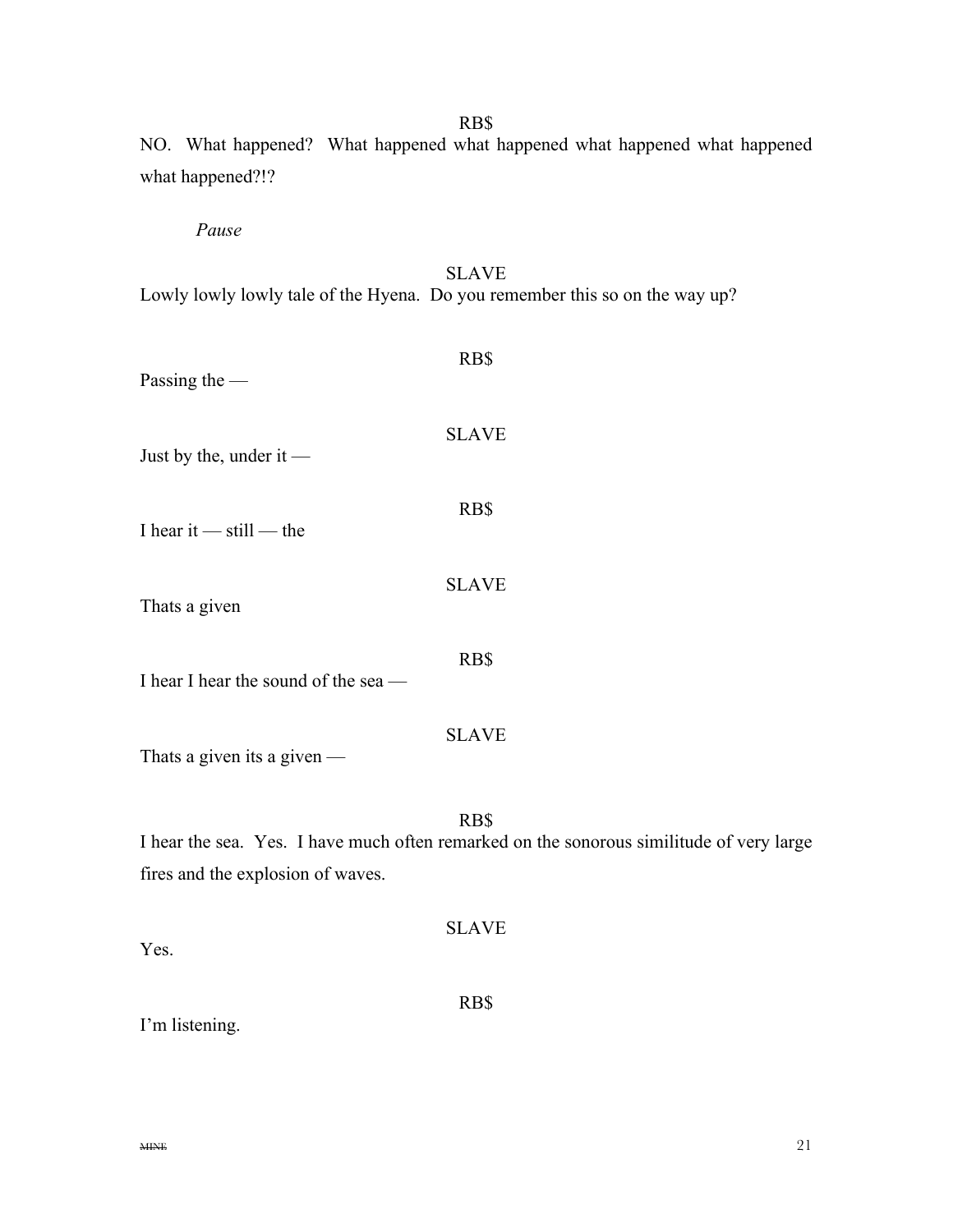# SLAVE

That Hyena what served us lunch. And right during you of 'scuse yrself go out the back and clip Ehud's lefthanded spikelight. Just like that so. An that moroccoworker was never the same since.

# RB\$

He died. He was a man. Nothing he ever did never lasted.

# SLAVE

Of he's dead 'Mander.

# RB\$

Thats right he was a man. He's dead Ehud. He died Ehud. Nothing he ever did never lasted and he was a man Ehud ohlright? And I clipt that spikelight during that lunch what served up to us by that lowly lowly Hyena.

# SLAVE

A lefthanded spikelight is hard to come by.

# RB\$

And I stole it.

That Hyena. I swallowed her teeth once.

# SLAVE

I remember that.

# RB\$

Still on the jaw, you'll recall. Yes.

# SLAVE

*In violent, exaggerated female-Hyena voice, with violent gestures as well*  What you would like me ti do crawl und the sheets of the erth lay down and and ded man that what who wants

Me lay down and die, now, eat thisa up alive, well

For I sit down und ground I first me I ssy what needs

What union not here, thast

What forgiving, thanks before as all that never had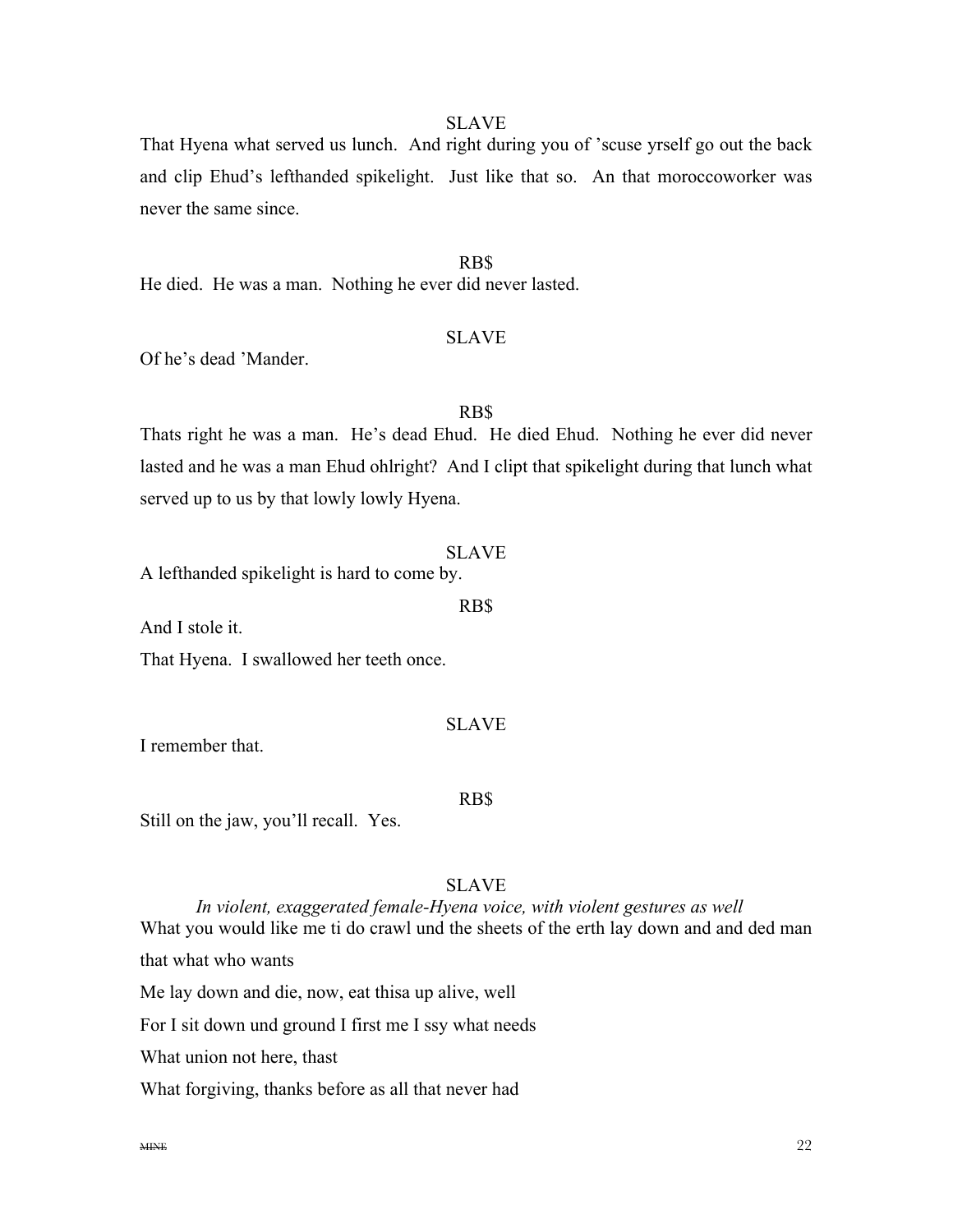# SLAVE *(cont)*

Beyond between inside crushed way down under we had, we got here and now

What you want me do lay down and ded

Just ngo, slip through like these

Looking, plush, pleased, righteous, bargaining, meticulous handjobbed seraphim down wwith all the others

Lay down and ded is what you'd like, I remember

Baaaaaah Baaaaaaah Baaaaaaaaaaaaaaaaah

PRobably

You want crawl und this mud sheet, curl up and breath ded for good and ever?

We can do that too, sir. There's all piece of the story muscled under this mudpied sheet, even und our dresses, m

*Both hysterical laughter. Continue. Sudden stop. Both run and fighting each other get in to the Box and pull the lid shut.*

*Pause, actorless stage.*

*Laughter, a quiet laughter heard now from the Box*. *They re-emerge, with their arms full. They are carrying flowerprint summer dresses, hair, eyeglasses, silverware, women's shoes, hardbound black books, and under both their bundles, each has an Ax.* 

*They dump all of it in the Center, keeping hold of their Axes. They laugh, quietly, throughout.* SLAVE *re-lids the Box.* 

*Axes in hand they "Model" for each other, trying on the hair and glasses,holding the dresses up in front themselves, showing each other a hand holding a shoe, a fork, a knife, a book, whatever the combinations; they laugh steadily throughout, not loudly, not forcefully, a falling subdued warbling laughter. They stop.* 

*They drop everything onto the pile.* 

*They face each other with the Axes. Look at each other, the pile between them. Pause.* 

*With no warning and with great speed each turns and gives the Hemprope knot behind him— tied to the Hook-Eye Tent-Spikes in each corner of the Mine —a single blow with the Axe.* 

*Then —one crossing from UpStage to Down, the other the reverse— they give a single blow to the other two.* 

*They toss their Axes on the pile.* 

*They stand under the Ropes point of convergence, and looking up, watch.* 

*The Hempropes unravel and are pulled, by whatever they were securing, out of the Hook-Eyes and into the rafters.*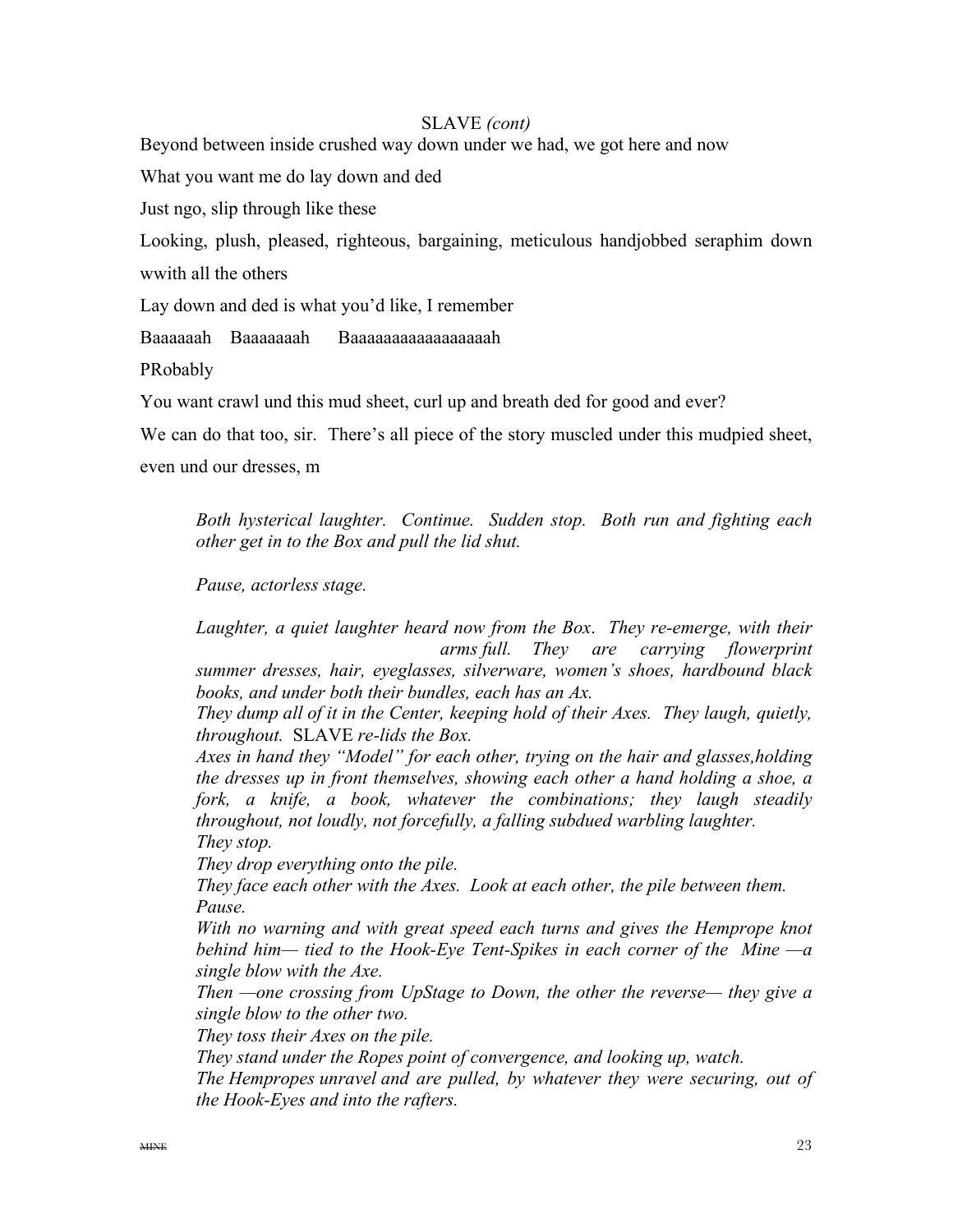*The Ropes fly up fast, loud, out of sight.*

RB\$ *stands, mouth open head back welcoming whatever it is is about to fall on top of him. He sees it.* 

SLAVE *kneels and rapidly, with a few hand-strokes unburies 2 large silver Coins.* 

*He moves behind* RB\$ *and mimes the Coins plunge from above, lands them on*  RB\$*'s open eyes, resting them there.* 

SLAVE *then kneels in front of* RB\$*, at his feet, arms covering head in a gesture of defenseless protection.*

*Stay. Loud labored panting breaths. Pause.*

RB\$ *tilts his head forward and the Coins drop into his open palms.*  SLAVE *stands up and brushes off his knees & palms.* RB\$ *closes a hand over each Coin, turning them face-down, and makes the gesture to* SLAVE *to "Guess".*  SLAVE *chooses, tapping the hand three times.*  RB\$ *turns over the fist, opens it, shows the Coin, and* SLAVE *plucks it from his palm. They gaze at one another. They each close a fist over the Coin, raise this fist to their lips and kiss the first finger-knuckle, keeping it near their mouths.*

*They pivot, turning their backs to one another.*

## RB\$

I'd give you six dollars for that but not a penny more.

#### SLAVE

Me I'dn't take ner less thn a dime ever, and expecially ner from of likes as you.

#### RB\$

You understand, don't you, the convergence of time into cash.

#### SLAVE

Yes, somewhat like the convergence of starlight into the past.

## RB\$

That, sir, is precisely accurate and even somewhat insightful I'd say.

#### SLAVE

Clear.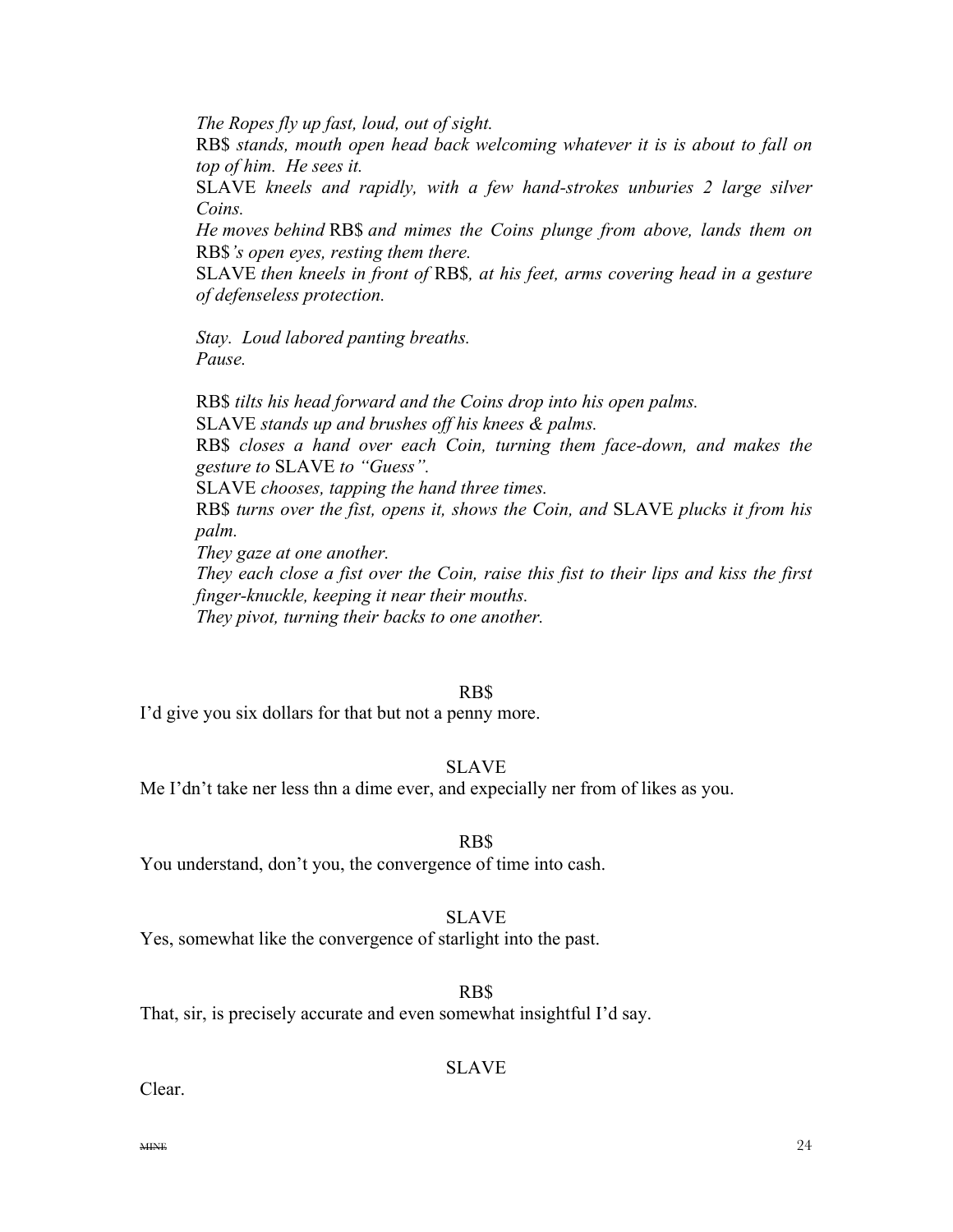# SLAVE *(cont)*

Auction. It is not barter it is an outright sale.

# RB\$

All goods in persnals, the way we always liked it.

*They kiss the knuckle again. Turn to face one another.*

# SLAVE

*Lifts up his Dress, exposes himself, and holds the Coin at a spot on his upper right thigh.*

I want to put it there.

#### RB\$

*Lifts up his Dress, exposes himself, and holds the Coin at a spot above his right hip bone.* No, I want it here.

*Drop their Dresses.*

## SLAVE

I want it to the right and down.

RB\$

*Gestures for the Coin.* SLAVE *tosses it to him.* Well, we'll just have to give her two then.

#### SLAVE

Well, you draw the picture and I'll write it out.

SLAVE *picks the Axes up off the pile and goes and steps inside the*TOOLS&MINEWORDS BOX*, closing the lid behind him.*

RB\$

*Watching* SLAVE *descend and disappear into the Box.* Silence pours in the mine

Extinguishes the ember left, and I saw night.

*The lid shuts. Drops the Coins, one at a time.* And then from the trees a swarm of embers fell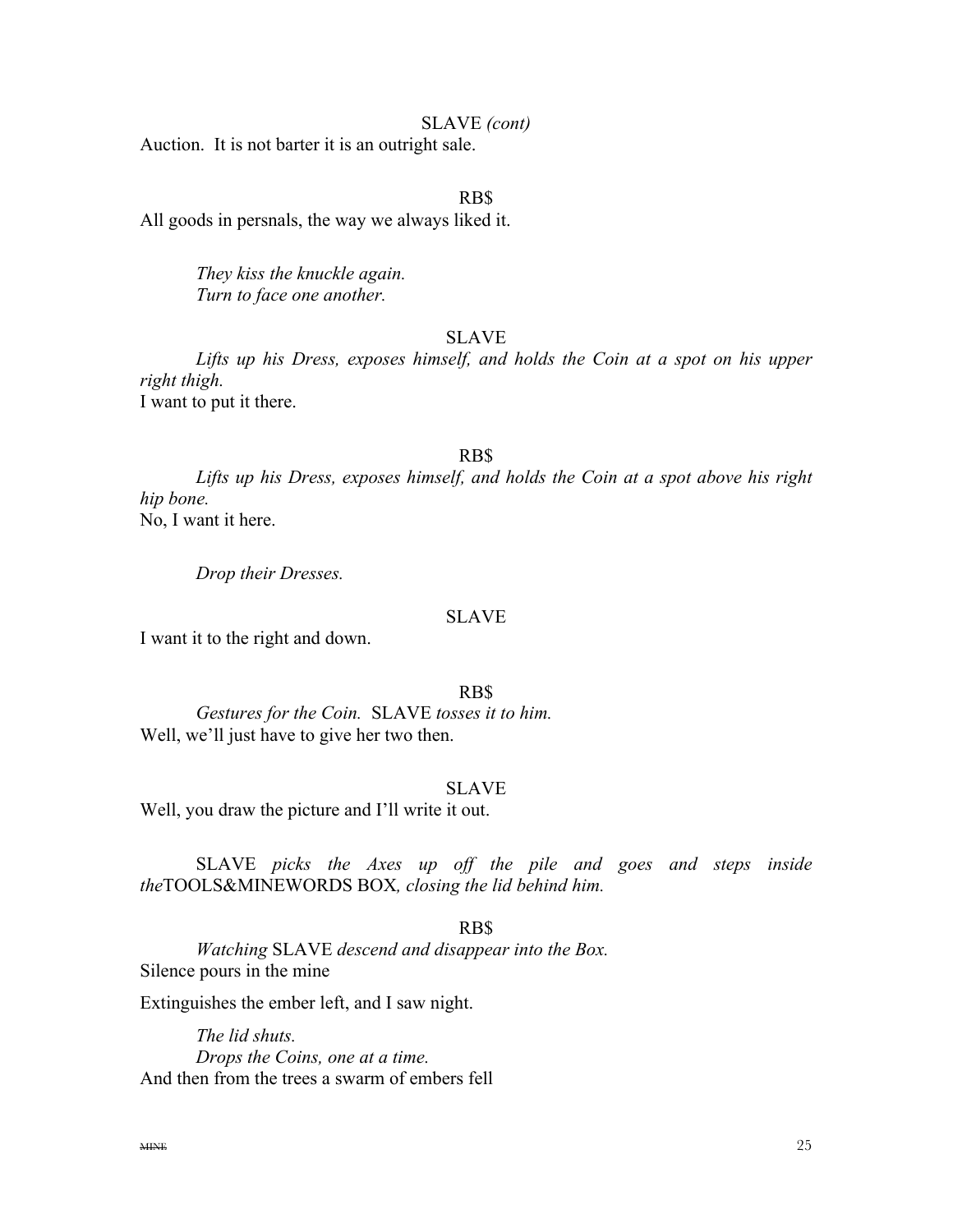Igniting the attic floor.

*Covers them over with a foot.* I betrayed you before you me But saved my confession until after yours Because I knew you loved me more And so will always be more wrong

See

*Covers ears with hands. Uncovers.* What you have done has been absolutely forgot

And so forgiving can no longer reach you

In just this same way

Your voice came gliding to me long after I saw your mouth move

I did not know

*The Box lid opens*

Hadint

You were so far

SLAVE *emerges from the* TOOLS&MINEWORDS BOX *triumphantly holding a pair of men's wingtips. He closes the lid and sits on it, admiring, then putting on and tying, the Shoes.*

# SLAVE

*While putting on and tying them The message of the Shoes* Raincommander, all your pictures have been destroyed

And your name too is a mockery, without bearing, without wheels.

When I believed coming here together would suture our estrangement I could not see how you would change along the way, before we arrived.

And now that we have entered

## RB\$

We blasted our way in here Slave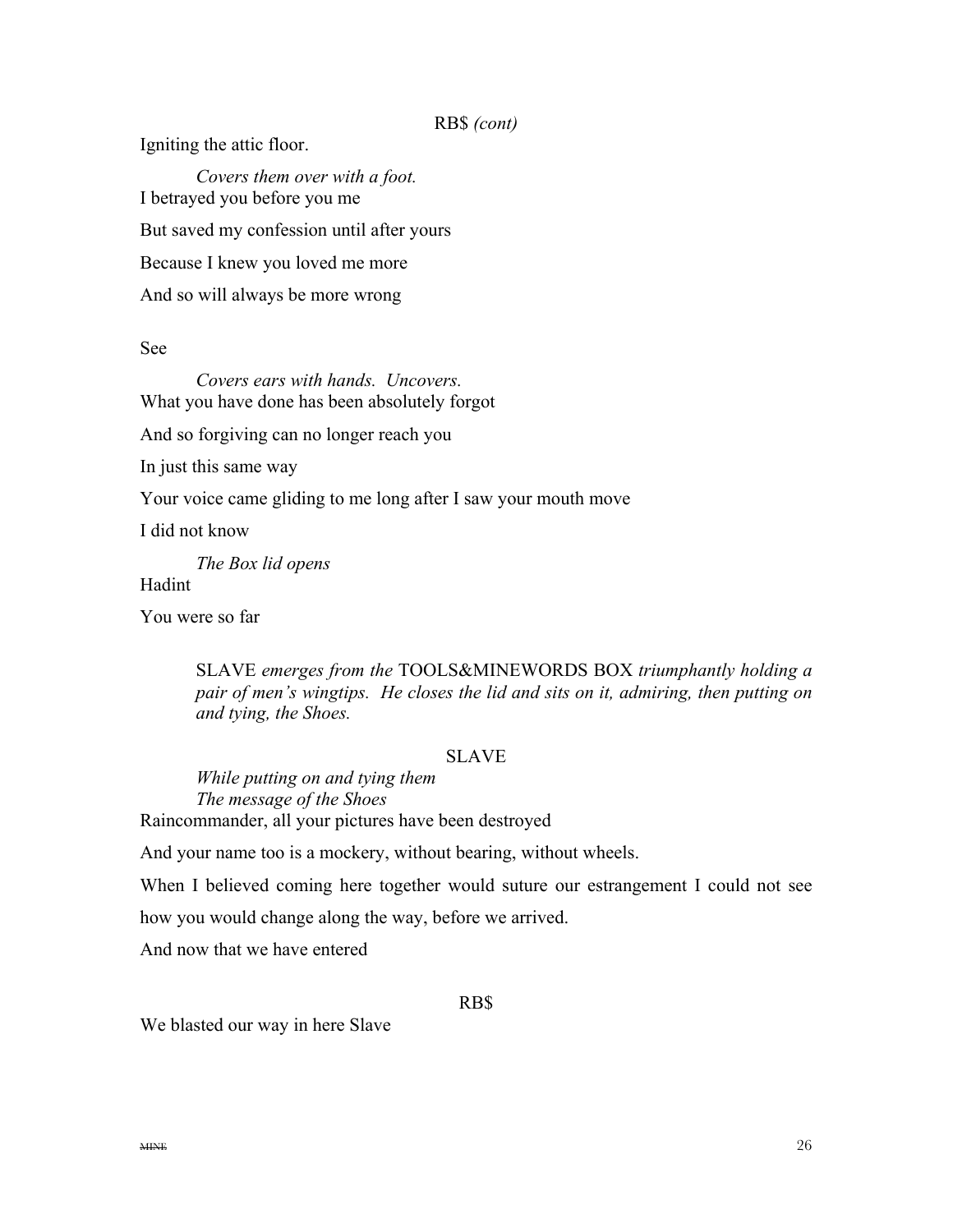## SLAVE

Now that we have entered I think it best we retain our separate ways

# RB\$

Go them

# SLAVE

 $D\overline{D}\mathfrak{C}$ 

SLAVE

RB\$

SLAVE

# *Up from the Box, walking tentatively towards him in the new Shoes* It is as if the root

The root we have both grown from was ruined by a spring rain that never stopped.

Raincommander.

*At him, close, face to face* When I put my ear to your chest I hear my own heart beat

|  | TAD D                                            |
|--|--------------------------------------------------|
|  | When I put my ear to your chest I hear the ocean |

This is proof

We were once in love

RB\$

We were one in love

# SLAVE

Come here, 'Mander, listen to the waves

# RB\$

*Head on* SLAVE*'s chest. Listening.* I could hear them Slave, up on Sleepers Hill With my eyes closed like this A matchhead the size of the sky, struck, flaring

Kshhhhhhhhhhhhhhhh, Kshhhhhhhhhhhhhhhhh, Kshhhhhhhhhhhhhhhh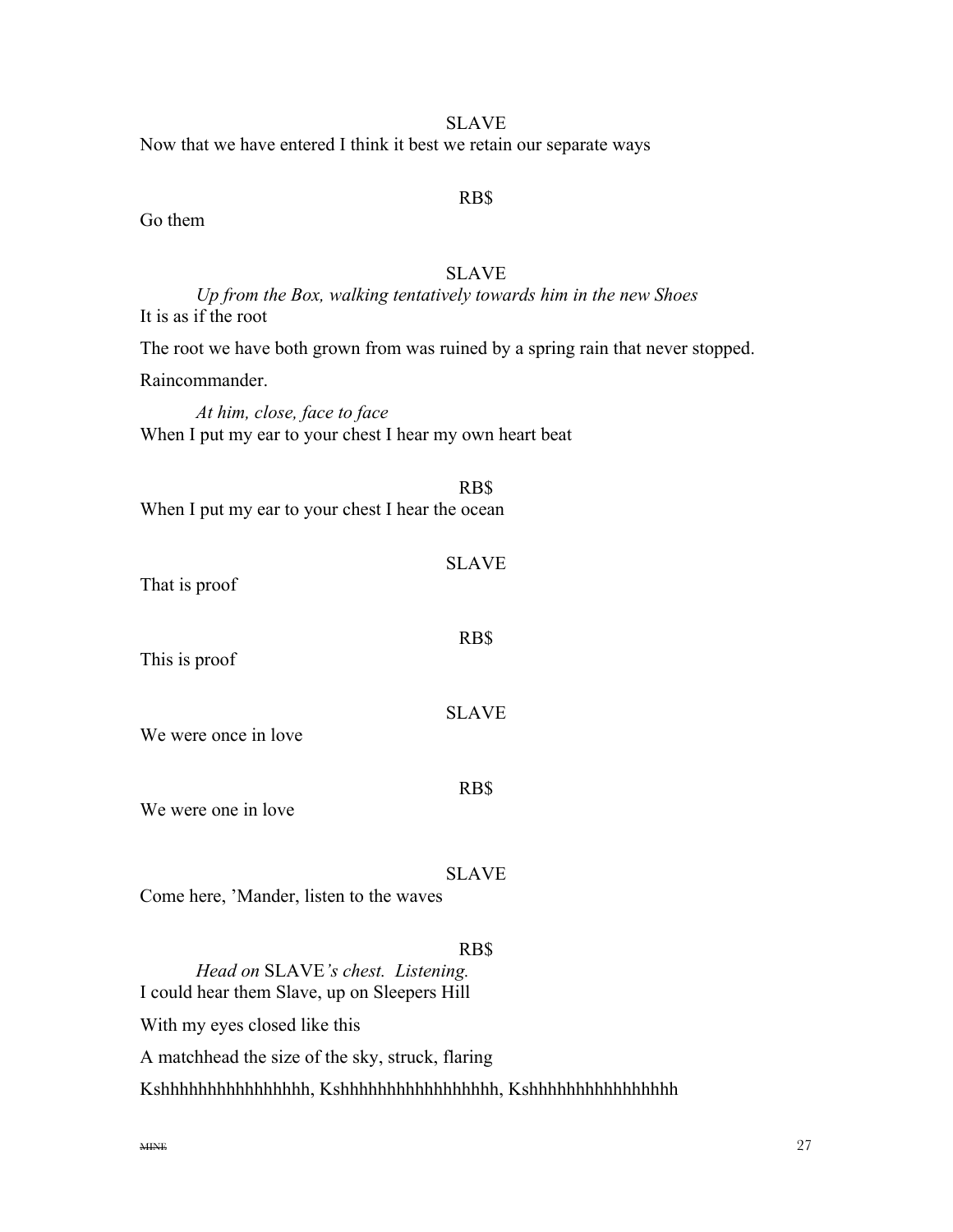O Slave

I had thought it was in my head

With my eyes closed I could hear the headstones of the Sleepers crumbling too

All the names falling away

All the days and months and years all falling away

All the headstones going blind

The ocean sound thumbing them back smooth

Crumbling them back to sand

Like fine snow falling on new spring leaves

SSSSSSSssssssssssssssssssssssssssssssssssssssssssssssssssssssssssssssssssssssssssssssssss

**SSSSSSS** 

SLAVE *begins making Wave sound* Kshhhhhhhhhhhhhhhh RB\$ *continues making Sand sound* SSSSSSSssssssssssssssssssss *Both continue.*

DANCERS *return, again entering from StageLeft Tunnel.*  3 *this time, now without wigs, only caps. The jar tied to the outside of their left shins has a lit Candle inside it, no coins. They do not hum. No tutus. Each has a long-handled Yod with a small cup attached, which acts as a Candle-Douser. Upon entering, the lead* DANCER *takes down the Chair-Lamp, places it on the Tracks and extinguishes Lamp. As they progress —like before, sidewise, facing House— with their Douser-Yods they extinguish the Candle-Footlights. Reaching the opposite Tunnel, the last* DANCER *takes down the Chair-Lamp, places it on the Tracks and extinguishes the Lamp.*  DANCERS *do not exit. They proceed to the Minewall, and on the way the last extinguishes the dogcarcass Lamp. As with the Footlights, they extinguish the Spikelights, one after the other.* 

*Their Leg-Candles are now the only light.* 

*They continue on to the Box, which the lead* DANCER *opens and into which they climb and descend, Leg-Candles burning, closing the lid behind them.* 

SLAVE *and* RB\$ *fall silent. Dark Mine. Pause.*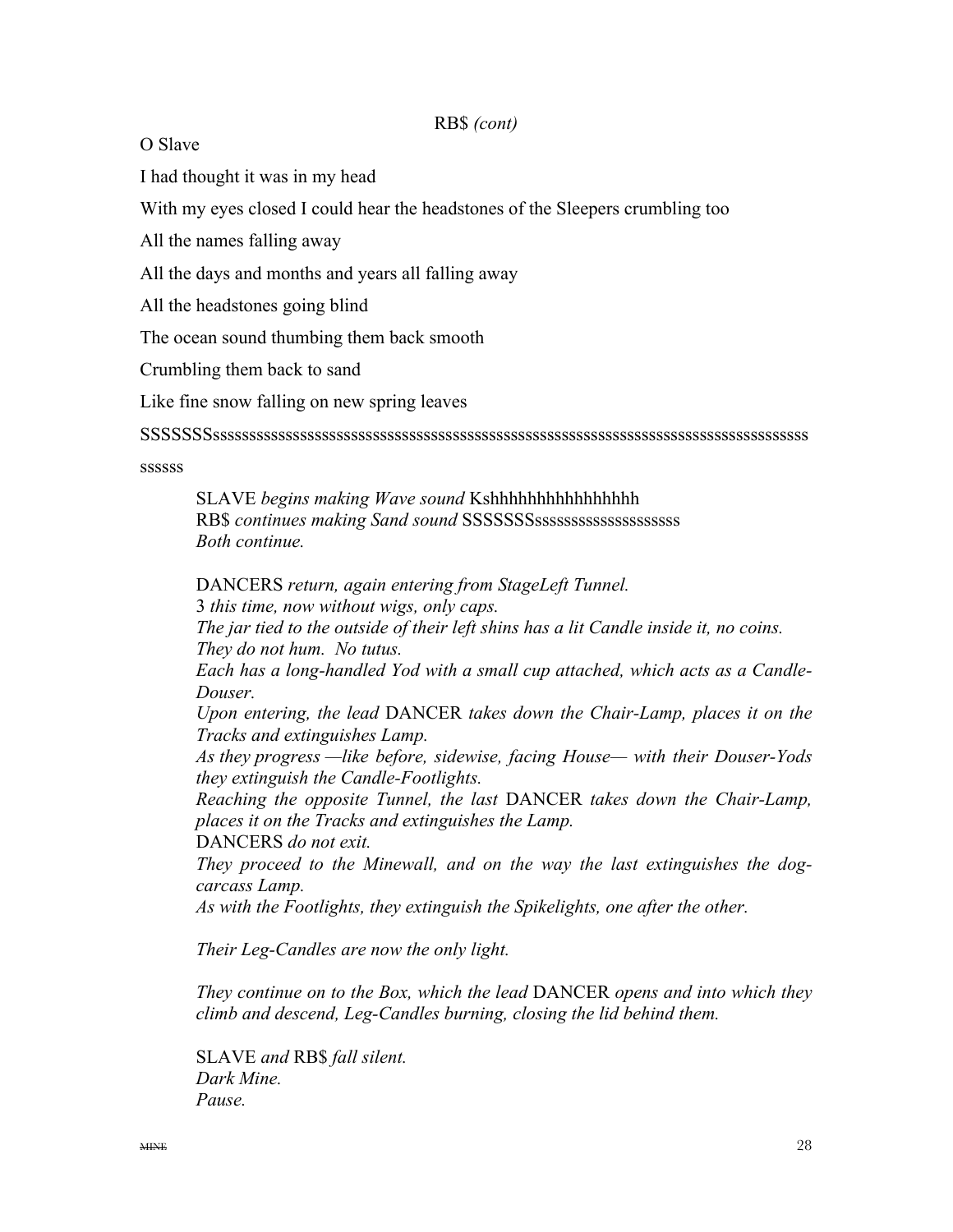*In the dark a single male sob.*

## SLAVE

*In woman's voice, whispering.* You set me on fire

*A male sob*

You set me on fire, you tried to turn me into smoke

*A male sob, and 'SSSSSsssssssssss'*

The woman you loved, me

Me

*Pause*

RB\$ *lights a match, and what is visible is* SLAVE *with his head on* RB\$*'s chest*

# RB\$

*Lighting new match when necessary* Firecup. Heartsaddle. Soundscuttle. Chute. Footdrill. Threader. Winder. Scoop. Astronomer. Strummer. Halfsweep. Rake. Houselight. Spikelight. Conductor. Ax. Stringer. Water. Sugar. Vodka. Bread. Lamb. Chocolate. Whiteheartwhitelungwhitebonewhitebloodwhitetonguewhitesea. Blackheartblacklungblackboneblackbloodblacktongueblacksea. Wind. Ice. Rain. Fire. The Daily Press.

*Dark again. Pause.*

#### RB\$

*In dark*

I. Was in war. I. Was in work. I. Was made to watch. I returned I heard all your voices coming from above ground. I. Wanted to write your name on the empty page of the sky like my ancestors did. Write your name in smoke with the fat of your body like a pen dipped in fire. I. Loved you. I could not find you I returned to our home. I could not find you. Even you held me. Later. And much later, after we both are long dead, my name is erased, paved over by the cement loom of the city. Is I loved you.

 $\overline{M}$ NESE 29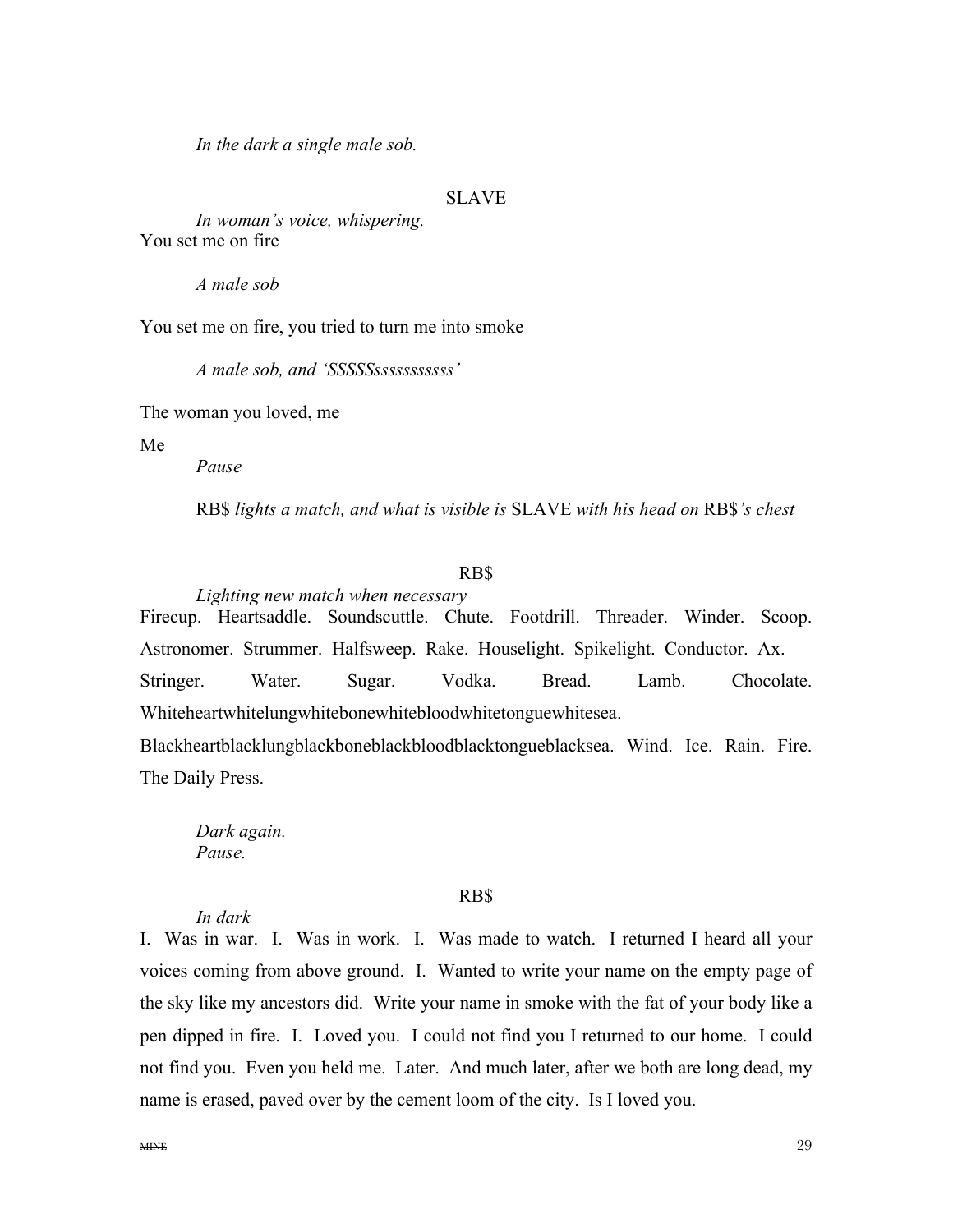# SLAVE

*In original voice* What name.

RB\$

My name. Mine. My name.

# SLAVE

*Violently* What. Name.

> *The* TOOLS&MINEWORDS BOX *opens, and* 5 DANCERS*, wearing Leg-Candles, emerge; one remains standing in the Box. They wear their caps over their wigs now. They form a conveyor belt, along which they pass armfuls of Greenery, of foliage, which is dumped at the shod and unshod feet of the two men, until much of their lower-legs are hidden.*

# **DANCERS**

*While conveying the green* Raincommander Burnbraid Dollarsign

Who had a son

Who had a son

Who had a son

Raincommander Burnbraid Dollarsign

Cast the story

He refused to tell

Raincommander Burnbraid Dollarsign

Is instantly forgot

Instantly forgot

Is instantly forgot

Raincommander Burnbraid Dollarsign

Whose name has been erased

Whose name has been extinguished

Raincommander Burnbraid Dollarsign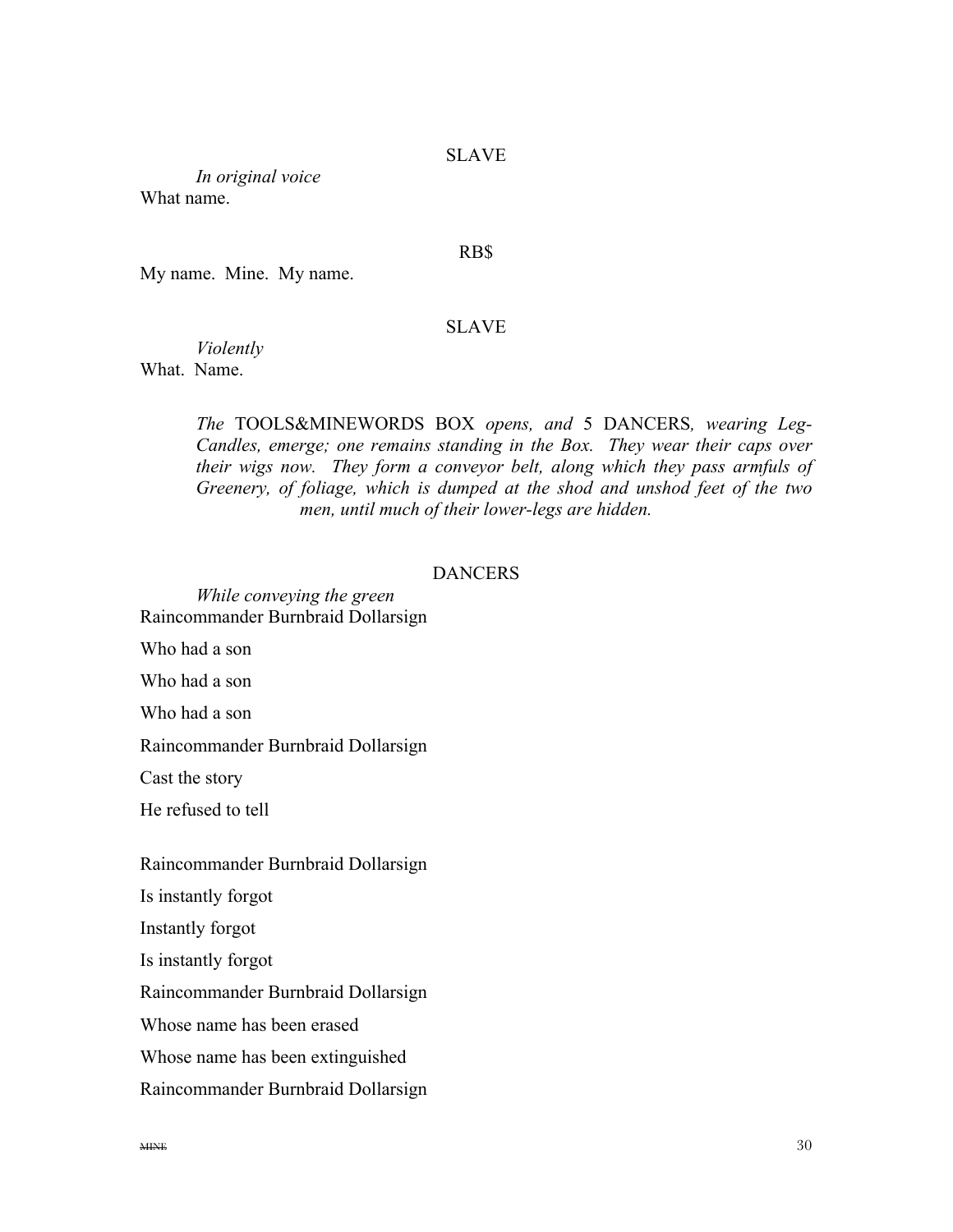# DANCERS (*cont*)

You never lived

Inside the story

No one lives

DANCERS *all move to back Minewall, standing beneath the extinguished Spikelights, backs to house.*

The story outside

I live

DANCERS *turn, face forward.* 

*In the light of the Leg-Candles* RB\$ *&* SLAVE *dance out the following, empty handed.*

*The "Or" phrases are syncopated with and overlapped by the longer phrases, sung by 2 DANCERS as a rhythmic chorus beneath.*  $i =$  *Handclaps & Leg-Candle lifting.*

# **DANCERS**

Raincommander Burnbraid Dollarsign and Slave

*¡* Or salt

Dig and dig for hours and days

*¡* Or coal

Dig and dig for days for months

*¡* Or diamonds

Dig and dig for months for years

*¡* Or gold

Dig and dig for years

No sun no sun no moon no moon

In this Dogmine

Drink from an empty bowl of hands

In this Dogmine

*¡* Or food

They undig the tops of

*¡* Or heat

They undig the names of

 $\frac{M}{31}$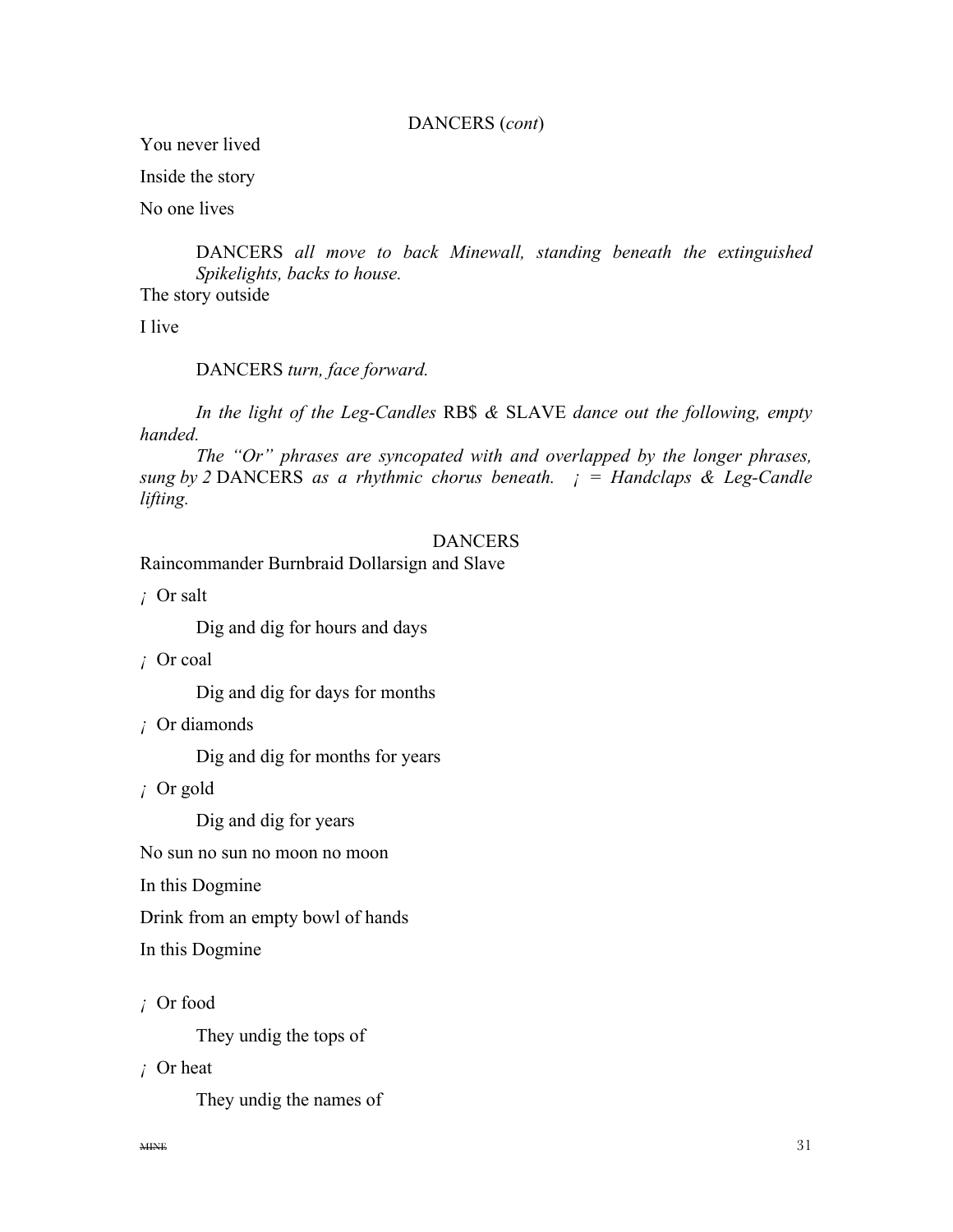# DANCERS (*cont*)

*¡* Or love

They undig the rings of

*¡* Or gold

They undig the cups of

Houses Streets Silver Gold

# *¡* Or ocean

This far then the end of

# *¡* Or starlight

Make this far the sight of

*¡* Or moon

This far then the end of

*¡* Or sun

Make this far the sight of

Drink from an empty bowl of hands

In this Dogmine

DANCERS *fall silent.* RB\$ *&* SLAVE *stop 'digging' and rest on their 'shovels', wiping sweat, breathing heavily.*

## SLAVE

I'm listening.

RB\$ *backhands him. He's knocked to the ground onto hands and knees, where he remains, looking at the ground.*

# RB\$

## Ever.

*Plucks a hair from off the dog-carcass as each* DANCER *pulls a hair from their wigs.*

# Lights.

*A flame falls from the rafters and hovers. He touches the dog-hair to it, lighting it. The* DANCERS *light their wig-hairs from their Leg-Candles. The flame drops to the ground, and he steps on it, crushing it out.*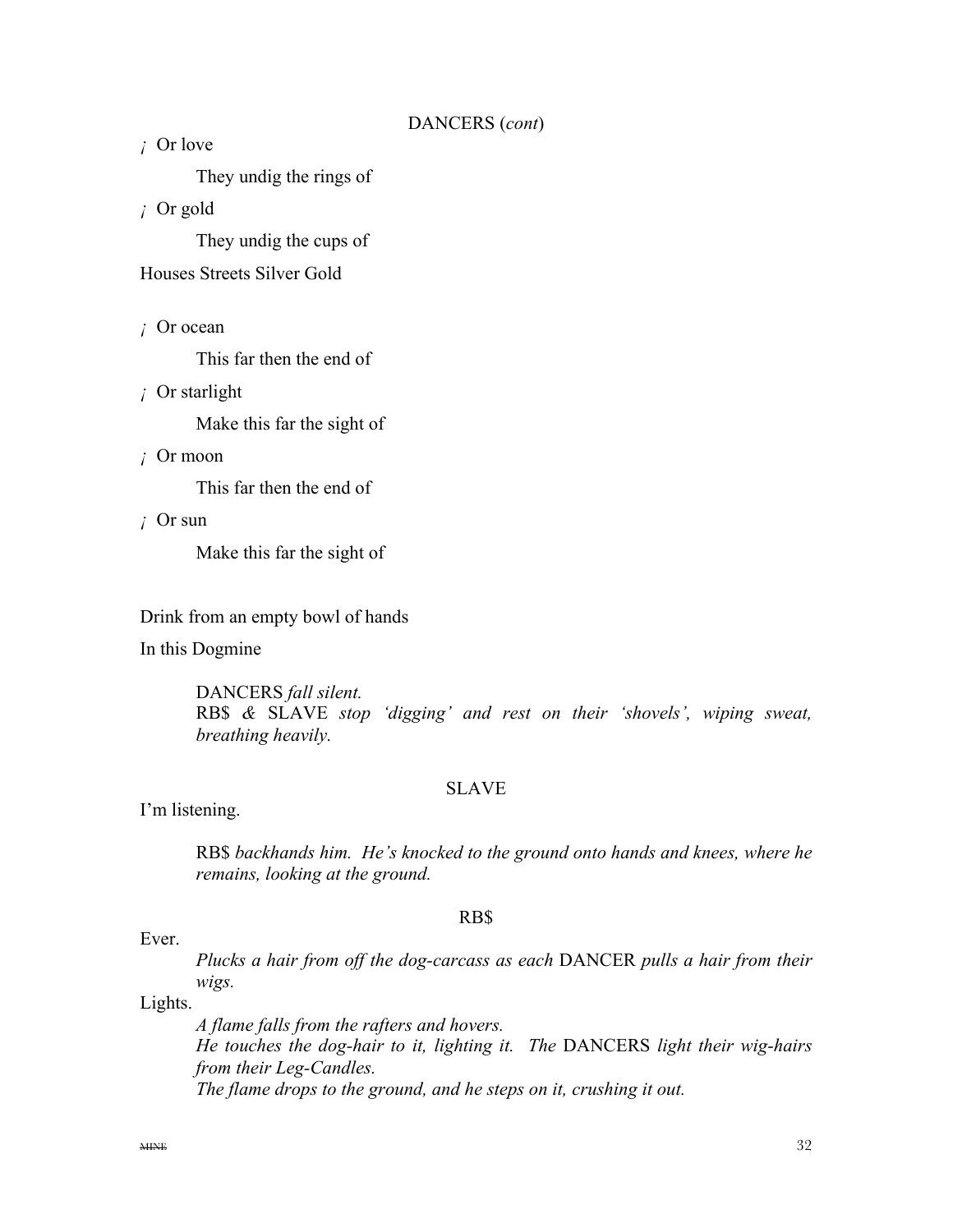RB\$ *offers* SLAVE *the lit dog-hair who takes it and then gets up. With lit wig-hairs* DANCERS *light the Spikelights above their heads. With the lit dog-hair* SLAVE *high-steps over the Rail, and re-lights the 2 Chair-Lamps on either end of the Tracks, and all the Footlights, moving StageLeft to StageRight. High-stepping back over Rail into Minespace* SLAVE *re-lights the Lamp on the carcass last.* RB\$ *follows at a distance behind him, also high-stepping over Rail. Picking up each lit Chair-Lamp he signals into a Tunnel with it; then puts it down, lit, on the Tracks. Upon finishing the lighting,* RB\$ *remains on the Tracks, Center, turning his head, looking into both Tunnels with grim expectation. Upon finishing the lighting,* DANCERS *stand at the wall, alternating,* 2 *facing* 

*forward &* 3 *facing back. Upon finishing the lighting,* SLAVE *stands at the Greenery.*

*While lighting:*

DANCERS *join in with repetitive "Bring", low underlining whisper which begins to sound like a phone*

# RB\$

Bring thigh, bring palm of hand, bring back of knee and smooth skin behind ankle

SLAVE Bring ankle and back of hand

RB\$ Bring earlobe and hip

> SLAVE Bring gums and scalp and wrist

RB\$

Bring nails and skin around nose

*Stop lighting; no* DANCERS

SLAVE Bring the name and the housepaint

RB\$

Overhead nothing but the one electric light

*Resume lighting;* DANCERS *resume "Bring"*

RB\$

Bring cranium and lower head bowl

 $\overline{\text{MINE}}$  33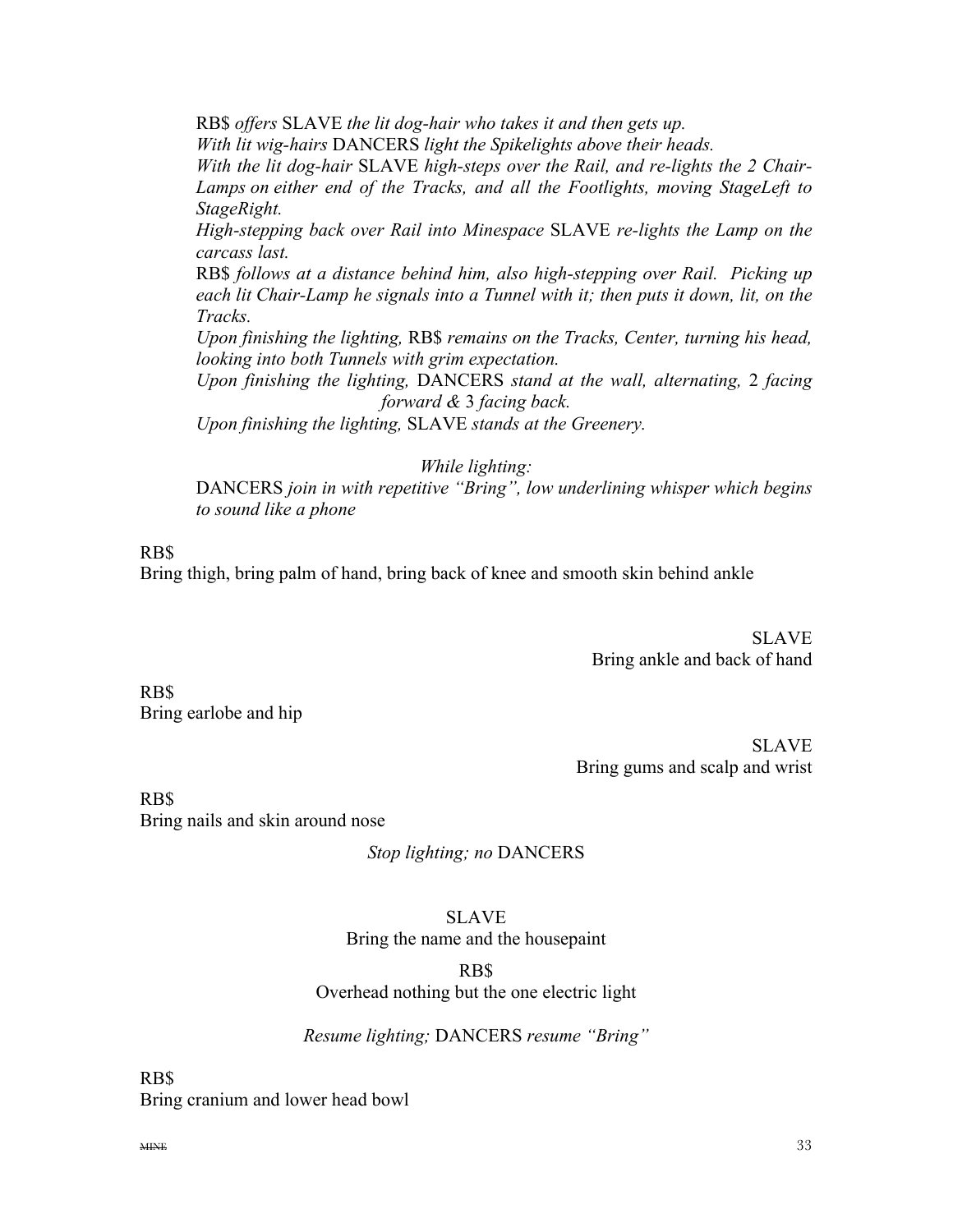SLAVE Bring arms and rest of props

RB\$ Bring tongue and all stories

> SLAVE Bring ears and hinges

RB\$ Bring ears and all fingers

RB\$ And bring Mezuzahs Slave

Bring ears and jambs

SLAVE

SLAVE And bring Mezuzahs Slave

*Lighting finished*

# SLAVE

*Stands at the pile of Green watching* RB\$*.* Raincommander.

RB\$ *high-steps over Rail, moves UpStage and meets him there. They reach down and begin to stuff handfuls of the foliage into themselves — their dresses have 'breast', 'belly' and 'butt' pouches sewn into them — Stuffing themselves so that they take on exaggerated women's shapes.* 

*They 'model' before one another again, this time sullenly, mirroring each other exactly.*

*They stand and reflect on one another.*

RB\$ *moves back, high-stepping over Rail onto Tracks, Right of Center, looking into both Tunnels, grimly.*

# RB\$

*All out to House* Whitelung.

SLAVE *picks up the large pair of Shears* RB\$ *first entered with.*

# SLAVE

*As he picks it up, the way a nurse echoes a call for a surgical instrument* Whitelung whitelung whitelung whitelung

*Leaning over Rail hands it to* RB\$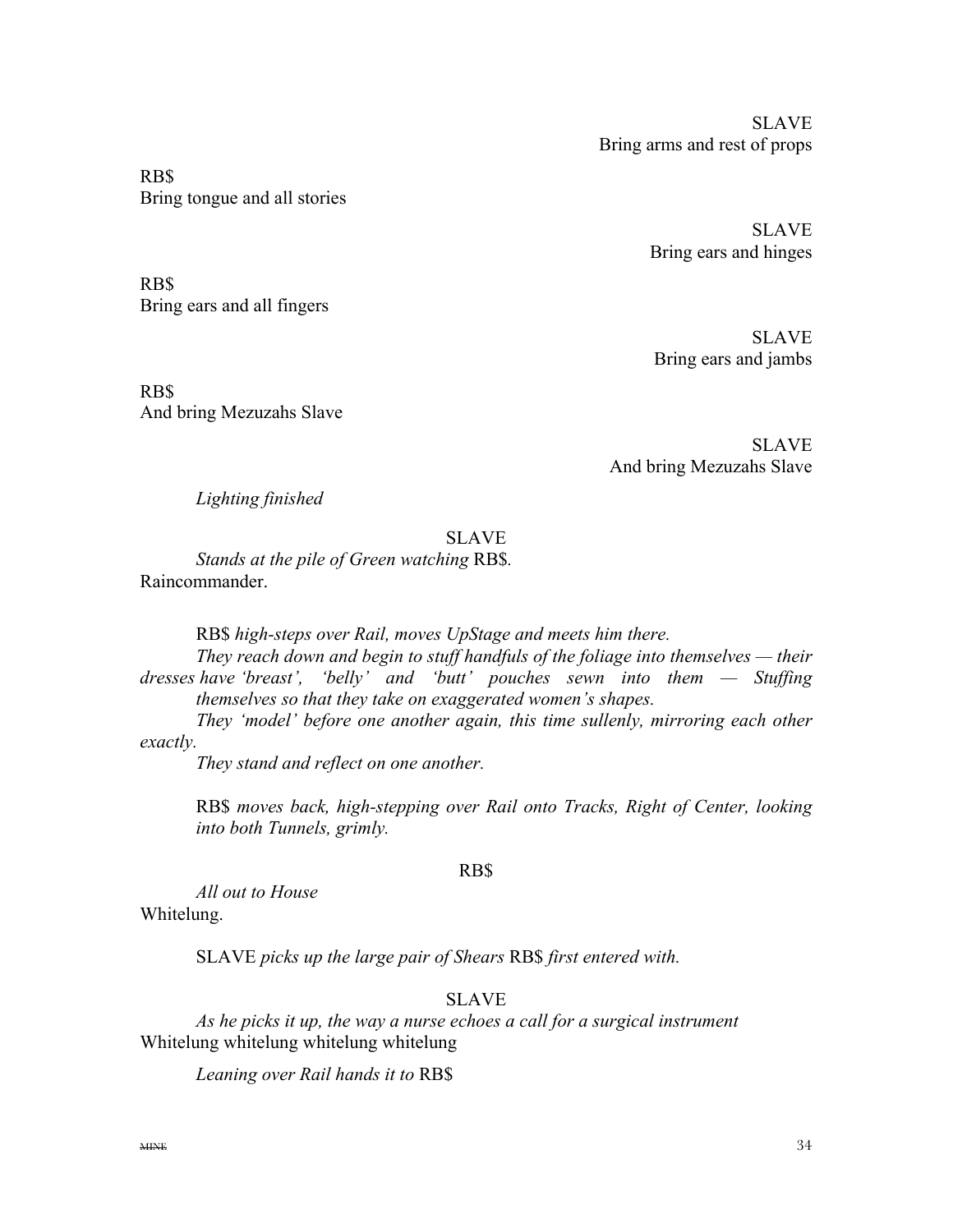## RB\$

# Blacklung.

SLAVE *picks up the tin Bucket* RB\$ *first entered with*

# SLAVE

*As he picks it up and carries it* Blacklung blacklung blacklung blacklung

*Leaning over Rail places it at* RB\$*'s feet*

# RB\$

Lamb.

SLAVE *moves to the Pile — of clothes and shoes and eyeglasses and silverware and hair — and picks up a mass of Hair*

# SLAVE

*As he picks it up and carries it* Lamb lamb lamb lamb

> *Stands behind* RB\$*, dangles it in front of him.*  RB\$ *cuts the Hair into pieces, which fall into the Bucket at his feet.*

## RB\$

Vodka.

*Using his Shoes* SLAVE *unburies a Daily Press from right underneath him. He picks it up. Peruses it.* 

*Violently*

Vodka.

SLAVE *pulls a page out, drops the Paper. He rolls the page into a tube, and ignites it from the Lamp on the dog-carcass. He points the lit Paper into the Bucket of Hair, squatting behind and reaching around* RB\$.

*They both inhale the smoke, loudly.*  SLAVE *stands up, gazes down at his Shoes.*

*Pause* SLAVE *looks at* RB\$*'s back.* 

*Pause*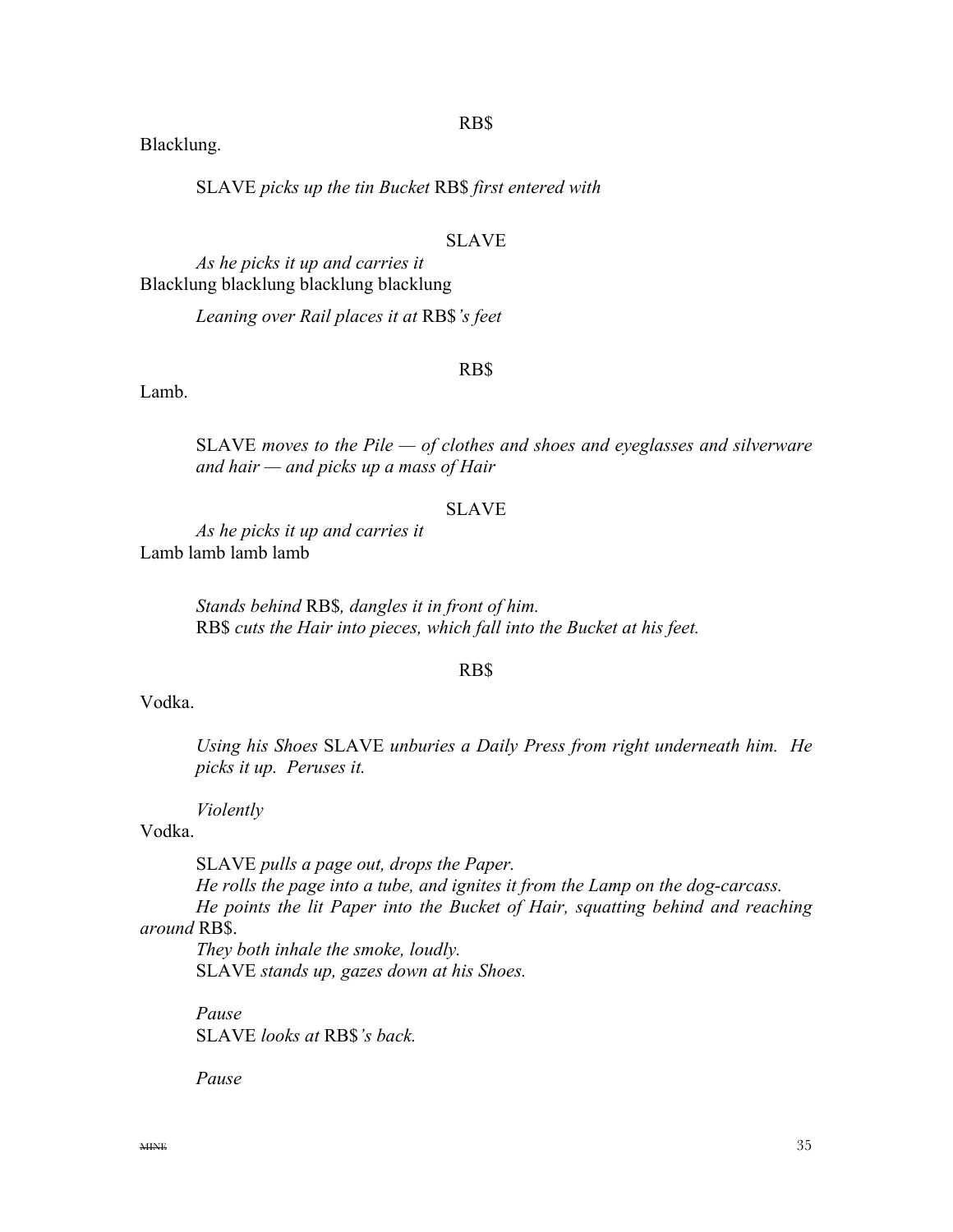SLAVE *squats, retrieves the burnt Paper, stands, unrolls it, flattens it. Peruses it.* 

# SLAVE

*To* RB\$*'s back*  It tells about us but I'd rather not read it.

# RB\$

*Looking into Tunnels* You always rather not do what you can't. Me, I'm just the reverse. Me  $-$  I've drank deep drafts from the firecup — I've ridden bareback in the heartsaddle — I've donned the mantle of the dreamstorm and had my eyes taken from me —

# SLAVE

*The message of* The Daily Press *All to* RB\$*'s back* I was *on* that ship with you.

## RB\$

*All to House* Shut up.

SLAVE

I was *on* that train with you. I was *on* that trolley with you. I was *on* that elevator with

#### RB\$

I said Shut Up I said Shut Up.

I said VODKA.

—

#### SLAVE

You made the pictures but I wrote the words.

*Invective* It's all half mine. It's all.

#### RB\$

*Still out to House* Then why are you asking me for it again?

You're asking for something you have?

 $\frac{M}{M}$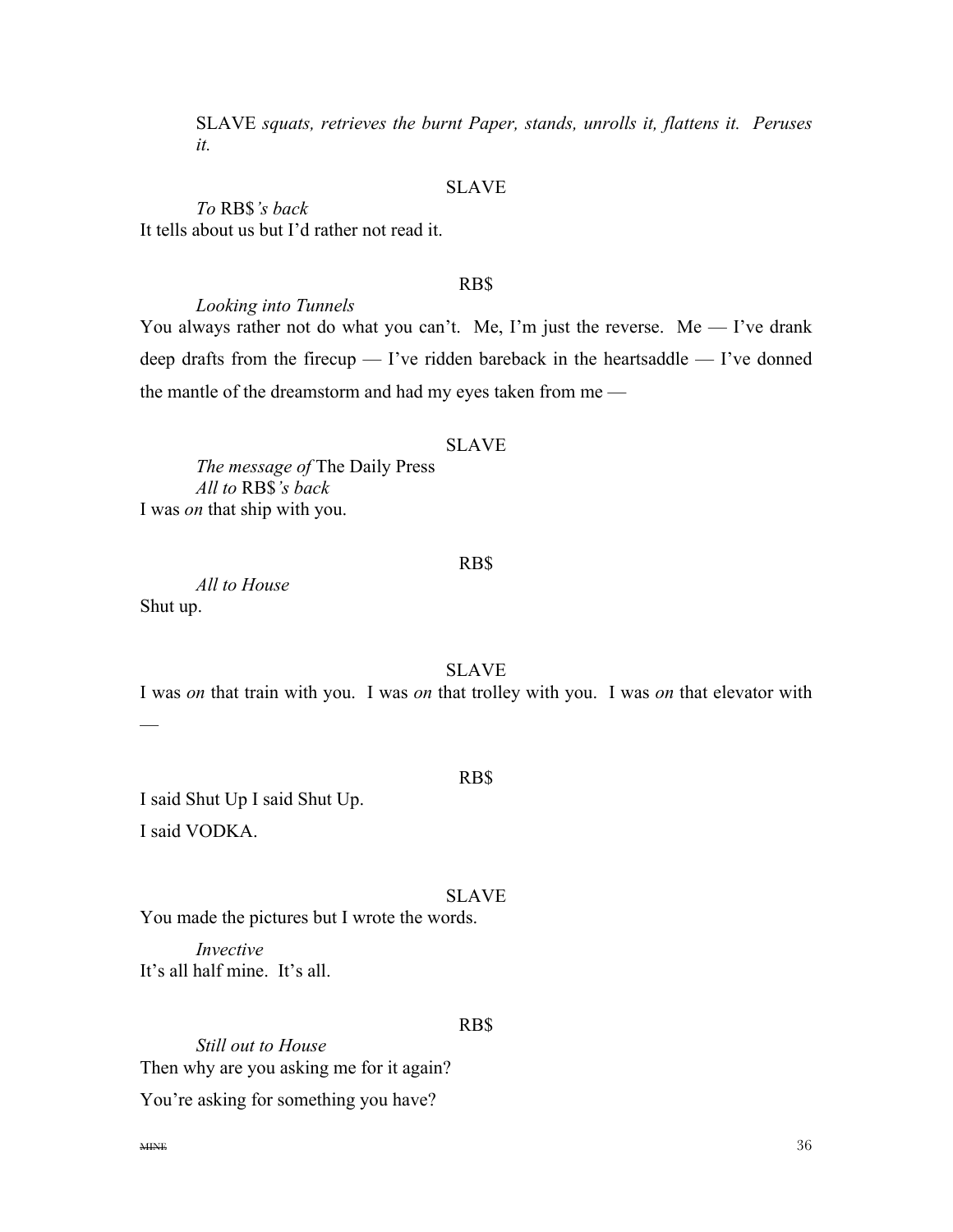RB\$ (*cont*) Mine's like yours. Half. Half of all of half of all. You. Are an imbecile.

*Quiet* And I said vodka.

## SLAVE

I'll dig you a ditch you'll never crawl out up.

RB\$

Nothing can be further from the truth.

#### SLAVE

*Throws down Paper*  Than what?

#### RB\$

*Still out to House* 

I. Said. Vodka.

SLAVE *high-steps over Rail grabs him by the shoulders and turns* RB\$ *to face him, as* RB\$ *opens Shears and puts them around* SLAVE*'s throat.*

SLAVE

Nothing can be further than what? Hmm? Further than what? Of what? What? What! Further than who?!

RB\$

You. Are thoughtless. Shall I make you headless too?

# SLAVE

You. Are gutless. Make us equal!

DANCERS *all face forward. They sing in a resonant, ringing acappella with uneven handclaps this song from Jean Toomer's Cane. •= Nods; ¡ = handclaps. The hand j*claps all come at the end of deep, full bowing N•ds, so that the DANCERS *drop into N•d, ¡clap as they reach the bottom, 'wake' into song, sing, & N•d again.* 

# DANCERS

•…*¡* Hot blooded moon. •…*¡* Sinner! •…*¡*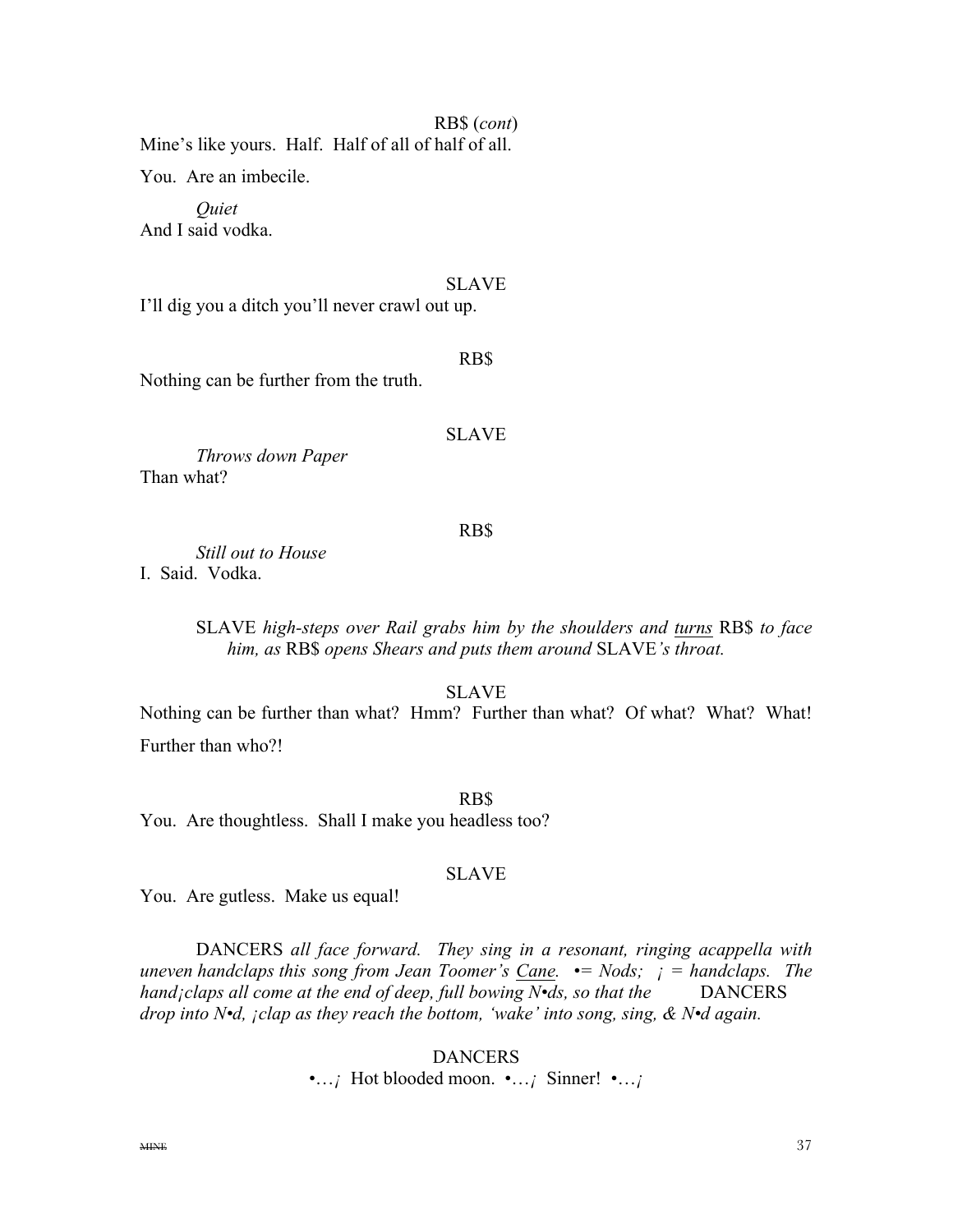DANCERS (*cont*) Red nigger moon. •…*¡* Sinner! •…*¡* Come out that •…*¡* fact'ry door. •…*¡*

DANCERS *resume their positions at the Minewall, alternating,* 2 *facing forward and* 3 *back.*

RB\$

*Still with Shears around* SLAVE*'s throat* We arrived together yes

Shared the same pocket yes

Hounded and humped that selfsame hole yes

But if I remember

If I do not forget

You yrself made yr way a visa without mine.

You left, right?

Haven't you remember?

*They stare at one another*

# **DANCERS**

*Fast whisper-chant*

Rmembah Rmembah Rmembah Rmembah Rmembah Rmembah Rmembah Rmembah Rmembah …

*During whisper-chant:*

RB\$ *cuts a lock from* SLAVE*'s head and drops it in the Bucket.* 

SLAVE *grabs his own guts, and holding his guts high-steps over the Rail and wanders around the Minespace in an agony of the bowels, finally goes hikes his Dress and squats where the* DOG'S HEAD *buried himself, hands covering ears, facing StageLeft wall.* 

RB\$ *drops the Shears, puts his fingers in his ears and makes excrement sounds. Finishes.*  DANCERS *fall silent.*

RB\$ *high-steps over Rail, picks up burned page of* 'The Daily Press' *and hands it to* SLAVE*, who is still squatting, reaching his hand out with his face turned away from* RB\$ *in an exaggerated "shame".* RB\$ *folds the Paper into a neat deliberate square.* 

SLAVE *takes it and wipes himself with it.*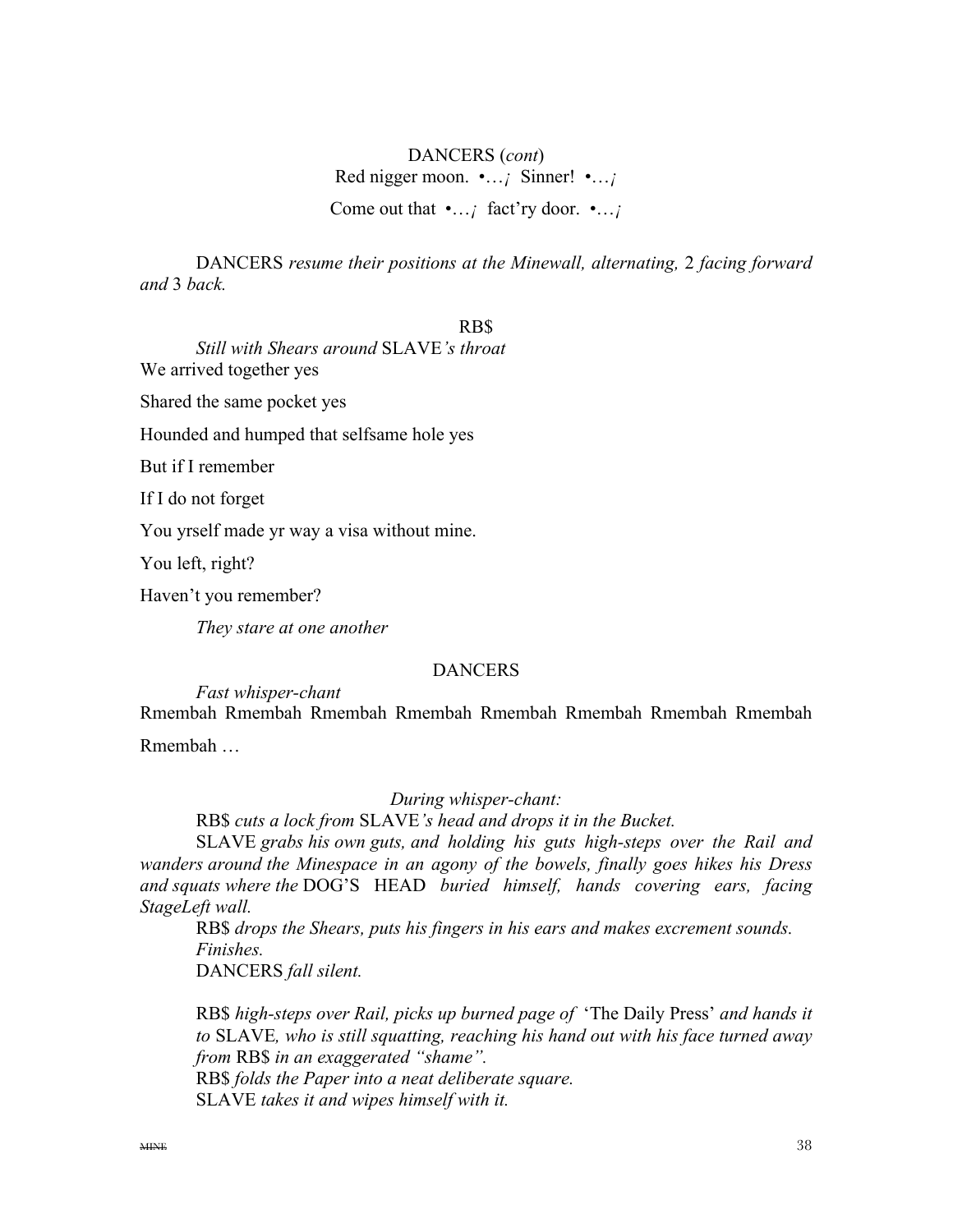# RB\$

It tells about us but I'd rather not read it.

# SLAVE

*Wiping himself* You always can't do what you might of.

*Continues a prolonged wiping*

#### RB\$

*Having waited enough* Are you deaf?

No really are you deaf?

SLAVE *Stands.*

# SLAVE

*Yells in* RB\$*'s face* TIME TO ENTER THE WORLD

> *Drops shitted Paper. They rub their hands against one another's.*

DANCERS *begin to make bird songs, each a different bird.*

RB\$ *&* SLAVE *walk DownStage, high-step Rail and cross onto Tracks. Each picks up a Chair-Lamp and carries it to Center. They stand next to one another, between the Chairs. Each leans on their Chair, legs crossed at ankles, facing House. Pause.*

# RB\$

*Lets go of Chair. Mock 'plea' to House* I crosst an ocean to set my feet on the ground that would gulp me down

I kept saying

This is not Amehlica

This is not Amehlica

This is HERE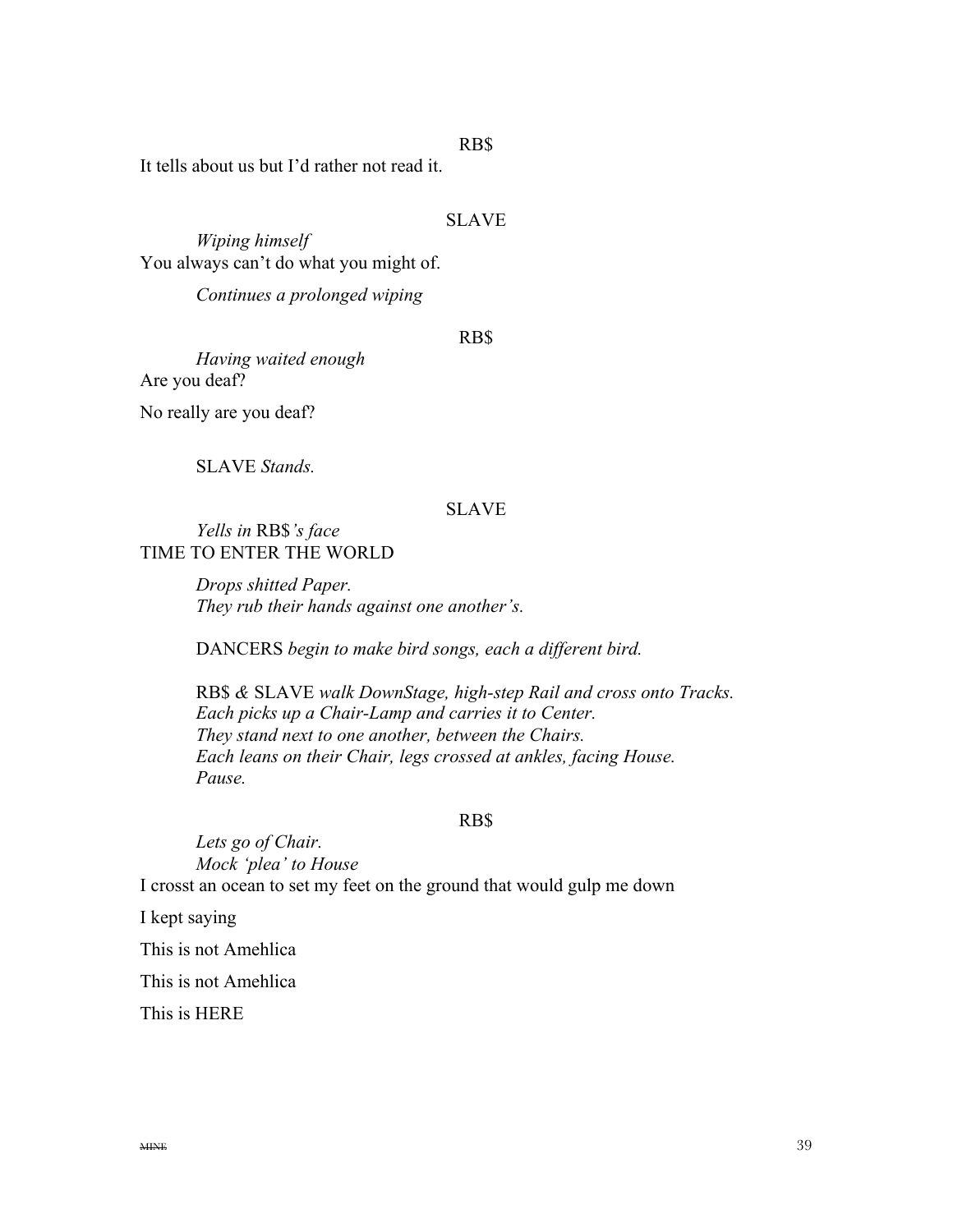# RB\$ *&* SLAVE

*With N*•*ds & Hand¡claps*

*•…¡* Welcome! •…*¡* Welcome! •…*¡* Welcome! •…*¡*

# SLAVE

*Pointing with thumb at* RB\$*, with heavy Yiddish accent* Vun vit lid

RB\$

*Pointing with thumb at* SLAVE*, heavy Yiddish accent* Vun vitowt lid

> *Exhausted they cease, slumping in place. Both breathe heavily, leaning on Chair-Lamps.*

#### RB\$

This is a job which rejects all muscle.

SLAVE No muscle here. No muscle get this job done 'Mander.

#### RB\$

No. Bring. No. Muscle.

#### SLAVE

Music though.

DANCERS *birdsongs stop. Pause.* DANCERS *start hissing sound as from punctured tire.*

RB\$ *&* SLAVE '*hear' something. Each looks into the Tunnel he came from.* SLAVE *high-steps over Rail, and remains just outside UpStage Rail for the* 

*following.* 

RB\$ *remains on the Tracks.*  SLAVE *picks up the unlabeled liquor Bottle he came in with. Opens cork, throws it on Pile of clothes etc. Goes and pours some on the spot he shat. Moves to* RB\$*'s side, high-stepping over Rail. During this* RB\$ *cups hands around ears. With his eyes only, he looks up.*

# RB\$

There is only one place on earth.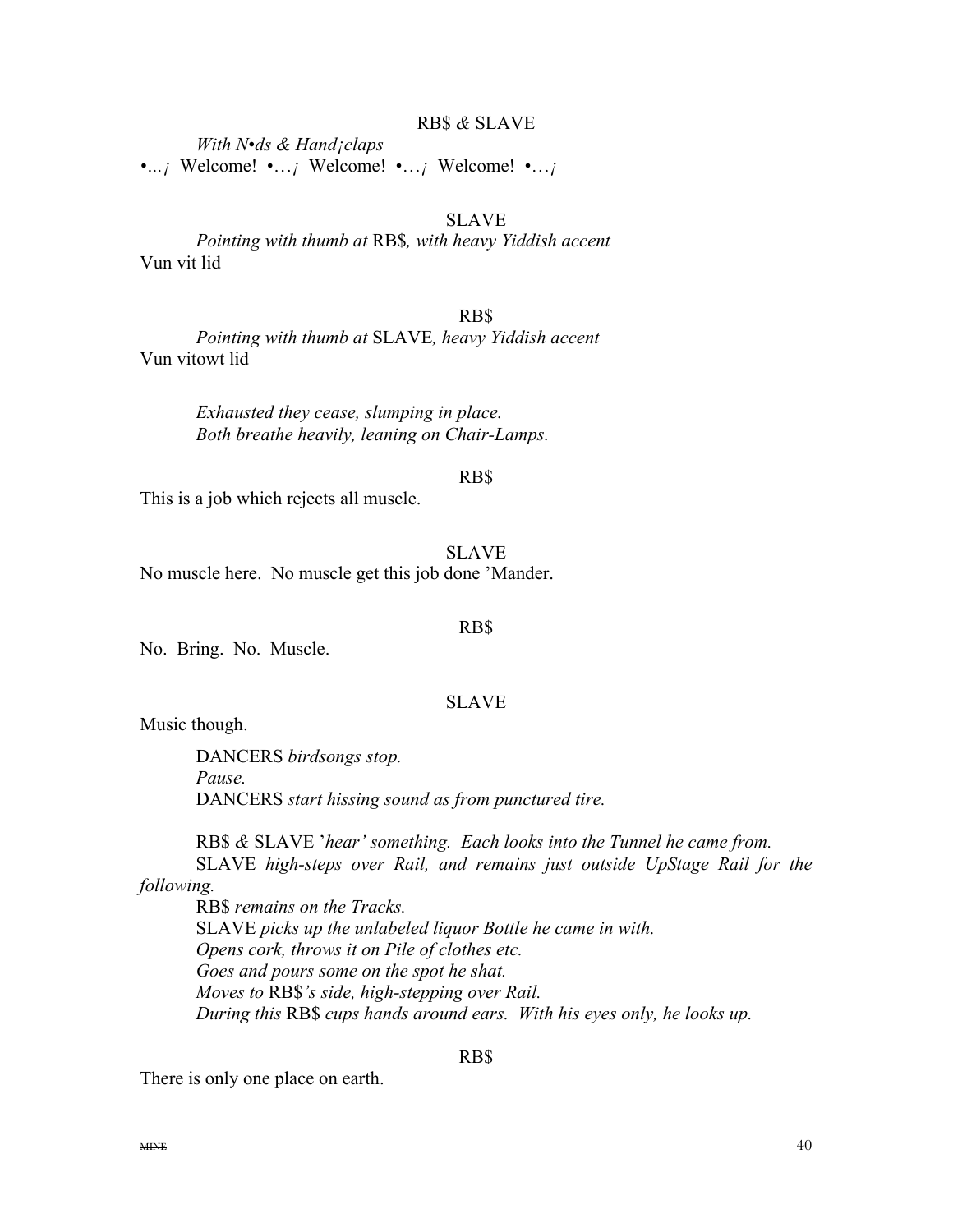# SLAVE

*At* RB\$*'s Left Extends the Bottle to* RB\$.

**Here**.

#### RB\$

*Still with eyes only looking up* My sight fails.

My heart fails,

Without answer.

## SLAVE

Vodka.

*Whispers into* RB\$*'s ear* Vodka vodka vodka vodka

> *Still looking up, with right hand* RB\$ *takes Bottle — left hand remains cupped around ear — and pours it all into Bucket of Hair.* DANCERS *hissing stops.* RB\$ *looks out to House. Pause.*

# **DANCERS**

Slave and Raincommander Burnbraid Dollarsign

#### RB\$

*Lowers his cupped hand Tosses Bottle onto Pile in Centermine*

Axe

# SLAVE

*High-steps over Rail onto Tracks*

Axe

*Both squat, plunge their hands into Bucket, and mix it, kissing. They stand, clutching handfuls of wet Hair.*

RB\$

Right up.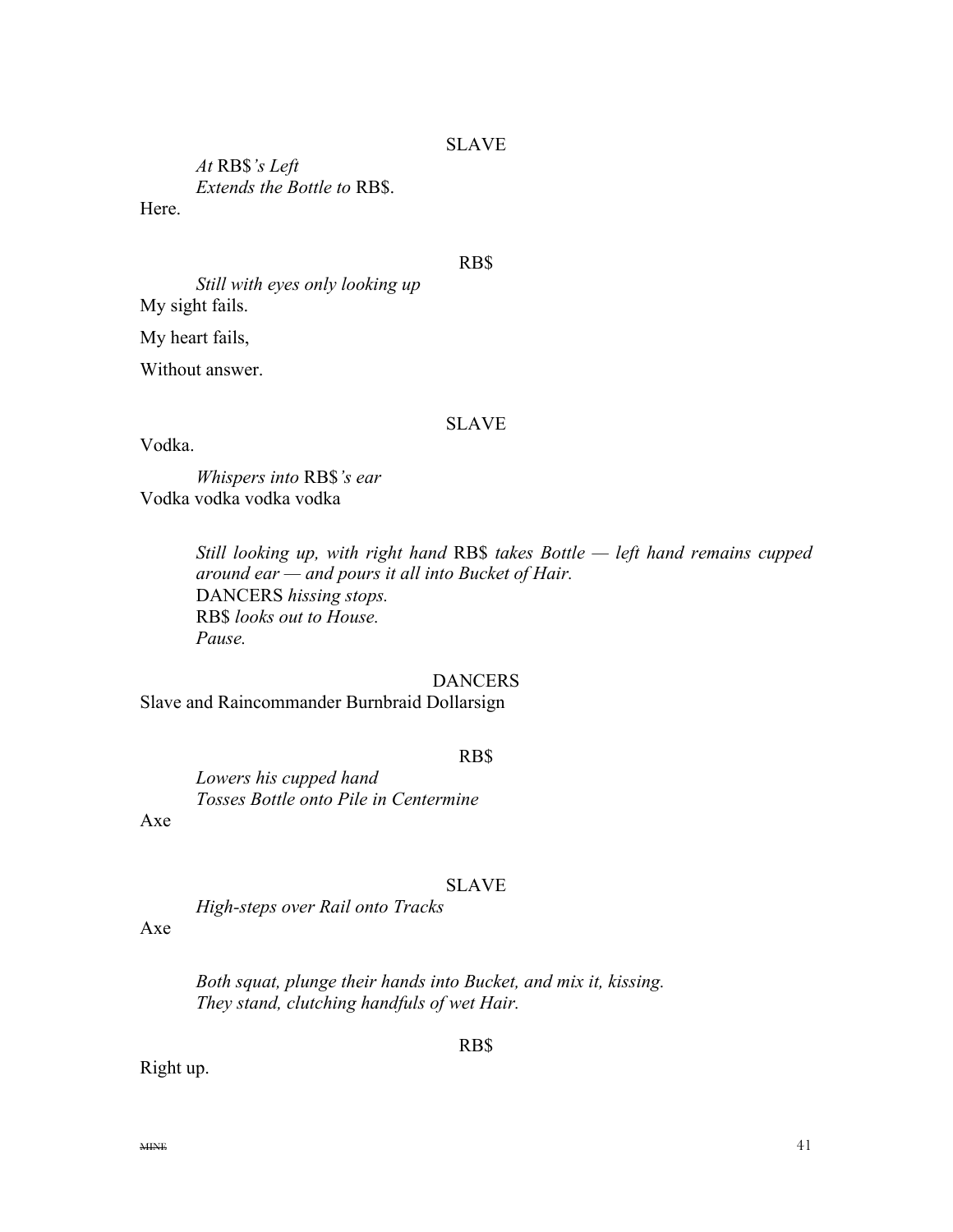SLAVE

Me, right down.

RB\$

You first.

## SLAVE

Why thank you.

SLAVE *hikes his Dress, exposing himself.*  RB\$ *kneels on one knee in front of him, and peels a patch of skin off of* SLAVE*'s right thigh, just beneath the hip bone.*  RB\$ *takes his handful of Hair and adheres it to this spot, making* SLAVE *a triangular patch of pubic hair.*  RB\$ *stands while* SLAVE *admires this patch on himself.*

# SLAVE

*Beaming at* RB\$

I like you!

RB\$ *smiles.* SLAVE *drops his Dress.* RB\$ *hikes his Dress, exposing himself.*  SLAVE *kneels on one knee in front of him, and peels a patch of skin off of* RB\$*'s right abdomen, just above the right hip bone.*  SLAVE *takes his handful of Hair and adheres it to this spot, making* RB\$ *a triangular patch of pubic hair.*  SLAVE *stands while* RB\$ *looks at this patch on himself.*

DANCERS *begin to count in a rapid, barely audible whisper starting from 1 not in unison, in a frayed chorus— the counting interrupted by the smacking of lips* 

#### RB\$

*Looks at* SLAVE, *making a 'bad smell' face* Eeeeewwwwwwwwwwwwwwwwwwwwwwwwwwww.

# SLAVE

Not again!

Drop it!

RB\$ *drops his Dress. Remains rooted in place, eyes on* SLAVE*. Inhales. Rages.*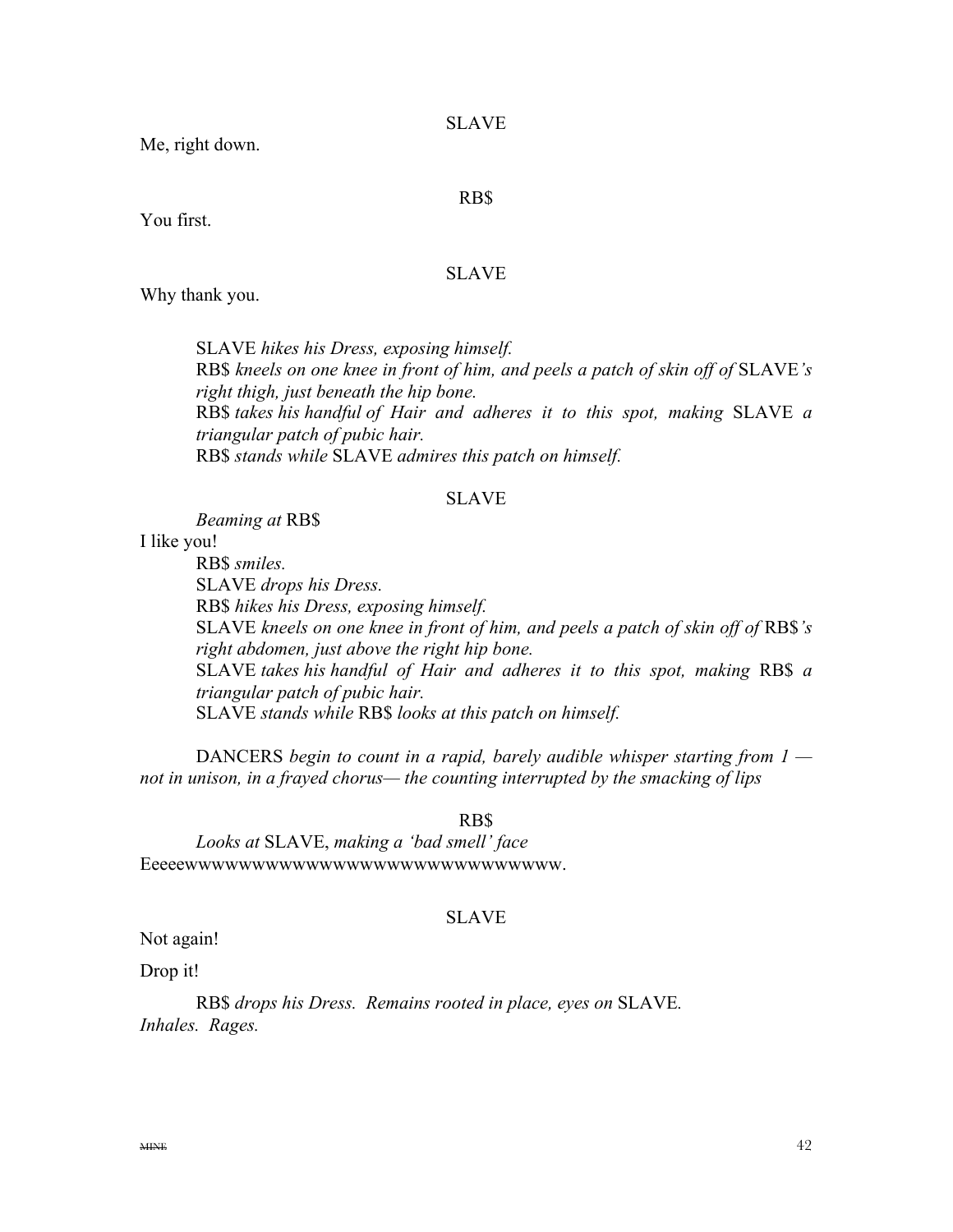# SLAVE (*cont*)

Well jus what the hell you think we're here for you illiterate cocksucker you ugly stupid rancid puddle of ox shit you abomination you you know what I think? You know what I think I'm going to do?

#### *Inhales*

*Bends and unburies a Yod. Wields it, pointing, raging.* 

I'm going to take a Yod. You know what a Yod is? You know that tool? 'A Yod is the finger that points at G•d.' Yes? You moron. YOU KIKE! I'm going to take a Yod and I'm going to shove it so far in to that crisp little vagina of yours that every word thats written in there will be popped like an egg under a hammer DO YOU HEAR ME? I am going to shove that Yod so far inside you you wont have a letter, a SOUND left to read. LOOK AT ME! I'll tear that vagina open like ripping your face in half! I'll bury you in your vagina! BURY YOU! BURY YOU! I'LL RIP ALL THE WORDS OUT OF IT! ALL OF THEM! ALL OF THEM! MY MASTER WILL ANNIHILATE YOU!

#### *Inhales*

Stare. Go on stare. Why don't you say something. Hmmm? Say something. Go on. I know that look. I know that look. I've had that look FOREVER! FOREVER! You fuck. YOU FUCK! You little pathetic fuck. You think you can stare me quiet? Hmmm? You think NOW you can stare me quiet don't you. DON'T YOU! You think I wouldn't have found out? How? That thing stinks! IT STINKS TO HIGH HEAVEN! It's all over you! I'll tell you what I'll do. I'll take that crisp little vagina of yours and I'll turn it into a tent and you can go live in it. How's that? Hmmm? How's THAT? I'll shove a Yod so far up in it you'll have plenty of head room. And then you can take yourself, and your vagina, and your vagina's words, and your SMELL and you can go be happy and live in the dirt where you have always belonged. ALWAYS! Not here! Not with me. Not. No. NOT WITH ME!

# *Inhales* RB\$ *continues to stare.*

WHAT ARE YOU? SOME KIND OF ANIMAL?

DANCERS *stop counting and* RB\$ *starts: barely audible rapid whisper, beginning at 1, interrupted by smacking of lips. He continues to stare at* SLAVE*.*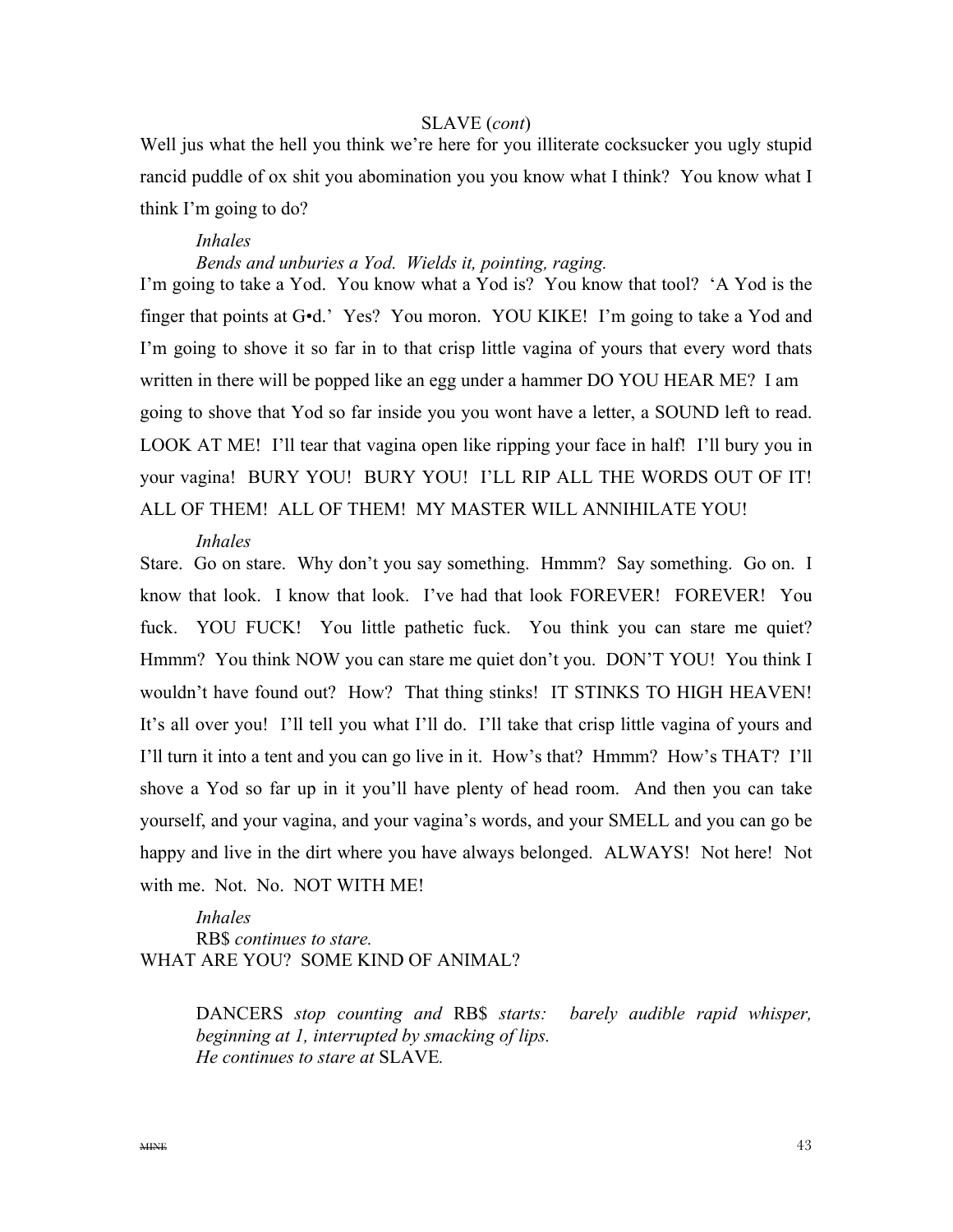# SLAVE

### *Inhales. New voice; no longer raging, gesturing with Yod.*

I come home one night my hands bloody from other people's hats what sick the heat the pregnancy and I find him home too, when he's s'posed t' be working the nighthole. He's inside standing in the doorway between the kitchen and the bedroom, leaning, his hand like this over the mezuzah. And he's not washed. No. What, I can see. The lamps is lit and I can see his handprints all over the walls and he's been in a bottle. His beard is soaked. This I can smell, this I don't need to see. He's looking right at me. He shakes his head, like this. He says "Dis is nicht Amehlica. Dis is heah." He's got the Firecup, holding behind his back. Full. He sticks it out holding it like he wants me to drink, like it was full of ice not coals. I'dint say nothing. I was never afraid of him. Never gave me what to be, so why I should start. But I have to urinate. And I need to get by, to the nightpot. So I go to pass by. What did I smell him. Then? He's standing over me. Somehow now I'm on my back, I'm on the floor. He's standing over me, with his boots in-between me. Holding the cup up, like this, holding the hem of my dress up in a fist. And he says in this Amerrrican voice, "My son drinks fire like I-zay-yah." He tries to pour the cup in me. *In* me.

# RB\$ *continues counting.*

SLAVE *lifts and extends left leg to* RB\$*, points Yod at him.* Unshoe me.

> RB\$, *standing, N*•*ds Out: counting fades away, sporadic lip-smacking continues, eyes fluttering closed, mouth open and turned down, head slowly falling to and lifting off chest, knees buckling and straightening, body spasmodically slumping.* SLAVE *remains, left leg out.*

Yr precious ocean.

*Drops foot heavily. Places Yod in* •RB\$*'s right hand* SLAVE *stands, looking both ways down Tracks, head turning on neck.* 

2 DANCERS *begin to count as before.*  3 DANCERS *begin to breathe in unison steadily, audibly. Counting, lip-smacking & breathing.*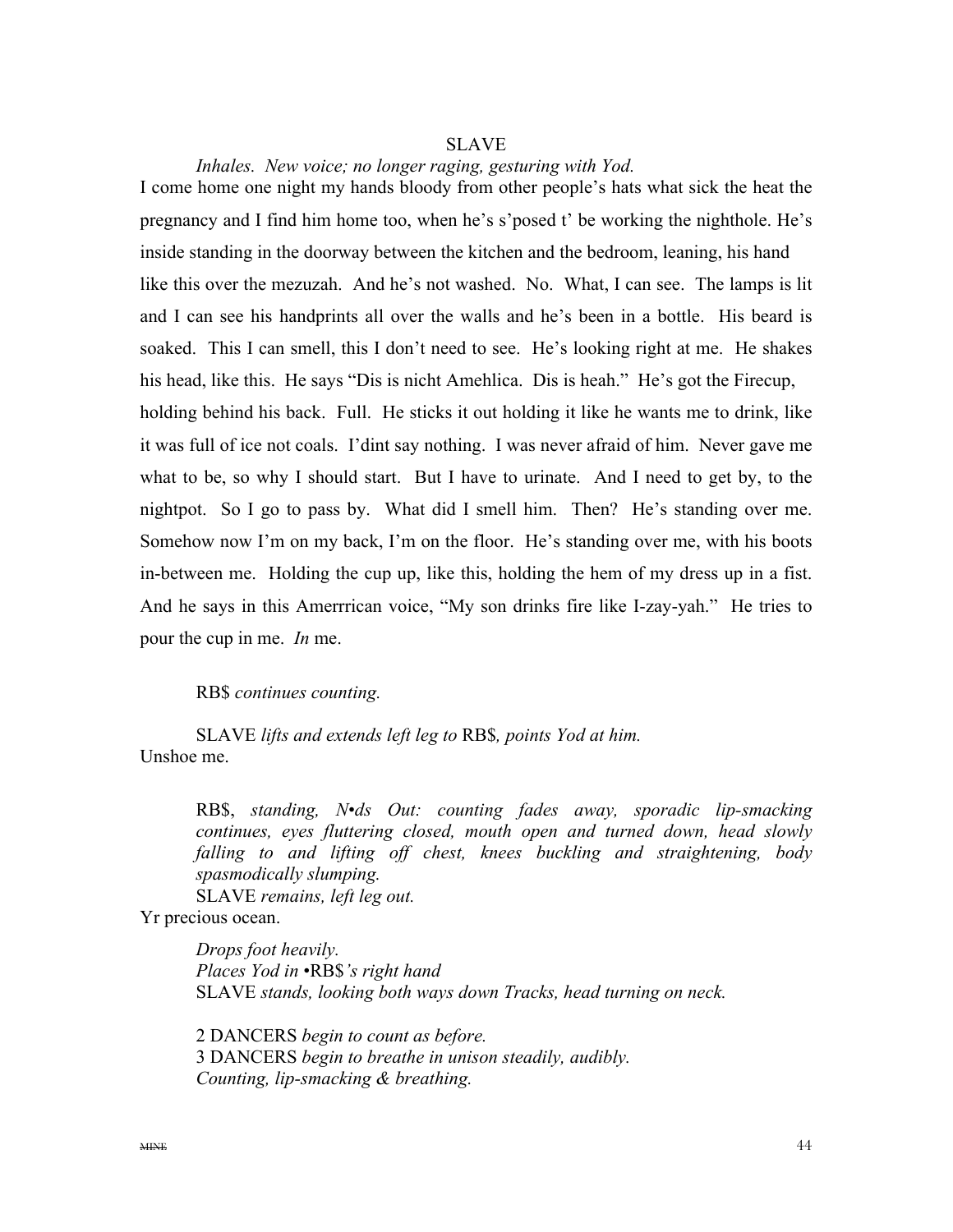# SLAVE (*cont*)

## *Facing House, but speaking to* •RB\$*, behind him.*

I think you were deformed at birth. Your womb should have been cut out and thrown down a poison well. You should of had been sealed off. Anybody that — All in the ocean, tossed from the rocks.

*Counting and lip-smacking fade away. Breathing continues.*

SLAVE *picks up his Chair-Lamp and walks around* •RB\$.

*Keeps threatening to hit* •RB\$ *with it as he walks circles around him during the following.*

See there. All you never was sank down and collected in that sac of a big fat ass. I can see all you never was right there. All you ever wanted and lost. All. Every moment of it.

That person you never became. I can see. You're buried in it. I can see you trapped in there like you were yelling from a cage. I can see the shape of your mouth in the contours of that big fat rump you have. Your big fat ass. Just by looking at your mouth I can see your ass. I can see your fat ass in the way you steal looks out of the corners of your eyes. Top and bottom you're bottomed. You're bottom from bottom to top. I can see all you never were hanging right there. Right there. The biggest part of you is everything you've lost.

DANCERS *breathing fades away.* DANCERS *reach up and douse Spikelights. They do a slow one-footed softshoe, swinging the Leg-Candles like pendulums.*

*No longer circling,* SLAVE *uses Chair-Lamp as light now, like reading cave paintings.*

From here. I can see the stretchmarks on your breasts. Like on dunes after a rain. Your nipples like blood on sand. There. Ever-so-faint burnt-wood smell of your skin. And from here. I can see the stretchmarks on your belly. The longitude marks of the world. And your bellybutton. Deep. I know it was made by my tongue. And from even here I can see the salt of your armpits. I kneeled to them like a deer. I would watch your heart beating there, while you slept at dusk. Smelling them. And from even here I can see the faintly, faintly shining lips of your cunt. A drop of piss like a jewel in the amber street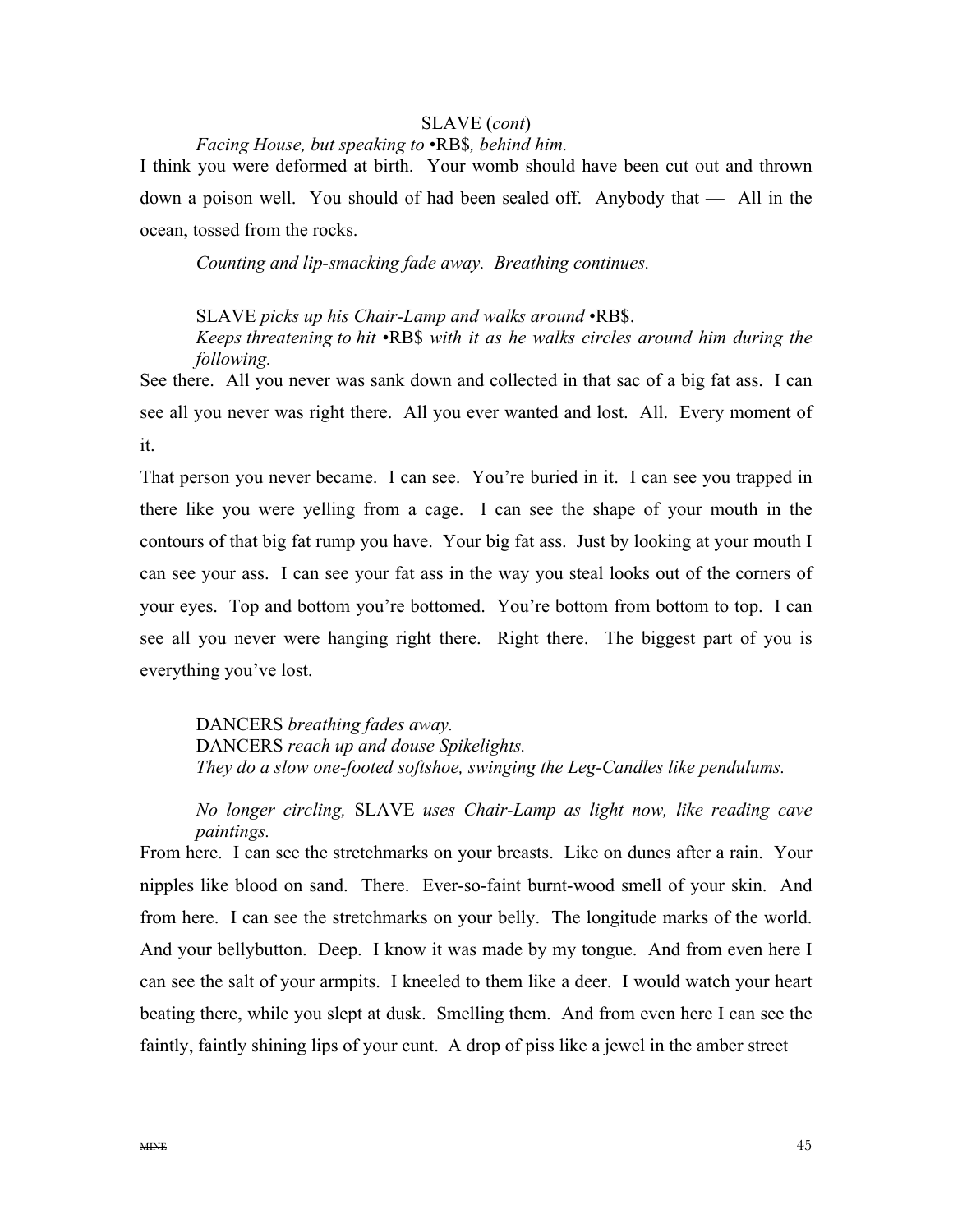# SLAVE (*cont*)

light. How you would sleep with one knee up by your chest. I can see you, from here. I remember you.

SLAVE, *on Tracks, sits on Chair-Lamp, next to Lamp, watching flame, warming his hands over it.*

DANCERS *Leg-Candles come to rest.*

## DANCERS

*A good long resonant harmony.*

Sinner! … *¡*

*¡Clap wakes* •RB\$*. He transfers the Yod into his left hand. He wipes the back of his right arm —from elbow to fingers— across his mouth. Smacks his lips.*

SLAVE *remains seated next to Lamp, looking into it, warming his hands.*

## RB\$

*Throughout the following, with the Yod in his left hand he strokes, prods smacks and pokes his own Dress-form, its butt, belly and breasts; going under the Dresshem, he finally sends the Yod up under his Dress: feeling this woman up.*

I walk behind women that look like you. And all women do. And I think, am I going to hurt her? I do not want to. But I feel as if I am obligated to. As if what I am meant to do is drag you, the woman that looks like you —and all women do— catch you by the hair and off into a bush, and demolish your head with a shoe. And I wonder "Is she afraid of me?" as I walk behind her. That's what starts it. Thinking *she* is afraid of *me*. That is when the feeling of obligation always comes. The obligation to do hurting.

*He makes the Yod into a mock-erection, tenting-out the front of his Dress. He grins at House.* SLAVE *raises his head, offers* RB\$ *his wingtip-shod left foot.* DANCERS *pull electric cicada key-rings out of their uniform-backpockets, and start them singing.*  RB\$ *notices Shoe. He reaches out the Yod and runs it sensually along the bottom of the Shoe, its side, its top, gradually running the Yod all the way up the inside of*  SLAVE*'s leg and under his Dress, arriving where* SLAVE*'s new pubic-patch is.*

*While caressing* SLAVE*'s shoe & leg, amidst cicada sound:* He fed me his cock. The sweet-cock of a young boy, its first coat of fur coming in. Fed it to my full-grown cunt. Sometimes he would stand in the doorway, both arms high up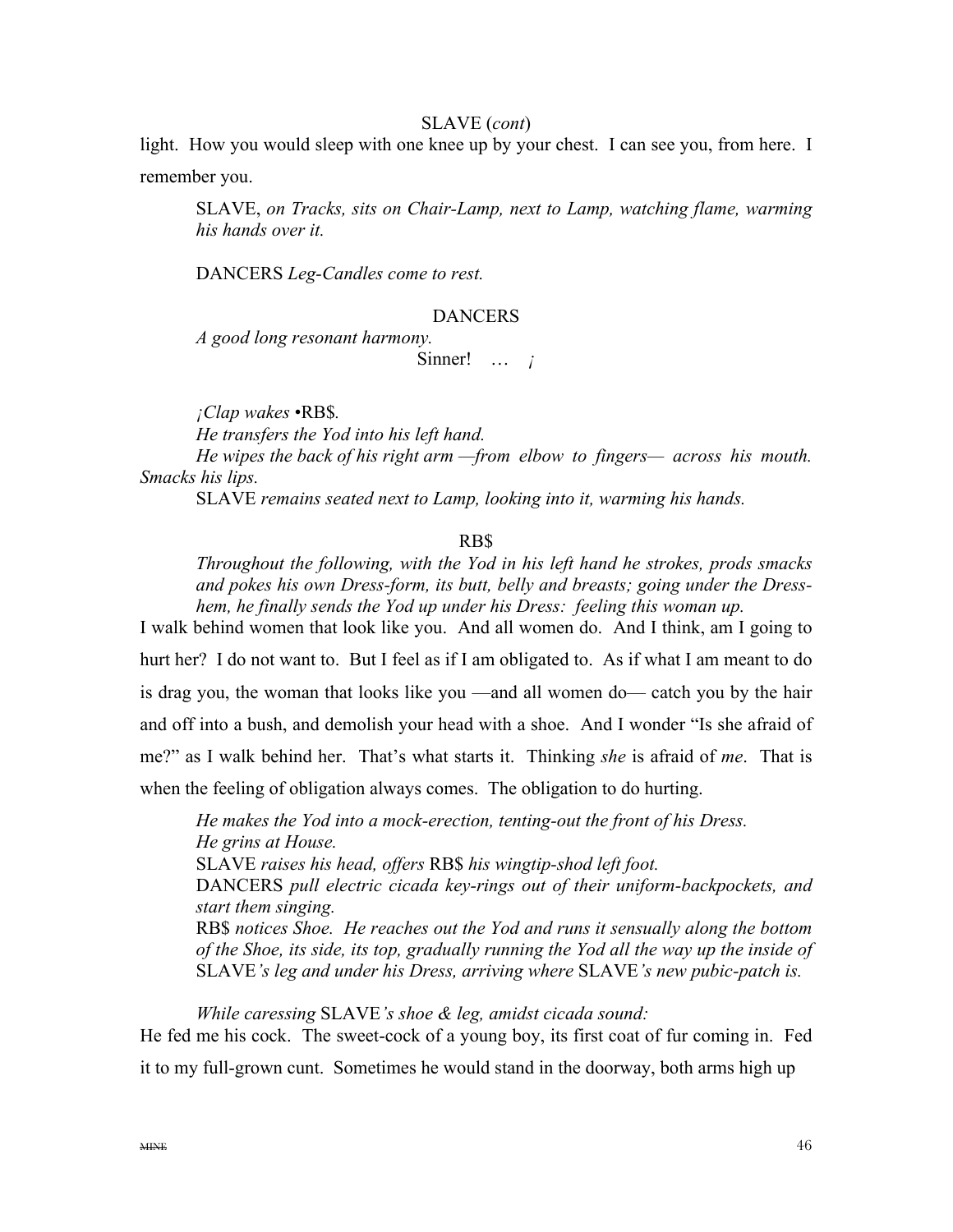on the jambs. His sweet young cock rigid, beating up and down. So I could see his heart beat. With my own voice he seduced me. No one could tell me we were not in love.

*He inserts the Yod.* SLAVE *makes a sound indicating this.*

But I could feel the heaven machine shutting down. The sun taking back its light.

*Right hand holding* SLAVE*'s extended leg, he begins to slowly fuck* SLAVE *with the Yod.* 

SLAVE *begins to make fuck movements & sounds, gripping the chair, his eyes struggling to stay on* RB\$.

Thats right. Thats right. Thats right. Come on now you. Come on. Here you come. Come on. Come on you. Here you come. Here you come. You'll make it. You'll make it. All right. All right. Here you come. Thats right. Yes good. Good. Good. Come on. Yes. Yes. Here. Thats good. Here. Here. Here. Come on. COME ON. COME ON. NOW. NOW. NOW. NOW —

SLAVE —*only— comes, eyes rolled up, teeth exposed, making 'SSSSSSssssssss' sound, making come sounds, gripping Chair-Lamp's edges.*  SLAVE*'s eyes close.* DANCERS *cicada songs end. Cicadas are tossed into pile of Greenery.* RB\$ *pulls out the Yod, drops* SLAVE*'s leg.* RB\$ *sticks out his tongue and runs the Yod's entire length across it. Smacks his lips.*

Mmmmmmmmmmmmmm.

SLAVE*'s eyes open, and he stares at* RB\$. RB\$ *tosses the Yod onto his lap.*

Ever.

RB\$ *extinguishes the Lamp on* SLAVE*'s Chair.* Lights.

SLAVE *drops into N*•*d, head onto chest, hanging on to Chair.* RB\$ *secures the Yod between* •SLAVE*'s legs, on top of the Dress.* I think you were deformed at birth. Your womb should have been scooped out and

thrown down a shaft. You should of had been closed shut. Anyone that — All in the ocean, tossed from the rocks.

DANCERS *come and collect in a semi-circle around* •SLAVE*'s Chair, Leg-Candles forward.* RB\$ *unties* •SLAVE*'s Shoes, and removes them. He pulls the laces out of them. He stuffs both laces into his own mouth.*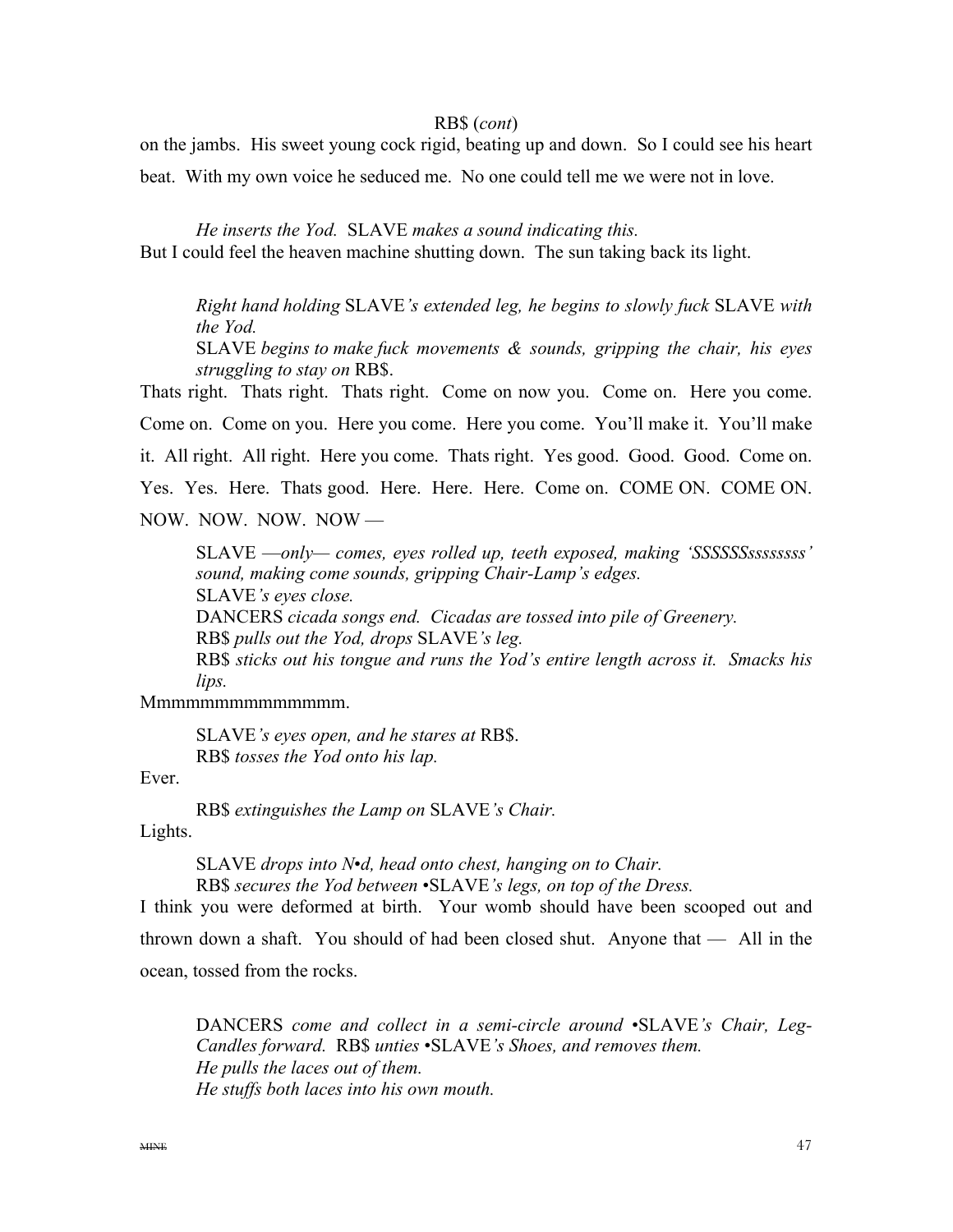*He hands the Shoes, one at a time, to the nearest* DANCER*, who passes it on to the next.* 

*The* DANCER *behind* •SLAVE*'s Chair jams each empty unlaced Shoe onto the Chair's 'shoulder' posts.*

RB\$ *gets on hands and knees, crawls, and collects all the debris-objects on the Minefloor, hugging and pushing them into a pile in front of the*  TOOLS&MINEWORDS BOX.

*Remaining on his knees he opens the Box, dropping first its lid and then everything else down into it.* 

*He disassembles the Box, stands, and slams it —a trapdoor again— closed.*

*During* RB\$*'s 'cleanup':*

DANCERS *hoist* •SLAVE *in Chair onto their shoulders and into the air, howling and turning circles.* 

*Howling they move to the StageLeft Tunnel and hang the Chair-Lamp, with*  •SLAVE *on it, from the spike above the Tunnel.* 

*They howl up at* •SLAVE *in the Chair, celebratory.*

*Howling is stopped by the closing slam of the Box.* 

DANCERS *—grouped beneath hanging Chair—&* RB\$ *look at each other. From inside the Tunnel the rythmic sound of shaking coins is heard.*  RB\$ *walks to them, and gets down on his knees before them.* 

*One by one, as if to kiss their feet, he blows each Leg-Candle out.* 

*The coin-sound grows thinner as each Leg-Candle is extinguished, stopping when the last is out. On hands and knees* RB\$ *backs a few feet away, and puts his face to the ground.* 

*A small Hand-Car —a "railroad dolly" with lever which is pumped to make it move along tracks— rolls out of the Tunnel, stops behind* DANCERS, *under Chair.* 

#### DANCERS

*Whisper*

Light light light Light light light Light light light

Sleepers Hill is never so wide so bright

*From the legs of the Chair above them* 4 DANCERS *remove 4 Douser-Yods. They form a tight line facing* RB\$. *The* DANCER *in the middle, without Yod, takes a step back, turns and mounts the Hand-Car, grips lever, faces into Tunnel, waiting. The space in the line is closed. The* 4 *others, with Yods, —*2 *holding Yod in Left hand,* 2 *in Right— Reach out and douse* RB\$*, touching his head with the Yods. Upon their touch he begins sobbing, low, steadily. The* 4 *step backwards and mount the Hand-Car.*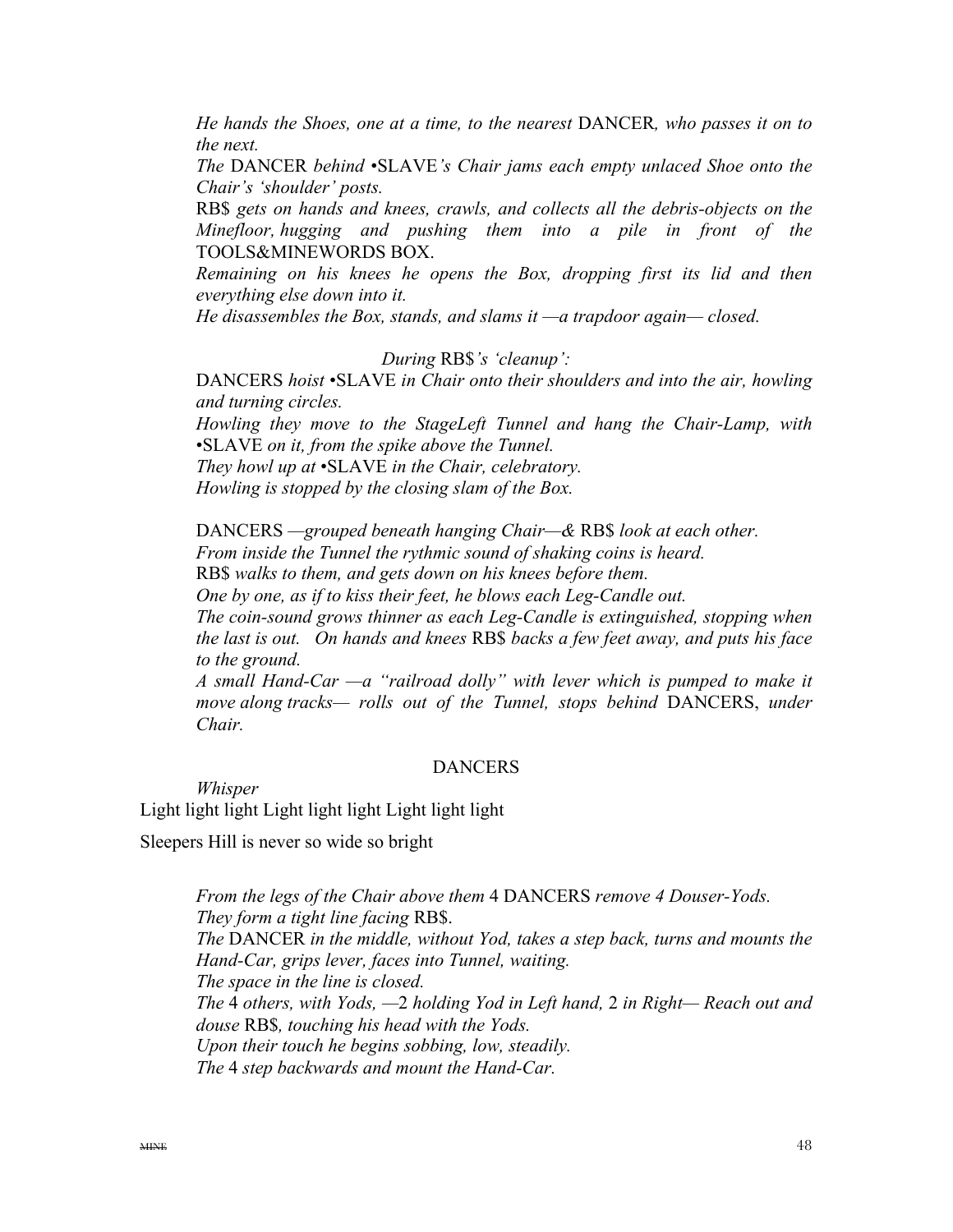*They form a tight unit, shoulder to shoulder, each facing one direction — UpStage, DownStage, Left, Right, the Douser-Yods grasped in both hands, and pointing down between their feet.*

*First* DANCER *pumps lever, and the Hand-Car slides into Tunnel, disappears.*

*Candle-Footlights,* RB\$*'s Chair-Lamp and dog-carcass Lamp are the only lights now.*

RB\$*'s sobbing stops. He raises face, lifts his head, kneels, stands up, steps over Rail and goes and plucks a hair from off the carcass.* 

*He touches it to the carcass-Lamp, igniting it.* 

*He steps back over Rail, and touches the lit-hair to each of the Candle-Footlights, blowing each one out after touching it with dog-hair fire.* 

*He walks down Tracks to the hanging Chair, reaches up with the lit-hair and lights the Lamp with it.* 

*He backs away, looking up at* •SLAVE.

*He holds the dog-hair. It continues to burn.* 

*From inside the StageLeft Tunnel a loud group-handclapping is heard, one strong ¡clap.* 

•SLAVE *¡wakes.*

RB\$ *drops the burning dog-hair, steps on it, crushing it out.*

SLAVE *&* RB\$ *look at one another, blinking.*

*They both run the backs of their right arms —from elbows to tips of fingers across their mouths, smacking their lips.* 

*The two Chair-Lamps —one hanging from Tunnel StageRight, one on the Tracks StageLeft— and the dog-carcass Lamp are the only Lights now.*

*From here until the End their eyes remain locked upon each other's.* RB\$ *walks down Tracks to* SLAVE *in the hanging Chair and, using both hands,* 

*gently kisses each of his feet, which are at eye-level.* 

SLAVE *lifts the Yod from off his lap to his mouth and using both hands, kisses it, twice, gently. He reaches it down to* RB\$.

*Using both hands* RB\$ *pulls a white String out of his mouth. The String is looped at the end.* 

*He puts the loop around the Yod, and backs up towards his Tunnel, StageRight. Using both hands he unreels the String from his mouth as he backs up.* 

*He arrives beside his Chair-lamp, String running the length of the Tracks from his mouth up to* SLAVE*.*

*Using both hands* SLAVE *raises the Yod and —with no hands— gets the Stringloop into his mouth.*

RB\$ *sits down on his Chair-Lamp, beside the Lamp.*

*They sit,* SLAVE *suspended above the Tracks,* RB\$ *on them, the String strung between their mouths, hanging across the Mine.*

*A flame rises out of the dog-carcass Lamp. It floats up, hovers, and then moves to the middle of the String.*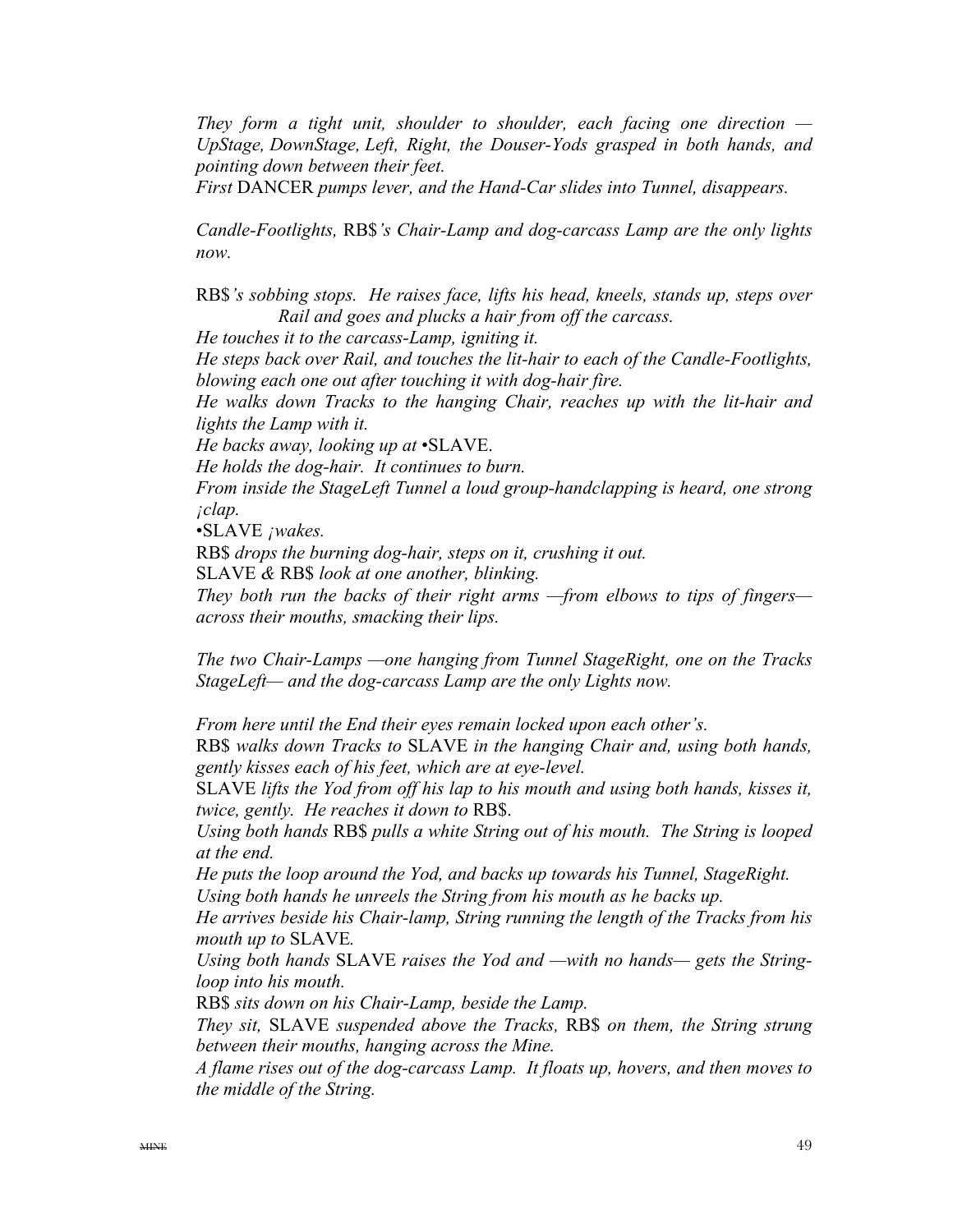*They inhale, drawing it taut. The flame touches the string, which ignites and runs like a fast fuse in both directions, to both their mouths. The fuse reaches their mouths. Their Chair-Lamps go out. Their eyes close. The flame returns to the carcass-Lamp, which is now the only Light. The carcass-Lamp goes out. Dark Mine*

# RB\$ *&* SLAVE

*Whisper*

I love you.

*OffStage, in each Tunnel, the lights of a changing traffic signal begin to pulse, at the pace of a slowheartbeat. Beginning at green. Pulse green. Mechanical click. Pulse yellow. Mechanical click. Pulse red. Stay, pulsing, at red. Mechanical click. Out.* 

END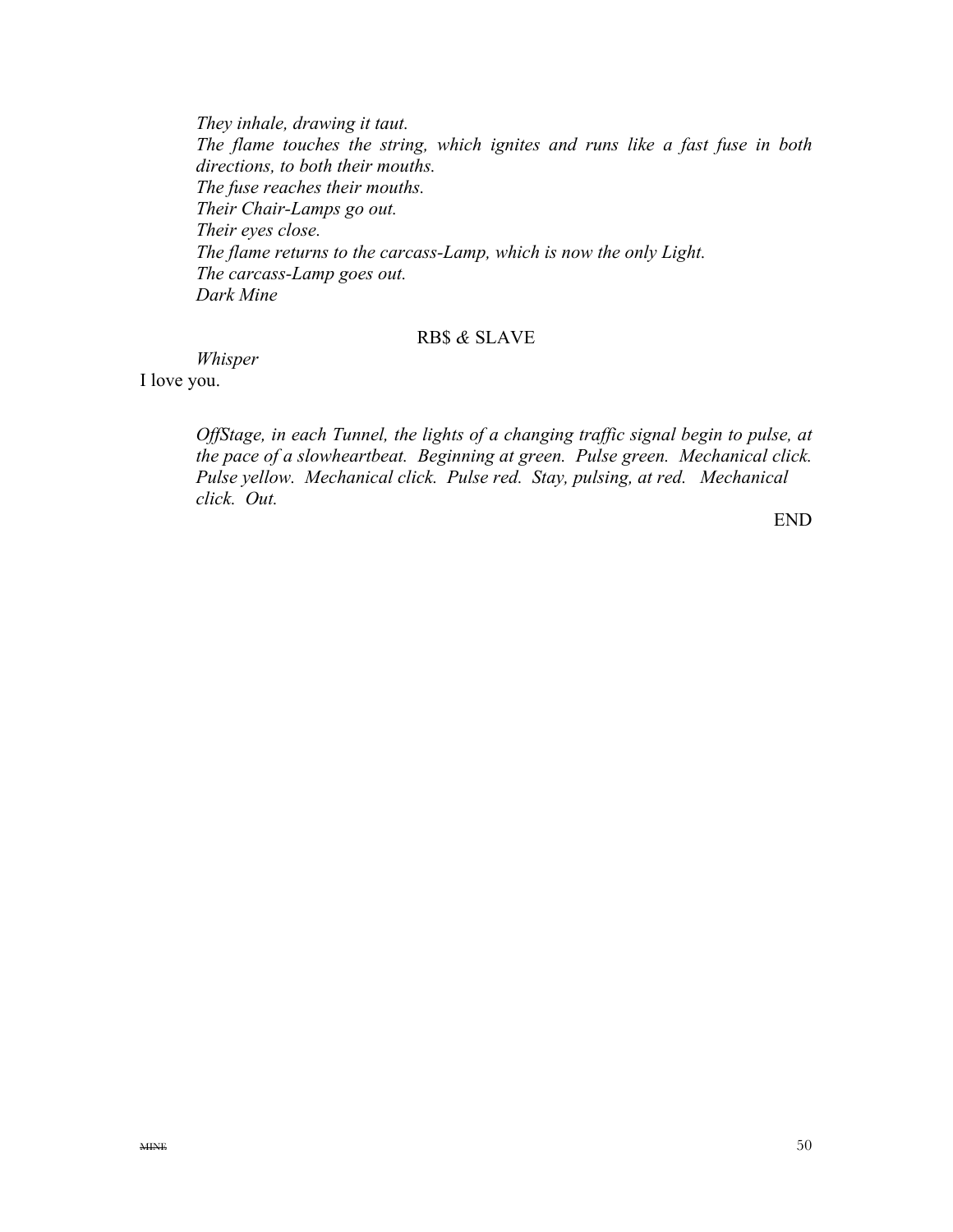

No•te

Tfillin *and* Mezuzim *both contain small parchment-scrolls inscribed with the passages from which they are derived: the record of the mandate of their existence is sealed inside them. It is the text within which completes their circuit of 'Holiness'. Empty, they are unusable.*

*Here is one passage (The Shema):*

Hear Israel The Lord is God The Lord is One

You shall love the Lord your God with all your heart and with all your soul and with all your might. Take to heart these instructions with which I charge you this day. Impress them upon your children. Recite them when you stay at home and when you are away, when you lie down and when you get up. Bind them as a sign on your hand and let them serve as a symbol between your eyes; inscribe them on the doorposts of your house and on your gates.

*Devarim (Deuteronomy) 6:4-9*

•